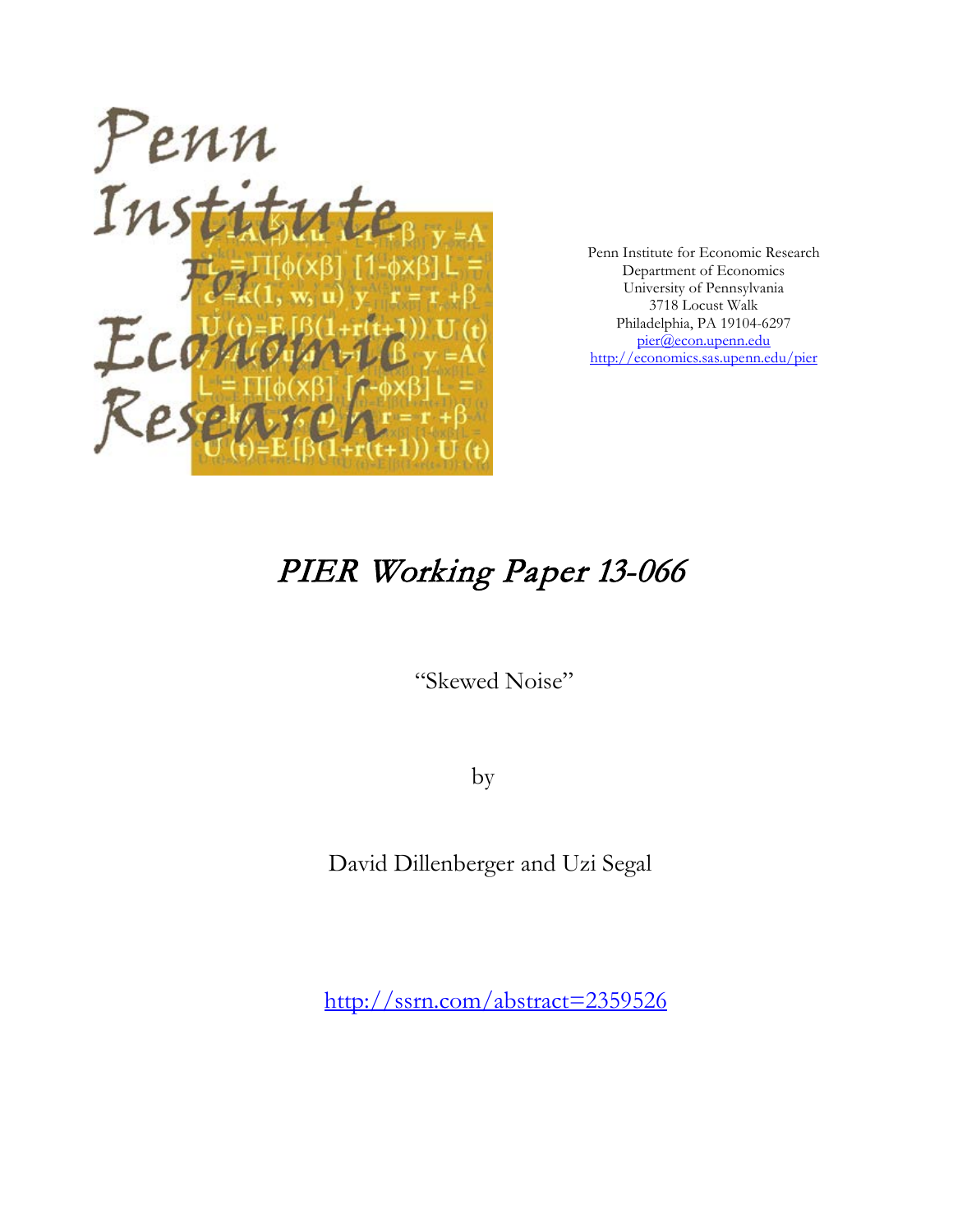# Skewed Noise<sup>∗</sup>

David Dillenberger† Uzi Segal‡

November 25, 2013

Experimental evidence suggests that individuals who face an asymmetric distribution over the likelihood of a specific event might actually prefer not to know the exact value of this probability. We address these findings by studying a decision maker who has recursive, non-expected utility preferences over two-stage lotteries. For a binary lottery that yields the better outcome with probability  $p$ , we identify noise around  $p$  with a compound lottery that induces a probability distribution over the exact value of the probability and has an average value p. We first propose and characterize a new notion of skewed distributions. We then use this result to provide conditions under which a decision maker who always rejects symmetric noise around  $p$  will always reject skewed to the left noise, but might accept skewed to the right noise. The model can be applied to the areas of investment under risk, medical decision making, and criminal law procedures, and can also be used to address the phenomenon of ambiguity seeking in the context of decision making under uncertainty.

JEL Classification number: D81

Keywords: Asymmetric noise, skewed distributions, recursive non-expected utility, ambiguity seeking, compound lotteries.

<sup>∗</sup>Acknowledgements to be added.

<sup>†</sup>Department of Economics, University of Pennsylvania (ddill@sas.upenn.edu)

<sup>‡</sup>Department of Economics, Boston College (segalu@bc.edu) and Warwick Business School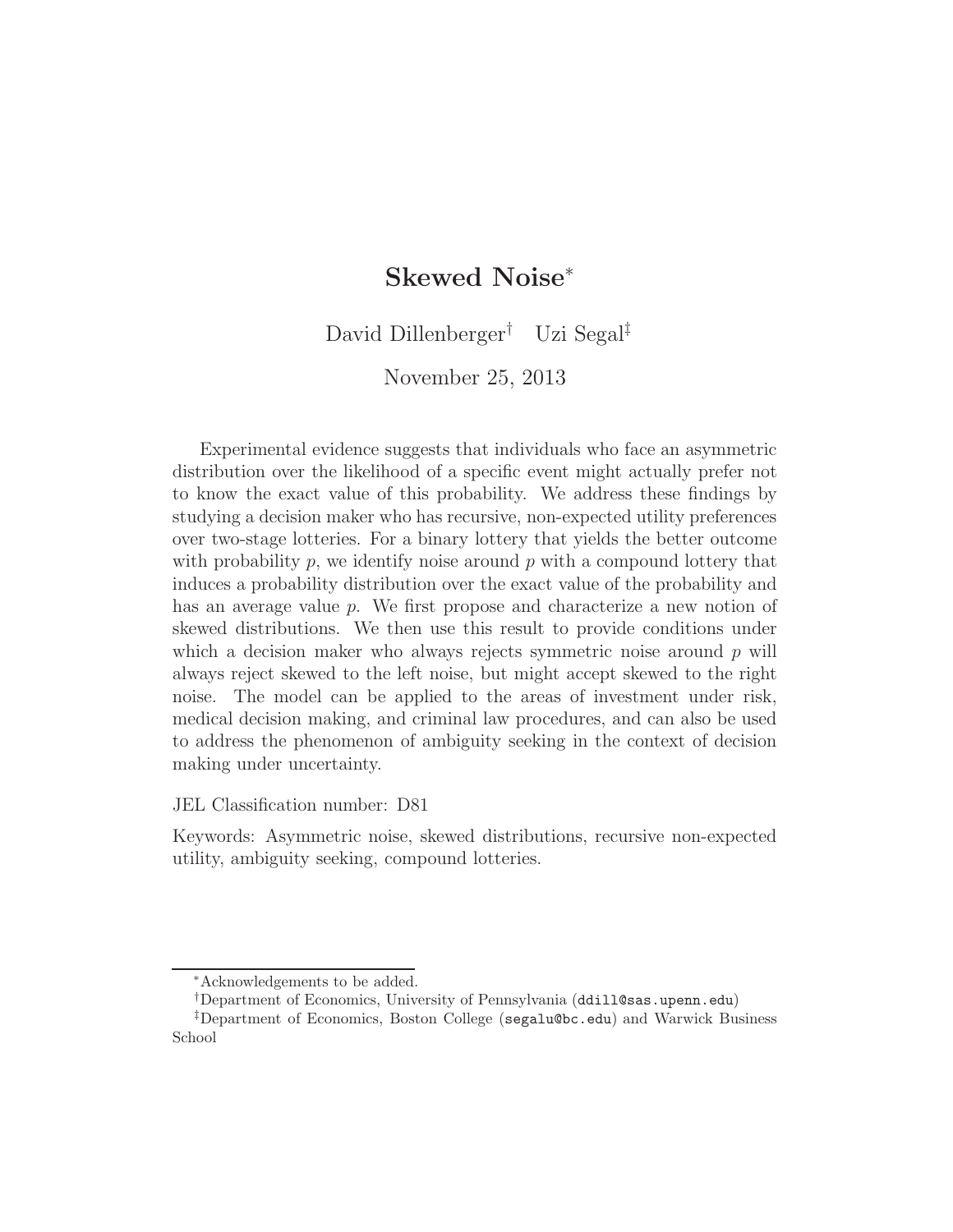### 1 Introduction

The standard model of decision making under risk assumes that individuals obey the reduction of compound lotteries axiom. According to this axiom, a decision maker is indifferent between any multi-stage lottery and its single-stage counterpart, that is, the simple lottery that induces the same probability distribution over final outcomes. Experimental and empirical evidence suggest, however, that this axiom is often violated (see, among others, Kahneman and Tversky [23], Bernasconi and Loomes [3], Conlisk [9], Harrison, Martinez-Correa, and Swarthout [19], and Abdellaoui, Klibanoff, and Placido [1]). Individuals may have preferences between gambles with identical probability distributions over final outcomes if they differ in the timing of resolution of uncertainty. Alternatively, individuals may simply like or dislike not knowing the exact values of the probabilities. For example, subjects are typically not indifferent between betting on a known probability  $p_0$  and betting on a known distribution over the value of that probability even when the mean probability of the distribution is  $p_0$ .

Halevy [18] and recently Miao and Zhong [29], for example, consider preferences over two-stage lotteries and demonstrate that individuals are averse to introducing symmetric noises, that is, symmetric mean-preserving spread into the first-stage lottery. One rationale for this kind of behavior is that symmetric noises that cancel out each other simply create an undesired confusion in evaluation. On the other hand, asymmetric noises, and in particular positively skewed ones, may be desirable. Boiney [4], for example, conducted an experiment in which decision makers had to choose one of three investment plans. In all three prospects, the overall probability of success (which results in a prize  $M = $200$  is  $p = 0.2$ , and with the remaining probability the investment fails and the decision maker receives  $m = $0$ . Option A represents an investment plan in which the decision maker is confident about the probability of success. This corresponds to the simple binary lottery that yields M with probability 0.2. In  $B$  and  $C$ , on the other hand, the probability of success is uncertain. Prospect B represents a negatively skewed distribution around  $p$  in which it is very likely that the true probability slightly exceeds p but it is also possible (albeit unlikely) that the true probability is much lower. Specifically, the true probability is either 0.22, with probability  $\frac{9}{10}$  or 0.02, with probability  $\frac{1}{10}$ . Prospect C represents a positively skewed distribution where the true probability is either 0.18, with probability  $\frac{9}{10}$  or 0.38, with probability  $\frac{1}{10}$ . Boney's [4] main finding is that decision makers are not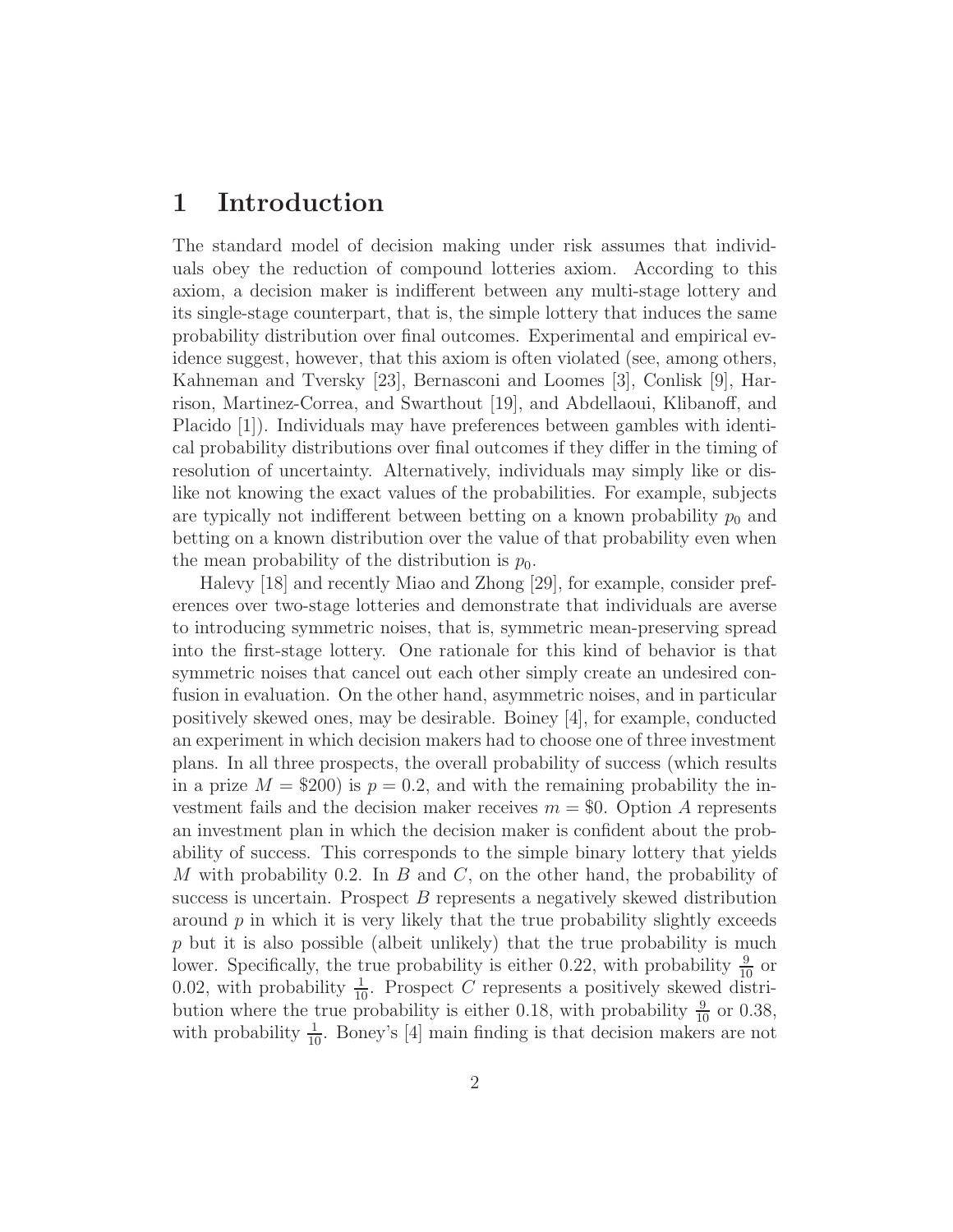indifferent between the three prospects and that most prefer  $C$  to  $A$  to  $B$ . Moreover, these preferences are robust to different values of  $m, M$ , and  $p$ . One possible explanation of this behavior is that option  $B$  entails a possibility of extreme disappointment, which might enforce the basic, intrinsic aversion to symmetric noise. Option  $C$ , on the other hand, admits possible elation, which, if strong enough, might make it desirable despite its underlying noise.

In Boney's experiment, the underlying probability of success  $p$  was the same in all three options. In a recent experiment, which we discuss in more detail in Section 5, Abdellaoui, Klibanoff, and Placido [1] found strong evidence that aversion to compound risk (noise) is an increasing function of p. In particular, their results are consistent with a greater aversion to negatively skewed noises around high probabilities than to positively skewed noises around small probabilities. Our goal in this paper is to suggest a model that can accommodate the behavioral patterns discussed above. We use Segal's [34] framework of two-stage lotteries without reduction and outline conditions under which a decision maker who always rejects (small) symmetric noises will also reject negative skewed asymmetric noises, but nevertheless might seek positive skewed asymmetric noises.

Our first step is to introduce a new notion of skewness and to show that a distribution  $F$  is skewed to the left [right] if and only if it is the limit of a sequence of distributions originating at a degenerate distribution and in which each distribution is obtained from its predecessor by a symmetric split of an outcome below [above] its average. We then apply this result to our study of attitudes toward two-stage lotteries in the face of asymmetric noise.

Fix two outcomes  $x > y$  and denote by  $\langle p_1, q_1; \ldots, p_n, q_n \rangle$  the two-stage lottery which yields with probability  $q_i$  the simple lottery  $(x, p_i; y, 1 - p_i)$ . Note that the total probability of receiving the prize  $x$  in this compound lottery is  $\sum_i p_i q_i$ . We say that the decision maker is averse to symmetric noise at p if there is  $\bar{\alpha}$  such that for any  $\alpha \leq \bar{\alpha}$  and  $\varepsilon \leq 0.5$ , he prefers the simple lottery p to the two-stage lottery  $\langle p + \alpha, \varepsilon; p, 1 - 2\varepsilon; p - \alpha, \varepsilon \rangle$ . Our main result states conditions under which if the decision maker is averse to symmetric noise, then he must also be averse to negatively skewed noise. These conditions do not imply specific attitude towards skewed to the right distributions. In this case, it may, but doesn't have to be, that a distribution over the exact value of  $p$  is desirable. This result is consistent with evidence from lab experiments, and can be applied to the areas of investment under risk, medical decision making, and criminal law procedures. It can also be used to address the phenomenon of ambiguity seeking in the context of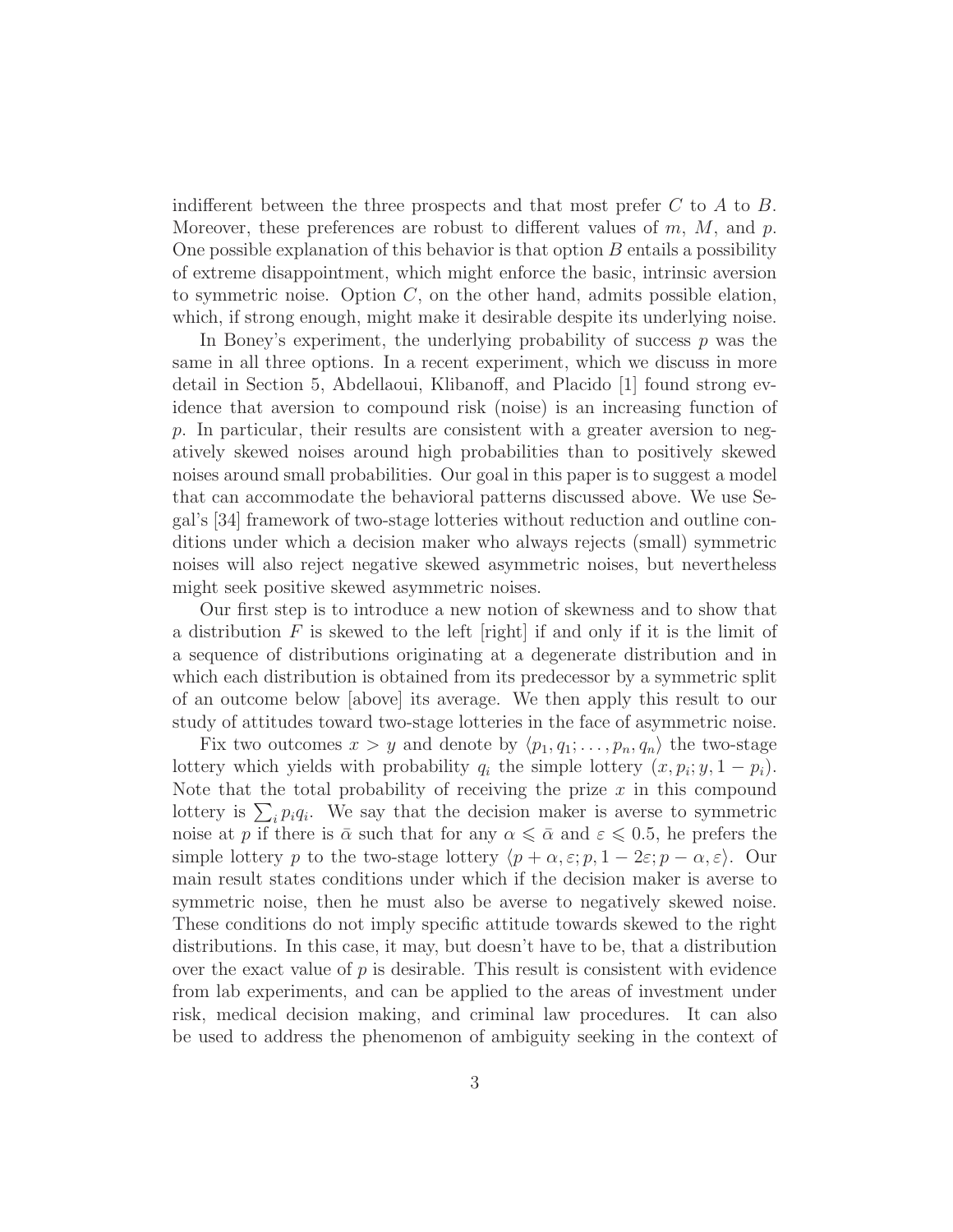decision making under uncertainty (see Section 5 for details).

In this paper, we confine our attention to the analysis of attitudes to noise related to the probability p in the binary lottery  $(x, p; y, 1-p)$  with  $x > y$ . In reality the decision maker may, and probably will, face lotteries with many outcomes and the probabilities of receiving each of them may be uncertain. We prefer to deal only with binary lotteries for two reasons. The first is that many situations involve just two outcomes (or so they are perceived). For example, marriages succeed or fail; candidates are elected or not; exams are passed or not, etc. The second reason is that when there are many outcomes their probabilities depend on each other and therefore skewed noise over the probability of one event may affect noises over other probabilities in too many ways. This complication is avoided when there are only two outcomes. Whatever we believe about the behavior of the probability of receiving  $x$ completely determines our beliefs regarding the probability of receiving  $y$ . Note that while the underlying lottery is binary, the noise itself (that is, the distribution over the value of  $p$ ) may have many possible values or may even be continuous.

The rest of the paper is organized as follows: Section 2 introduces notations and definitions that will be used in our main analysis. Section 3 defines and characterizes our notion of negatively skewed distributions. Section 4 studies attitudes towards asymmetric noises and states our main behavioral result. Section 5 describes numerous applications and connect our analysis to empirical evidence. Section 6 comments on the relation of our paper to a version of the recursive model in which the two stages are evaluated using different expected utility functionals (Kreps and Porteus [24], Klibanoff, Marinacci, and Mukerjis [25]). All proofs are relegated to the appendix.

# 2 Preliminaries

Let  $I = [x, \overline{x}]$  be some compact segment of  $\Re$ . A lottery X over I is simple if it has a finite support. Denote by  $\mathcal F$  the set of all cumulative distribution functions of simple lotteries over I and let  $\succeq$  be a preference relation over F. We will identify simple lotteries with their distributions. That is, for lotteries X and Y with the distributions F and G, we write  $X \succeq Y$  iff  $F \succeq G$ . We assume throughout that  $\succeq$  is monotonic with respect to first-order stochastic dominance and continuous with respect to the weak topology.

We analyze noise as two-stage lotteries, that is, lotteries over lotteries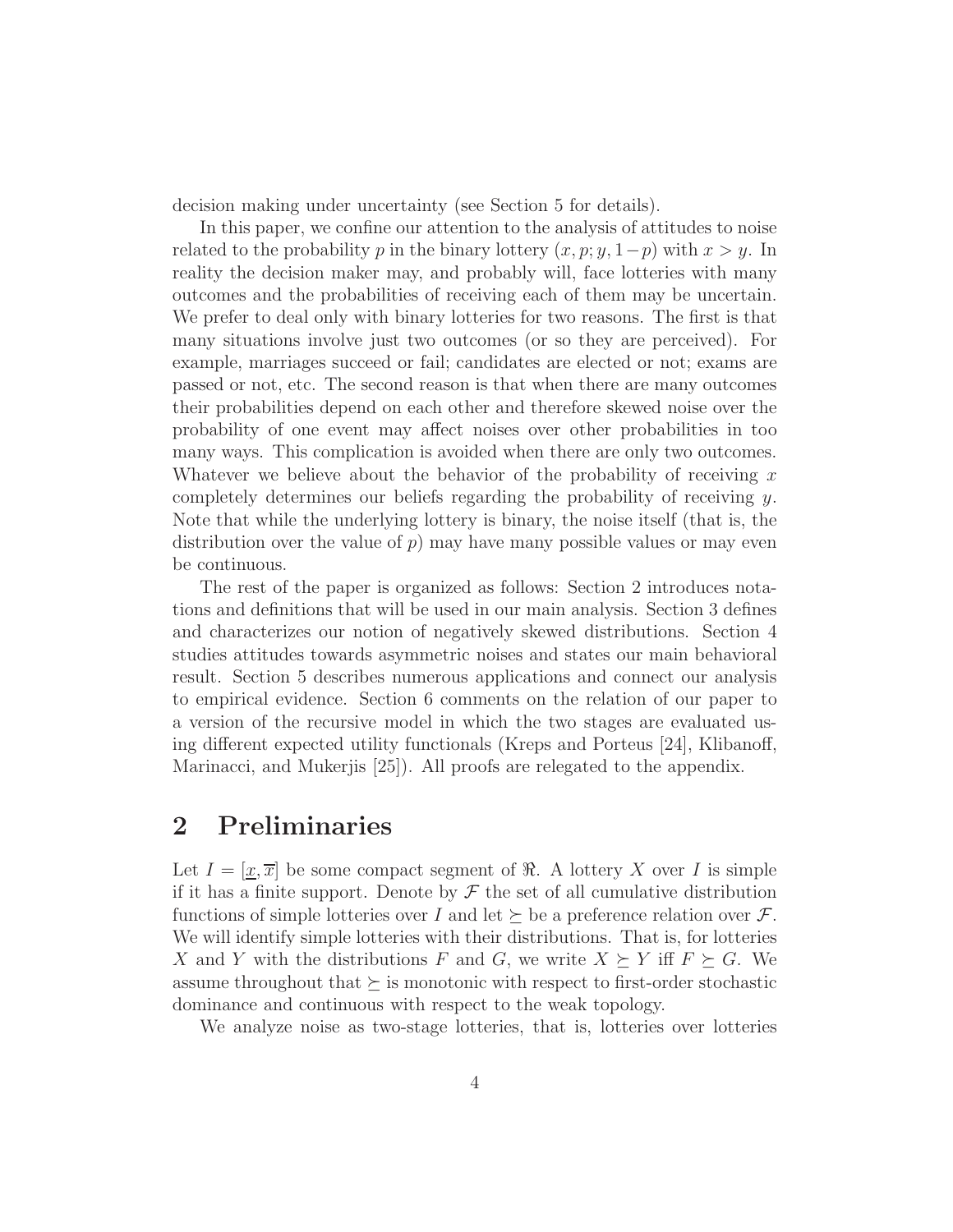over I. A typical two-stage lottery  $(X_1, q_1; \ldots; X_m, q_m)$  yields the simple lottery  $X_i$  with probability  $q_i$ . As in Segal [34], there are two ways in which such lotteries can be transformed into simple lotteries: using the reduction of compound lotteries axiom or using the compound independence axiom.

**Definition 1** *The preference relation*  $\succeq$  *is extended to two-stage lotteries via the reduction of compound lotteries axiom if for*  $X_i = (x_i^1, p_i^1; \ldots; x_i^{n_i}, p_i^{n_i}),$  $i=1,\ldots,m,$ 

$$
(X_1,q_1;\ldots;X_m,q_m)\sim(\ldots;x_i^j,q_ip_i^j;\ldots)
$$

**Definition 2** *The preference relation*  $\succeq$  *is extended to two-stage lotteries via the compound independence axiom if for*  $X_i = (x_i^1, p_i^1; \ldots; x_i^{n_i}, p_i^{n_i}), i =$  $1, \ldots, m$ 

$$
(X_1,q_1;\ldots;X_m,q_m)\sim(c_1,q_1;\ldots;c_m,q_m)
$$

*where*  $c_i$  *is the certainty equivalent of*  $X_i$ *, that is,*  $(c_i, 1) \sim X_i$ <sup>1</sup>

The reduction axiom suggests an objective way to transform two-stage lotteries into simple ones, using probability calculus. Compound independence, on the other hand, allows the transformation to be subjective, since the corresponding simple lottery is defined via preferences. In line with many experimental evidence (e.g. Conlisk [9] and Kahneman and Tversky [23]), we assume in this paper the compound independence but not the reduction axiom. Our notion of aversion (affinity) towards noise, which we introduce in Section 4, relies on the difference in the evaluation of  $(X_1, q_1; \ldots; X_m, q_m)$ and its objective single stage counterpart,  $(\ldots; x_i^j)$  $_i^j,q_ip_i^j$  $i^j; \ldots$ ).

In the rest of the section we introduce some of the concepts we will use for our analysis in subsequent sections. We say that the preference relation is risk averse if  $F \succeq G$  whenever G is a mean preserving spread of F. It is quasi-concave (quasi-convex) if for all  $F, G \in \mathcal{F}, F \sim G$  implies  $\frac{1}{2}F + \frac{1}{2}G \succeq F$  $(\leq F)$ . Let V represent  $\succeq$ . In Section 4.1 we follow Machina [26] and assume that  $\succeq$  is smooth, in the sense that V is Fréchet differentiable, defined as follows.

<sup>1</sup>Observe that by continuity and monotonicity of preferences, the certainty equivalent of every simple lottery is well defined.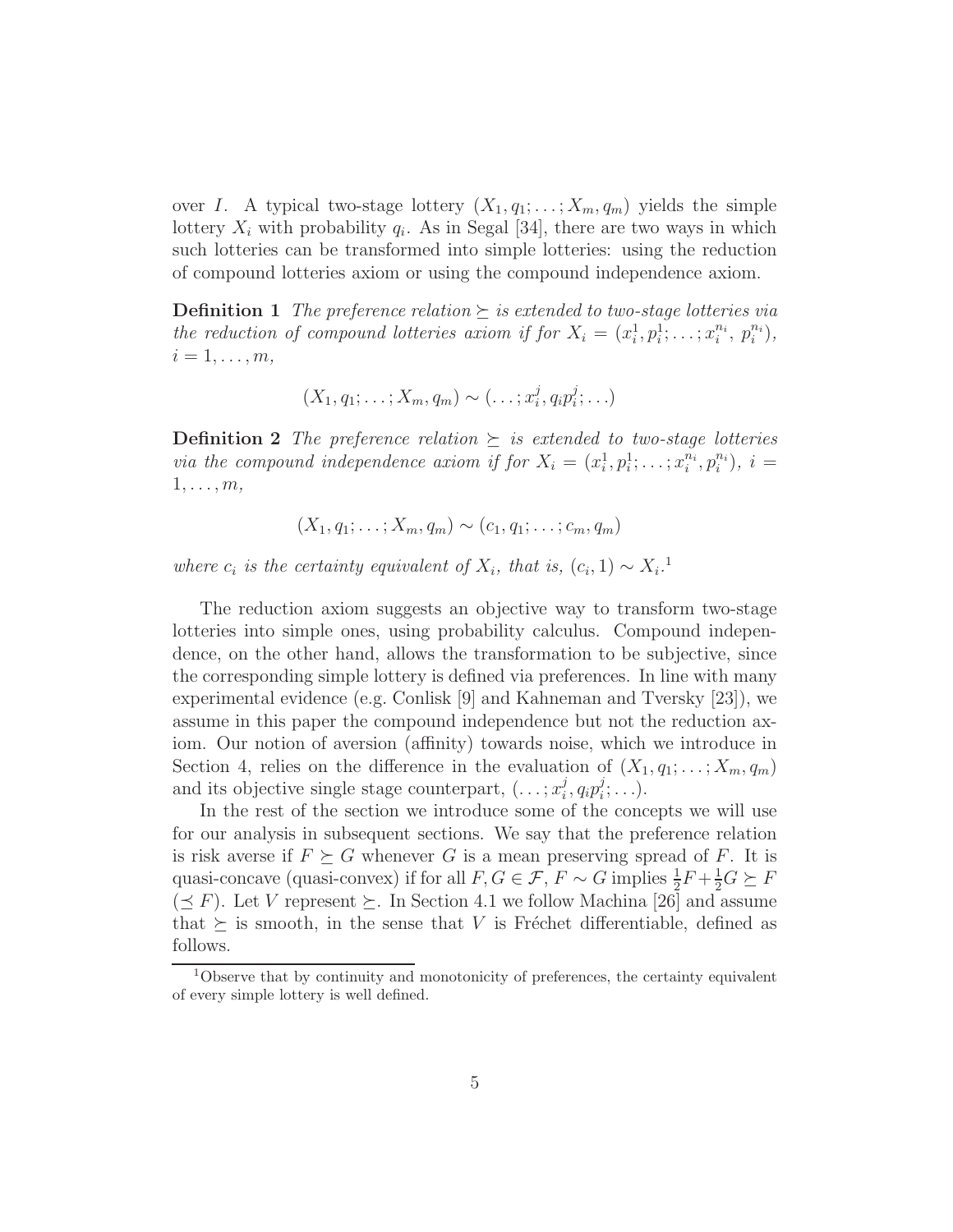**Definition 3** *The function*  $V : \mathcal{F} \to \mathbb{R}$  *is Fréchet differentiable if for every*  $F \in \mathcal{F}$  there exists a "local utility" function  $u_F(\cdot) : \mathbb{R} \to \mathbb{R}$  such that for *every*  $G \in \mathcal{F}$ *,* 

$$
V(G) - V(F) = \int u_F(x)d[G(x) - F(x)] + o(||G - F||)
$$
 (1)

*where*  $\|\cdot\|$  *is the* L<sub>1</sub>-norm.

For fixed  $x > y > z$ , let  $(p, q)$  represent the distribution of the lottery  $(z, p; y, 1-p-q; x, q)$ , where  $(p, q) \in \mathbb{R}^2_+$  and  $p+q \leq 1$ . Such lotteries are represented in a Marschak-Machina [26] triangle (see panel (i) of Fig. 1). The dotted parallels to the tangent line at the distribution  $F$  to the indifference curve through this point are indifference curves of the local utility function  $u_F(\cdot)$ .



Figure 1: Indifference curves

We use in Section 4.1 the following assumption, taken from Machina [26]:

**Definition 4** The preferences  $\succeq$  that are represented by the Fréchet differ*entiable functional* V *satisfy hypothesis II if for every* x

$$
-\frac{u_G''(x)}{u_G'(x)} \geqslant -\frac{u_F''(x)}{u_F'(x)}
$$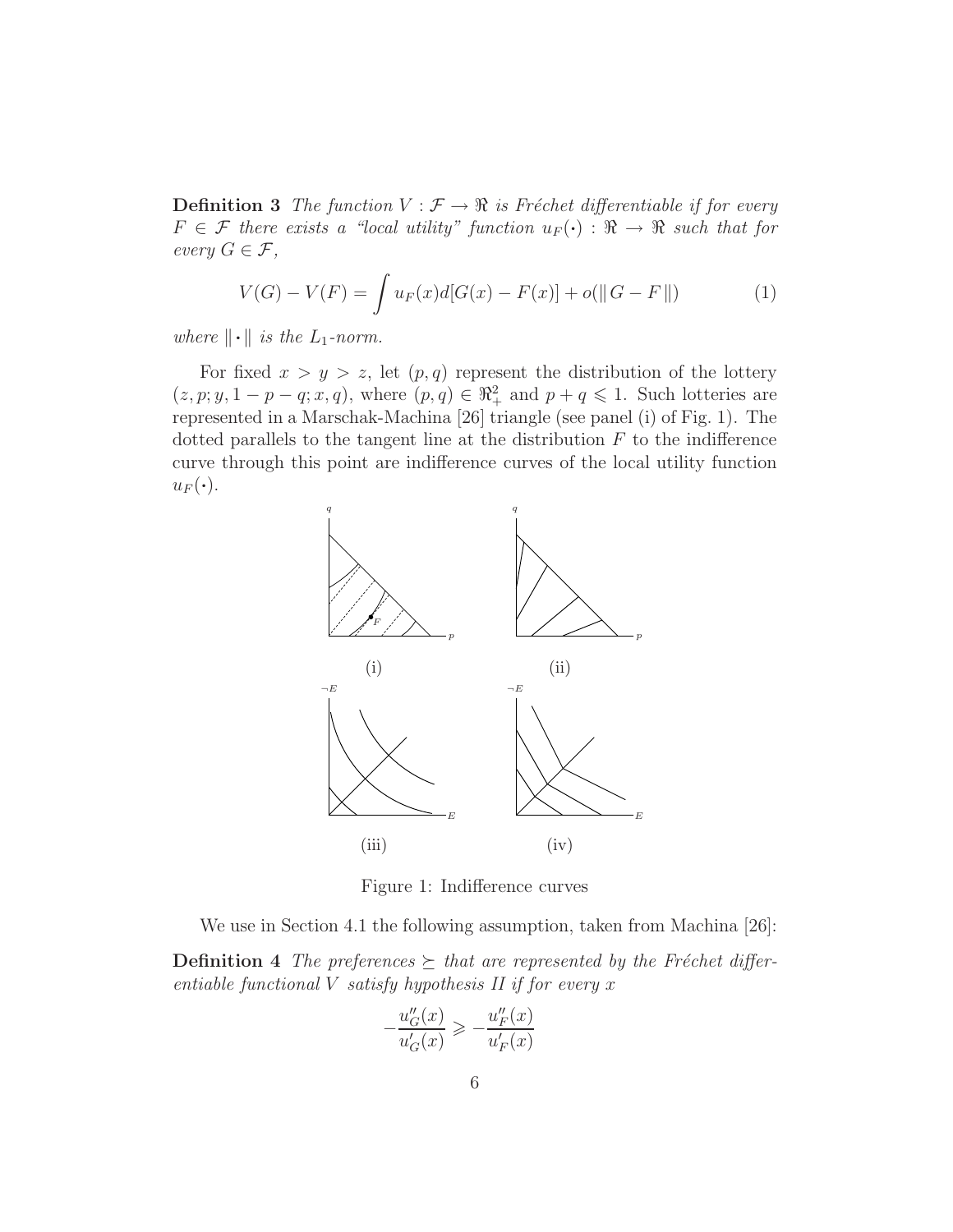*whenever* G *dominates* F *by first-order stochastic dominance.*

In the Marschak-Machina triangle, hypothesis II means that indifference curves are "fanning out" (panel (ii)). The term  $-\frac{u''_F(\cdot)}{u'_F(\cdot)}$  $\frac{u_F(\cdot)}{u_F'(\cdot)}$  is analogues to the Arrow-Pratt measure of risk aversion and has the same interpretation as in expected utility theory. Loosely speaking, hypothesis II implies that if G dominates F by first-order stochastic dominance, then  $u_G(\cdot)$  represents a higher degree of risk aversion than  $u_F(\cdot)$ .

For  $F \in \mathcal{F}$ , let  $s + F$  and  $t \times F$  be the distributions  $F(x - s)$  and  $F(\frac{x}{t})$  $(\frac{x}{t}),$ respectively. For  $F \in \mathcal{F}$  with expected value zero and for  $x^* \in \Re$ , define the risk premium function  $\pi$  implicitly by  $\delta_{x^*-\pi(x^*,F)} \sim x^* + F$  where  $\delta_x$  is the distribution of the lottery that yields x with probability one. Following Segal and Spivak [35] (see also Epstein and Zin [12]), we say that the preference relation  $\succeq$  satisfies second-order risk aversion if for every  $x^*$  and for every  $F$ with expected value zero,

$$
\left. \frac{\partial}{\partial t} \pi(x^*, t \times F) \right|_{t=0^+} = 0 \quad \text{and} \quad \left. \frac{\partial^2}{\partial t^2} \pi(x^*, t \times F) \right|_{t=0^+} > 0
$$

If V is Fréchet differentiable, then  $\succeq$  satisfies second-order risk aversion. There are interesting preference relations that are not Fréchet differentiable (and that do not satisfy second-order risk aversion). The most famous of them are Quiggin's [30] rank-dependent utility (see Chew, Karni, and Safra [6]) and Gul's [17] theory of disappointment aversion. These preference relations, which we study in Section 4.2, satisfiy first-order risk aversion: for any  $x^*$  and every non-trivial  $F$  with expected value zero,

$$
\left. \frac{\partial}{\partial t} \pi(x^*, t \times F) \right|_{t=0^+} > 0
$$

First-order risk aversion implies kinked indifference curves along the main diagonal in a states-of-the-world representation (fig. 1, panel (iv)), while second-order risk aversion implies smooth such indifference curves (panel (iii), see Segal and Spivak [35]). The concept of orders of risk aversion has some economic applications. See for example Segal and Spivak [35] for applications to insurance purchases and Epstein and Zin [12] for applications to the equity premium puzzle.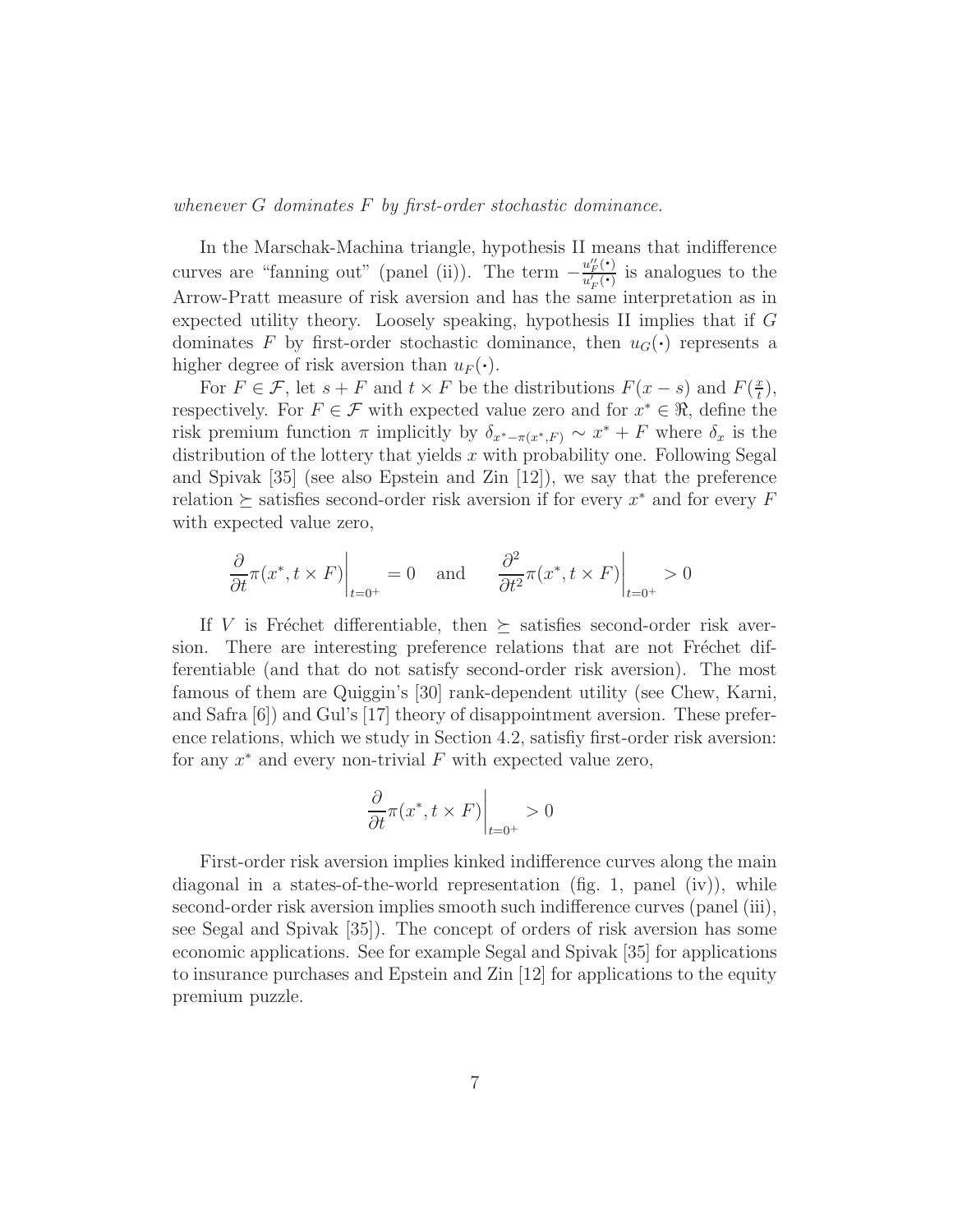# 3 Sequences of Symmetric Shifts

As stated in the introduction, our aim in this paper is to analyze preferences for skewed noise, that is, for noise that is not symmetric around its mean. For that we need first to formally define the notion of a skewed distribution. The analysis of this section is interesting by its own right as it turns out that a natural manipulation of lotteries leads to a new, and non-trivial definition of skewness. To simplify notation and terminology we only analyze skewness to the left, but all definitions and results can be made with skewness to the right.

For a distribution F on  $[\underline{x}, \overline{x}]$  with expected value  $\mu$  and for  $\delta > 0$ , let

- $\eta_1(F,\delta) = \int_{\underline{x}}^{\mu-\delta} F(x) dx$
- $\eta_2(F,\delta) = \int_{\mu+\delta}^{\overline{x}} [1 F(x)] dx.$

**Definition 5** The lottery X with the distribution F on  $[\underline{x}, \overline{x}]$  and expected *value*  $\mu$  *is skewed to the left if for every*  $\delta > 0$ ,  $\eta_1(F, \delta) \geq \eta_2(F, \delta)$ , that is, if *the area below* F *between*  $\underline{x}$  *and*  $\mu - \delta$  *is larger than the area above* F *between*  $\mu + \delta$  and  $\overline{x}$  *(see Fig. 2).* 



Figure 2: Definition 5:  $\eta_1(F,\delta) \geq \eta_2(F,\delta)$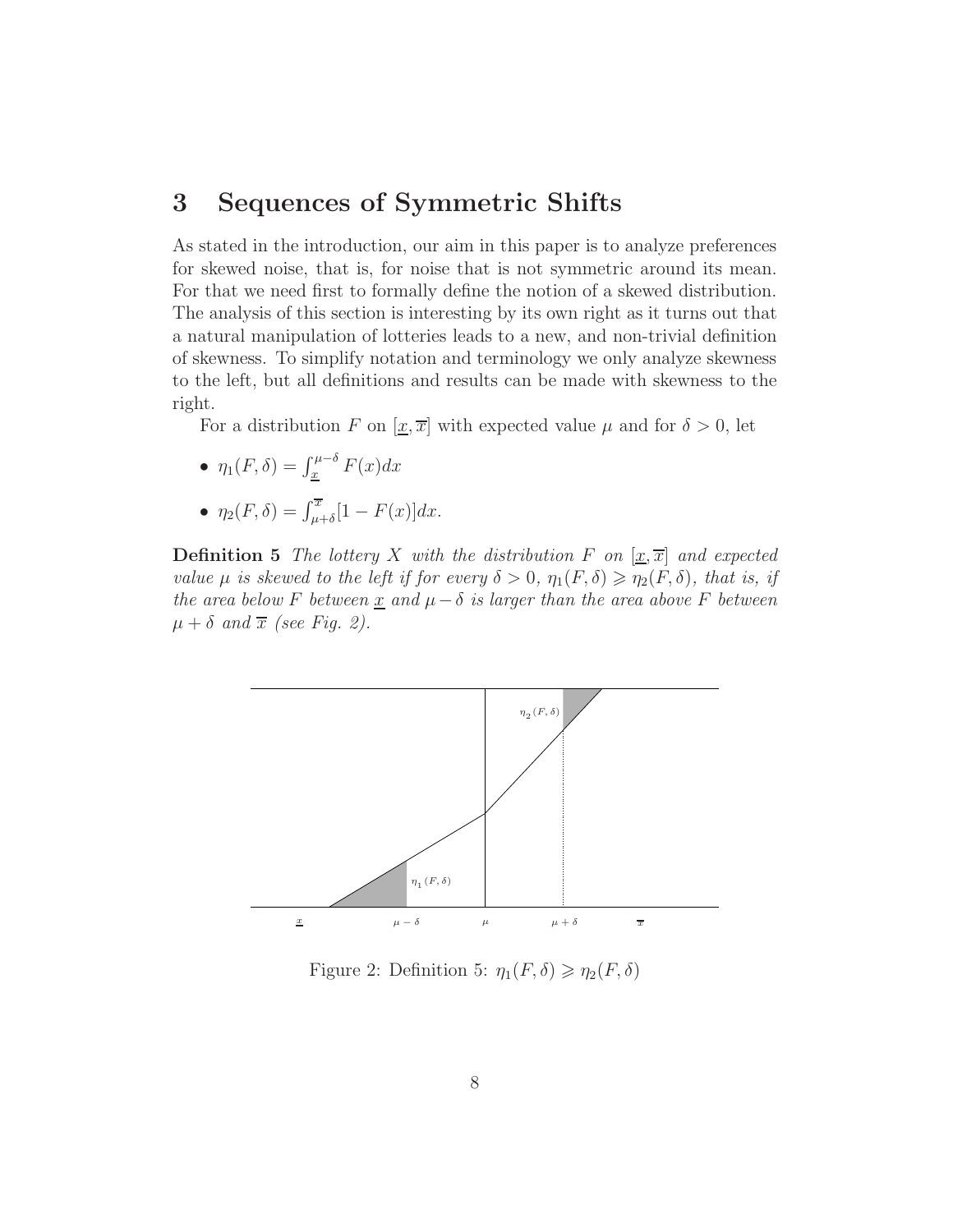**Definition 6** Let  $\mu$  be the expected value of a lottery X. Lottery Y is ob*tained from* X *by a left symmetric split if* Y *is the same as* X*, except for that one of the outcomes* x of X such that  $x \leq \mu$  was split into  $x + \alpha$  and  $x - \alpha$ *, each with half of the probability of x.* 

Our aim is to show that a lottery Y with expected value  $\mu$  is skewed to the left iff it is the limit of a sequence of lotteries originating at  $(\mu, 1)$  and in which each lottery is obtained from its predecessor by a left symmetric split (Theorem 1 below). A by-product of this theorem is that it will enable us to show that our definition of skewness is stronger than other definitions in the literature (see Section 3.1 below). Formally,

#### Theorem 1

- *1. If the lottery*  $Y = (y_1, p_1; \ldots; y_n, p_n)$  *with expected value*  $\mu$  *is skewed to the left, then there is a sequence of lotteries*  $X_i$ *, each with expected value*  $\mu$ *, such that*  $X_1 = (\mu, 1)$ *,*  $X_i \to Y$ *, and*  $X_{i+1}$  *is obtained from*  $X_i$ *by a left symmetric split. Moreover, it can be done such that in each step the size of the spread is bounded by*  $\max_i y_i - \mu$ .
- 2. Consider the sequence  $\{X_i\}$  of lotteries where  $X_1 = (\mu, 1)$  and  $X_{i+1}$  is *obtained from*  $X_i$  *by a left symmetric split. Then the distributions*  $F_i$ *of* X<sup>i</sup> *converge and the limit distribution* F *is skewed to the left.*

To illustrate the theorem, consider two examples, one where the procedure terminates in a finite number of steps and one where it does not. In both cases we move from a degenerate lottery  $X$  to a skewed to the left binary lottery  $Y$  with the same expected value as  $X$ . For the first example, let  $X = (3, 1)$  and  $Y = (0, \frac{1}{4})$  $\frac{1}{4}$ ; 4,  $\frac{3}{4}$  $\frac{3}{4}$ ) and obtain

$$
X = (3, 1) \rightarrow (2, \frac{1}{2}; 4, \frac{1}{2}) \rightarrow (0, \frac{1}{4}; 4, \frac{1}{4} + \frac{1}{2}) = Y
$$

For a sequence that does not terminate let  $X = (5,1)$  and  $Y = (0,\frac{1}{6})$  $\frac{1}{6}$ ; 6,  $\frac{5}{6}$  $\frac{5}{6}$ . Here we obtain

$$
X = (5, 1) \rightarrow (4, \frac{1}{2}; 6, \frac{1}{2}) \rightarrow (2, \frac{1}{4}; 6, \frac{3}{4}) \rightarrow (0, \frac{1}{8}; 4, \frac{1}{8}; 6, \frac{3}{4}) \rightarrow \dots
$$
  

$$
(0, \frac{1}{2} \sum_{1}^{n} \frac{1}{4^i}; 4, \frac{1}{2 \cdot 4^n}; 6, \frac{1}{2} + \sum_{1}^{n} \frac{1}{4^i}) \rightarrow \dots (0, \frac{1}{6}; 6, \frac{5}{6}) = Y
$$

The two parts of the theorem do not create a simple if and only if statement, because the support of the limit distribution F in part *2* need not be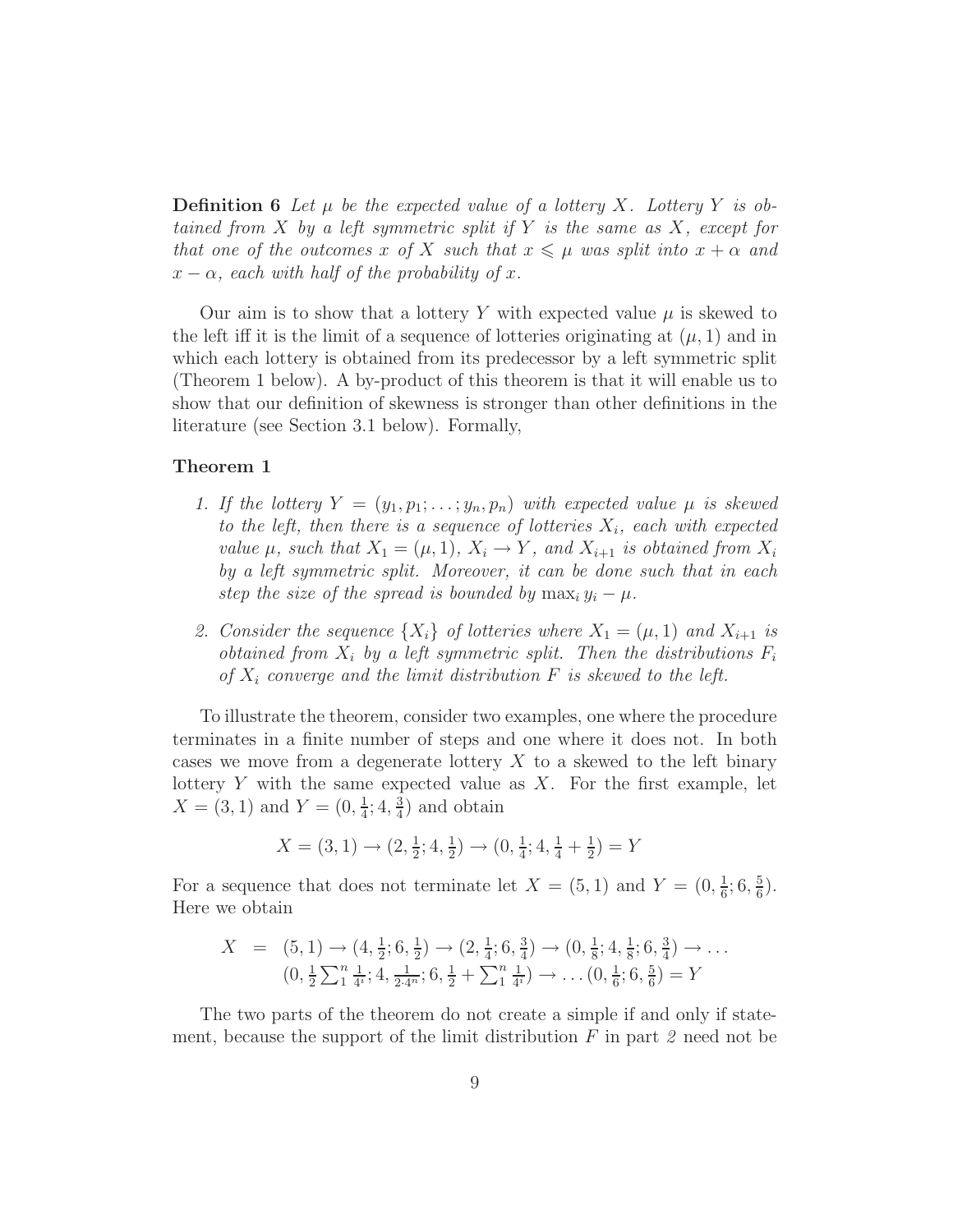finite. On the other hand, part *1* of the theorem does not hold for continuous distributions. By the definition of left symmetric splits, if the probability of  $x > \mu$  in  $X_i$  is p, then for all  $j > i$ , the probability of x in  $X_j$  must be at least  $p$ . It thus follows that the distribution  $F$  cannot be continuous above  $\mu$ . However, the following claim will enable us to use Theorem 1 even for continuous distributions.

**Claim 1** If F with expected value  $\mu$  is skewed to the left, then there is a *sequence of finite skewed to the left distributions*  $F_n$ *, each with expected value*  $\mu$ *, such that*  $F_n \to F$ *.* 

Theorem 1 is proved in Appendix A. Claim 1 and the rest of the paper's formal statements are proved in Appendix B. The main difficulty in the proof of Theorem 1 is the simple fact that whereas outcomes to the left of  $\mu$  can be manipulated, any split of probabilities that lands some probability to the right of  $\mu$  must hit its exact place according to Y, as we will not be able to touch it later again.

We use Theorem 1 in section 4 to prove our main behavioral result  $-$  attitudes towards symmetric noise that is added to the value of the probability of an outcome can be linked with attitudes towards asymmetric noises.

#### 3.1 Other Definitions of Skewness

We show here that our definition of skewness (Definition 5 above) is stronger than other definitions in the literature.

**Claim 2** If X with expected value  $\mu$  is skewed to the left, then the highest *outcome in the median*  $\bar{m}(X)$  *of* X *satisfies*  $\bar{m}(X) \geq \mu$ *.* 

Another possible definition of skewness suggests that the lottery X with the distribution F and expected value  $\mu$  is skewed to the left if  $\int_{\underline{x}}^{\overline{x}} (y - y) dy$  $\mu)^3 dF(y) \leqslant 0.$ 

**Claim 3** If X with distribution F and expected value  $\mu$  is skewed to the left as in Definition 5, then for all odd n,  $\int_{\underline{x}}^{\overline{x}} (y - \mu)^n dF(y) \leq 0$ .

The converse of Claim 3 is false. For example, let  $F$  be the distribution of the lottery  $(-10, \frac{1}{10}; -2, \frac{1}{2})$  $\frac{1}{2}$ ; 0,  $\frac{4}{35}$ ; 7,  $\frac{2}{7}$  $\frac{2}{7}$ ). Note that its expected value  $\mu$  is zero. Moreover,  $E[(\bar{X} - \mu)^3] = -6 < 0$ , which means that F is skewed to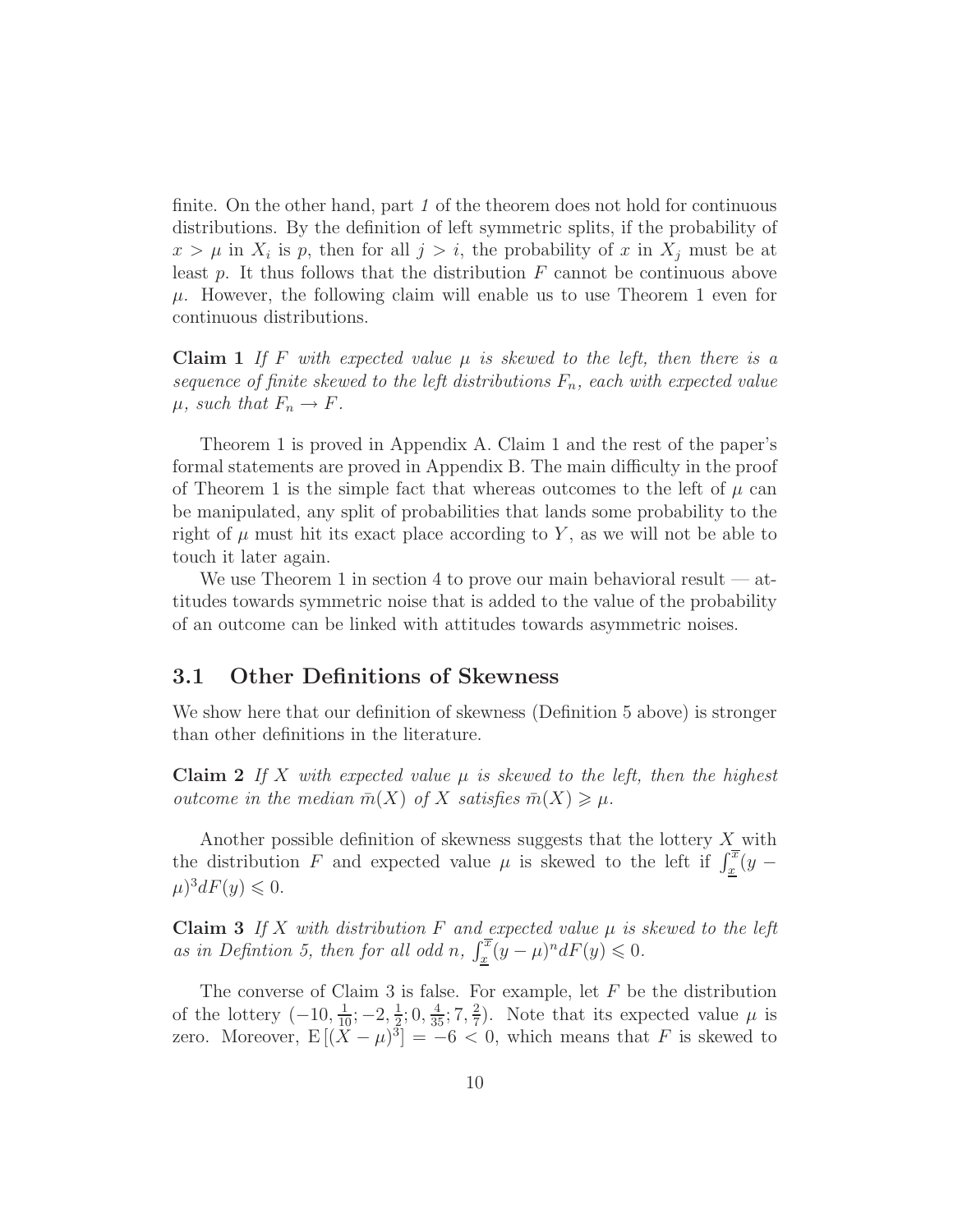the left according to the sign of its third moment. However, the area below the distribution from  $-10$  to  $-5$  is  $\frac{1}{2}$ , but the area above the distribution from 5 to 10 is  $\frac{4}{7} > \frac{1}{2}$  $\frac{1}{2}$ , which means that F is not skewed to the left according to Definition 5.

Menezes, Geiss, and Tressler [28] characterize a notion of increasing downside risk by combining a mean-preserving spread of an outcome below the mean followed by a mean-preserving contraction of an outcome above the mean, in a way that the overall result is a transfer of risk from the right to the left of a distribution, keeping the variance intact. Distribution  $F$  has more downsize risk than distribution  $G$  if one can move from  $G$  to  $F$  in a sequence of such mean-variance-preserving transformations. Menezes et al. [28] do not provide a definition (and a characterization as in our Theorem 1) of a skewed to the left distribution. Observe that our characterization involves a sequence of only symmetric left splits, starting in the degenerate lottery that puts all the mass on the mean. In particular, our splits are not mean-variance-preserving and occur only in one side of the mean.

### 4 Asymmetric Noise

In this section we discuss the main topic of the paper, namely the attitude of decision makers to two-stage lotteries of the form  $(X_1, q_1; \ldots; X_m, q_m)$ where  $X_i = (x, p_i; y, 1 - p_i)$  with  $x > y$ . We denote this two-stage lottery by  $\langle p_1, q_1; \ldots; p_m, q_m \rangle$  and discuss the case where this distribution is not necessarily symmetric around  $\sum q_j p_j$ . We divide the analysis into two sub-cases: Fréchet differentiable (Machina [26]) and non-differentiable functionals. Note that we keep the two outcomes  $x$  and  $y$  in the underlying lottery fixed throughout our analysis.

#### 4.1 Fréchet Differentiable Functionals

To illustrate the analysis of Theorem 2 below, we start with a (relatively) simple numerical example. The purpose of the example is to illustrate that under some conditions, rejection of all symmetric noises implies rejection of negatively skewed noise as well.

Suppose that we know that for every  $p \in [\frac{7}{10}, \frac{8}{10}]$ , for every  $\alpha \leq \frac{2}{10}$ , and for every  $q \leq \bar{q}$  the decision maker prefers the lottery  $(100, p; 0, 1 - p)$  to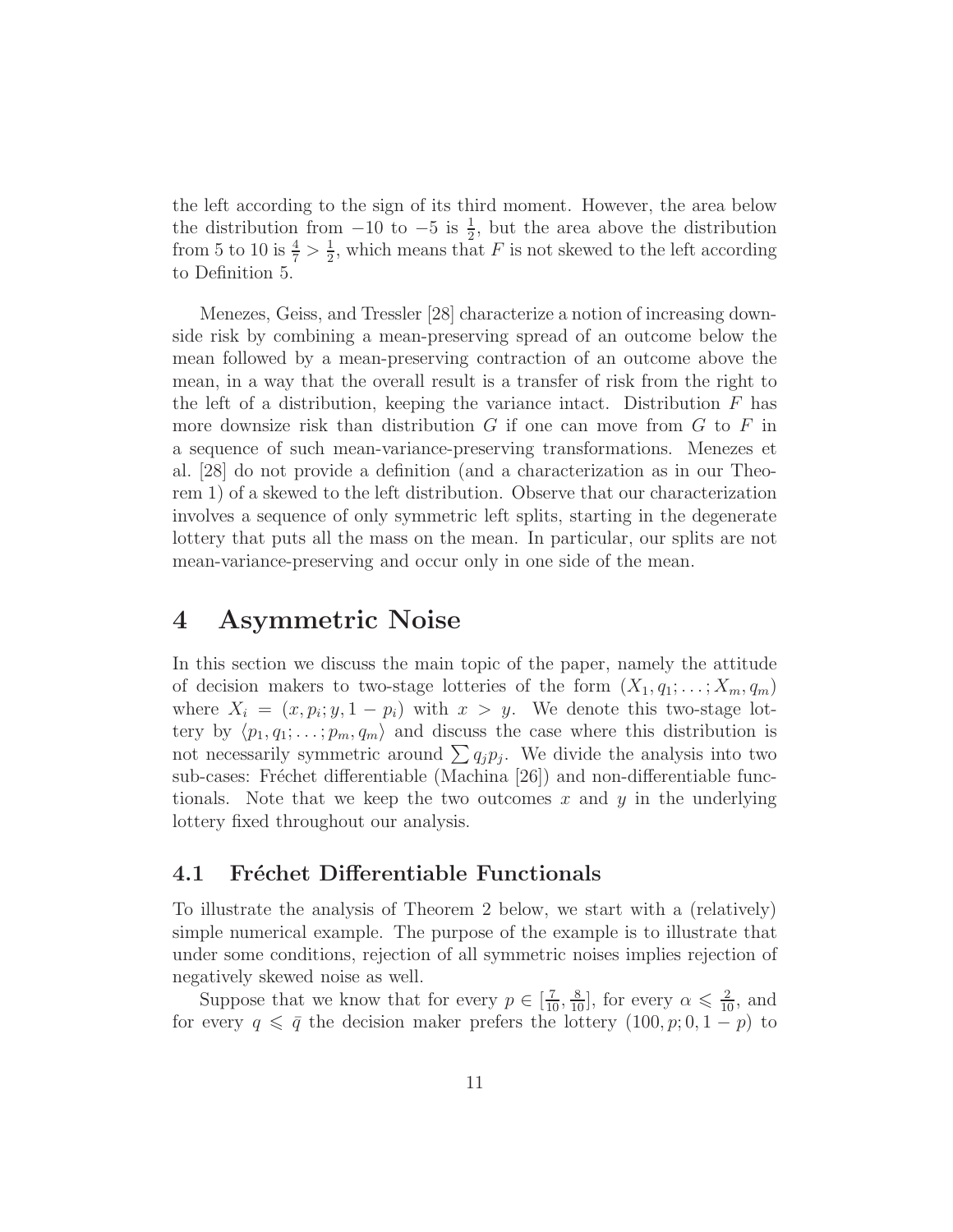the two-stage lottery that yields the three lotteries  $(100, p - \alpha; 0, 1 - p + \alpha)$ ,  $(100, p; 0, 1-p)$ , and  $(100, p+\alpha; 0, 1-p-\alpha)$ , with the probabilities q, 1-2q, and q, respectively (see Fig. 3 for an example where  $p = \frac{8}{10}$ ,  $\alpha = \frac{1}{10}$ , and  $q = \frac{1}{7}$  $\frac{1}{7}$ ). By the compound independence axiom, the two-stage lottery is indifferent to  $(c_{p-\alpha}, q; c_p, 1-2q; c_{p+\alpha}, q)$ , where  $c_r$  is the certainty equivalent of the lottery  $(100, r; 0, 1 - r)$ .



Figure 3: Symmetric noise around  $\frac{8}{10}$ 

Suppose now that the preferences  $\succeq$  are strictly quasi-concave, that they can be represented by a Fréchet differentiable functional  $V$ , and that they satisfy Hypothesis II (see Definitions 3 and 4 in Section 2). Observe that the distribution of  $(c_{p-\alpha}, q; c_p, 1-2q; c_{p+\alpha}, q)$  is a  $2q : 1-2q$  mixture of the distributions of  $(c_{p-\alpha}, \frac{1}{2})$  $\frac{1}{2}$ ;  $c_{p+\alpha}, \frac{1}{2}$  $\frac{1}{2}$  and  $(c_p, 1)$ . Since for every  $q \in (0, \frac{1}{2})$  $\frac{1}{2}$ ] the decision maker strictly prefers  $(c_p, 1)$  to  $(c_{p-\alpha}, q; c_p, 1-2\alpha; c_{p+\alpha}, q)$ , it follows by strict quasi-concavity that for all  $q < q' \leq \frac{1}{2}$  $\frac{1}{2}$  the desirability of  $(c_{p-\alpha}, q; c_p, 1-2\alpha; c_{p+\alpha}, q)$  is declining with q, that is

$$
(c_{p-\alpha}, q; c_p, 1-2q; c_{p+\alpha}, q) \succ (c_{p-\alpha}, q'; c_p, 1-2q'; c_{p+\alpha}, q')
$$
 (2)

In particular, preferences strictly decrease if  $(100, 0.8; 0, 0.2)$  is replaced by an even chance lottery over  $(100, 0.7; 0, 0.3)$  and  $(100, 0.9; 0, 0.1)$ , and if  $(100, 0.7; 0, 0.3)$  is replaced by an even chance lottery over  $(100, 0.5; 0, 0.5)$ and  $(100, 0.9; 0, 0.1)$ . We are now interested in the path that takes us from  $(c_{0.7}, \frac{1}{2})$  $\frac{1}{2}$ ;  $c_{0.9}, \frac{1}{2}$  $(\frac{1}{2})$  to  $(c_{0.5}, \frac{1}{4})$  $\frac{1}{4}$ ;  $c_{0.9}, \frac{3}{4}$  $\frac{3}{4}$ ). For every  $q \leq \frac{1}{4}$  $\frac{1}{4}$ , the lottery  $(c_{0.5}, q; c_{0.7}, \frac{1}{2}$  –  $2q; c_{0.9}, \frac{1}{2}+q$  with the distribution  $A(q)$  stochastically dominates  $(c_{0.5}, 2q; c_{0.7},$  $1-4q$ ;  $c_{0.9}, 2q$ ) with the distribution  $B(q)$  (observe that  $A(q)$  is the midpoint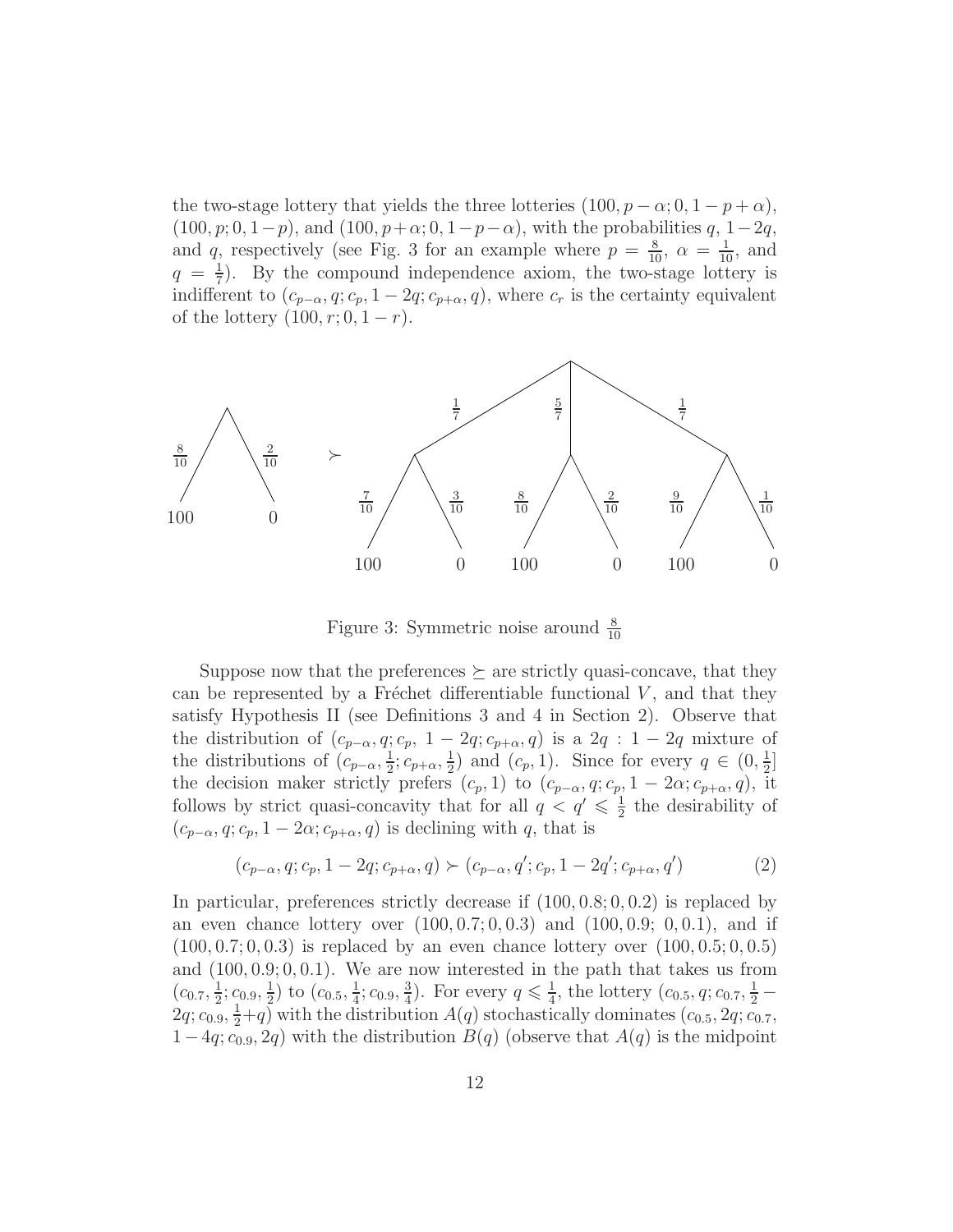on the path between  $(c_{0.9}, 1)$  and  $B(q)$  which is dominated by  $(c_{0.9}, 1)$ . By hypothesis II, for every x, the local utility  $u_{A(q)}(x)$  represents a higher degree of risk aversion than the local utility  $u_{B(q)}(x)$ . By eq. (2), for all  $q \leq \frac{1}{4}$  $\frac{1}{4}$  the local utility  $u_{B(q)}$  prefers  $(c_{0.7}, 1)$  to  $(c_{0.5}, \frac{1}{2})$  $\frac{1}{2}$ ;  $c_{0.9}, \frac{1}{2}$  $(\frac{1}{2})$ , hence by hypothesis II so does the local utility  $u_{A(q)}$ . It therefore follows that  $(c_{0.7}, \frac{1}{2})$  $\frac{1}{2}$ ;  $c_{0.9}, \frac{1}{2}$  $(\frac{1}{2}) \succ (c_{0.5}, \frac{1}{4})$  $\frac{1}{4}$ ;  $c_{0.9}, \frac{3}{4}$  $\frac{3}{4}$ and by transitivity,  $(c_{0.8}) \succ (c_{0.5}, \frac{1}{4})$  $\frac{1}{4}$ ;  $c_{0.9}, \frac{3}{4}$  $\frac{3}{4}$ .

Consider two-stage lotteries of the form  $((x, p_1; y, 1-p_1), q_1; \ldots; (x, p_n; y,$  $1 - p_n$ ,  $q_n$  where  $x > y$ , and let  $p = \sum q_i p_i$ . Using recursive utility and assuming the compound independence axiom, this lottery is indifferent to  $(c_{p_1}, q_1; \ldots; c_{p_n}, q_n)$ . Theorem 2 generalizes the above procedure and shows conditions under which the decision maker will prefer the average probability p to the distribution. This theorem does *not* say what happens if its assumptions are satisfied but beliefs are skewed to the right. In that case it may happen (even if it doesn't have to) that a distribution over the value of  $p$  is actually desired.

Theorem 2 *Suppose that the decision maker's preferences over lotteries can be represented by the Fr´echet differentiable functional* V *, that his preferences satisfy Machina's [26] Hypothesis II, and that he evaluates two-stage lotteries using the compound independence axiom. Consider a distribution over the value of the probability* p *in the lottery*  $(x, p; y, 1-p)$  *where*  $x > y$ *.* 

*If V is quasi-concave and for all*  $p \in [p_1, p_2]$ *, for all*  $\alpha \leq \alpha^*$ *, and for all*  $\varepsilon \leqslant \frac{1}{2}$  $\frac{1}{2}$ , the decision maker rejects the symmetric distribution  $\langle p - \alpha, \varepsilon; p, 1 - \alpha \rangle$  $2\varepsilon$ ;  $p + \alpha$ ,  $\varepsilon$ ), then he also rejects any skewed to the left distribution over the *value of the probability in this segment.*

In a similar way we can prove that if V is quasi-convex and for all  $p \in$  $[p_1, p_2]$ , for all  $\alpha \leqslant \alpha^*$ , and for all  $\varepsilon \leqslant \frac{1}{2}$  $\frac{1}{2}$ , the decision maker accepts the symmetric distribution  $\langle p - \alpha, \varepsilon; p, 1 - 2\varepsilon; p + \alpha, \varepsilon \rangle$ , then he also accepts any skewed to the right distribution over the value of the probability in this segment.

Remark: Theorem 2 does not restrict the location of the skewed distribution, but it is reasonable to find skewed to the left distributions over the value of the probability p when p is high, and skewed to the right distributions when  $p$  is low. By Chew and Waller  $[8]$  and Chew, Epstein, and Segal [5], preferences tend to be quasi-concave at higher levels of utility and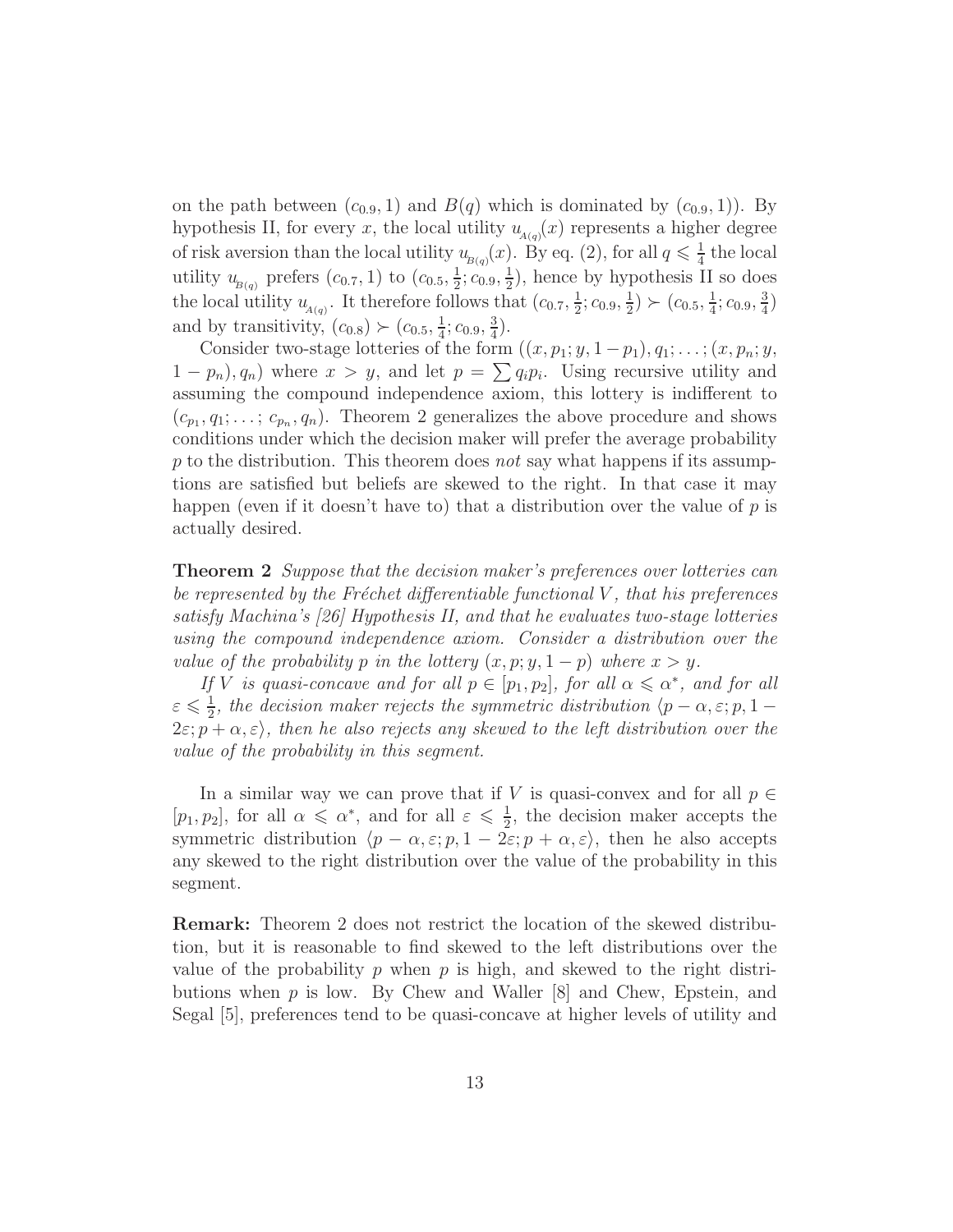quasi-convex at lower levels. Thus the theorem is consistent with the empirical observation that decision makers reject skewed to the left distributions concerning high probability of the good event, but seek such distributions when the probability of the good event is low.

#### 4.2 Non-Differentiable Functionals

In this subsection we analyze functionals representing first-order risk aversion, e.g. rank-dependent utility (Quiggin [30]), dual theory (Yaari [38]), or disappointment aversion  $(Gul |17)$ . As mentioned in Section 2, indifference curves of such functionals have kinks along the certainty line in a state-ofnature diagram. Therefore, even for small lotteries, the order of magnitude of the risk premium a decision maker is willing to pay to avoid a lottery is the same as the order of magnitude of the lottery. We will use the following result, taken from Segal and Spivak [35, section 5].

**Fact 1** Let  $\succeq$  satisfy first-order risk aversion and let  $\varphi$  be a differentiable *function such that*  $\varphi(0) = 0$ *. Let* X *be a lottery with expected value* 0 and let  $F_{\varphi(tX)}$  be the distribution function of the lottery  $(\ldots;\varphi(tx_i),p_i;\ldots)$ . Then

$$
\left. \frac{\partial}{\partial t} \pi(x^*, F_{\varphi(tX)}) \right|_{t=0^+} > 0
$$

Consider now the two-stage lottery  $(X_1, q_1; \ldots; X_m, q_m)$  where  $X_i = (x, p_i;$  $y, 1 - p_i$ ) with  $x > y$  and assume that it is evaluated recursively using the compound independence axiom. Let  $\bar{p} = \sum q_j p_j$  and let  $r_j = p_j - \bar{p}$ , hence the expected value of R is 0 where  $R = (r_1, q_1; \ldots; r_m, q_m)$ . Define the function  $\varphi(r)$  to be the certainty equivalent of the lottery  $(x, \bar{p}+r; y, 1-\bar{p}-r)$ and consider the case where  $\varphi$  is differentiable.<sup>2</sup> By fact 1 it follows that if preferences represent first-order risk aversion, then for a sufficiently small  $t$ , the decision maker prefers the lottery  $(x, \bar{p}; y, 1-\bar{p})$  to the two-stage lottery  $(\ldots; (x_j, \bar{p} + tr_j; y, 1 - \bar{p} - tr_j), q_j; \ldots)$  regardless of whether the distribution of r is symmetric or not. In particular, for a sufficiently small  $\bar{\varepsilon} > 0$  the decision maker rejects the symmetric distribution  $\langle p-\alpha, \varepsilon; p, 1-2\varepsilon; p+\alpha, \varepsilon \rangle$ for all  $\varepsilon \leq \bar{\varepsilon}$ . If on top of it the preferences  $\succeq$  are quasi-concave, then the decision maker rejects this lottery for all  $\varepsilon$ .

<sup>&</sup>lt;sup>2</sup>This is the case if u and f are differentiable in Quiggin [30], if f is differentiable in Yaari [38], and if  $u$  is differentiable in Gul [17].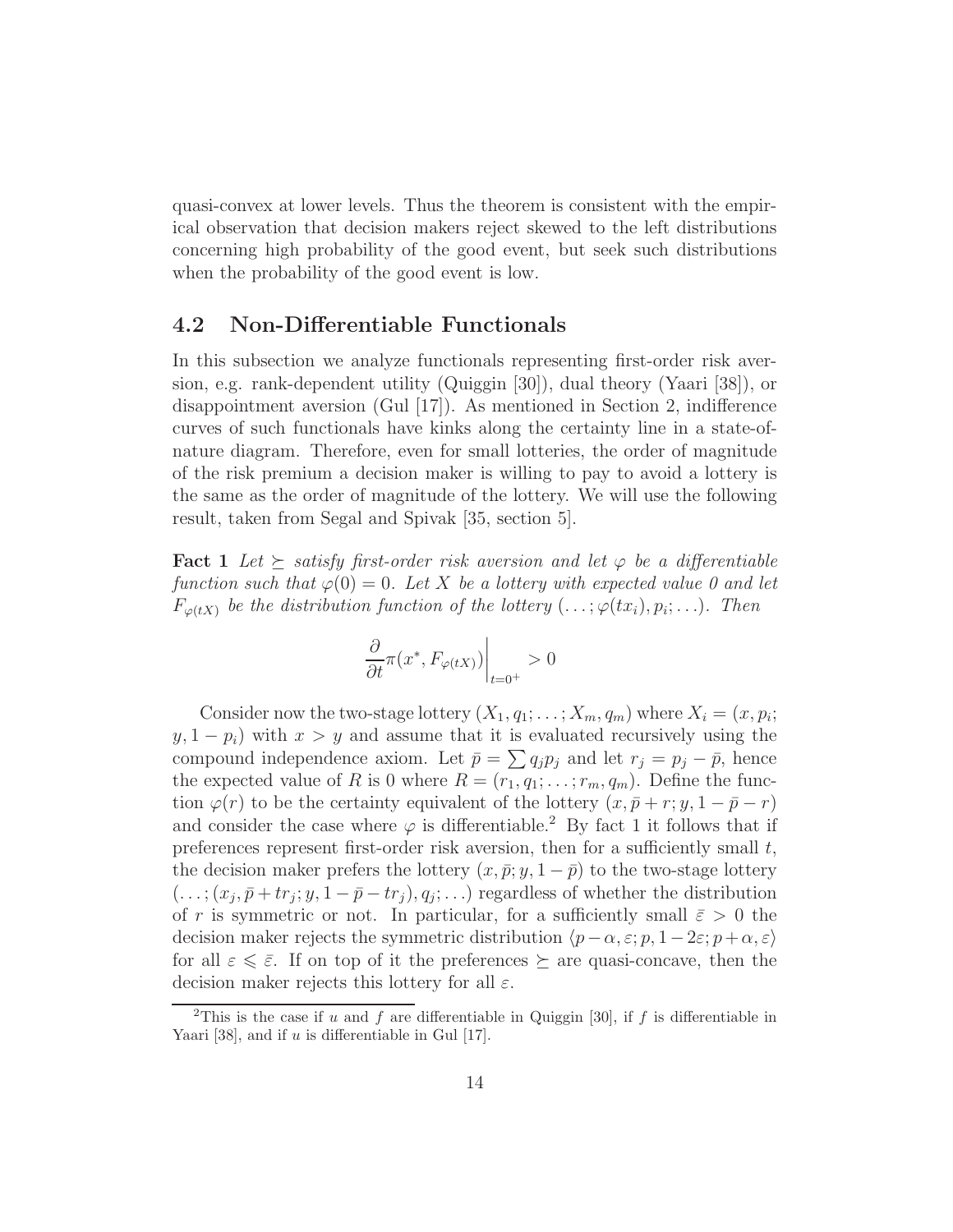Using recursive analysis of two-stage lotteries, Dillenberger [10] proved that in Gul's [17] disappointment aversion model, risk averse decision makers always prefer the one-shot lottery  $(x, p; y, 1-p)$  to the compound lottery  $\langle p_1, q_1; \ldots; p_m, q_m \rangle$  where  $\sum q_i p_j = p$ , regardless of its skewness. Risk loving decision makers have the opposite preferences. Segal [33] showed, by means of an example, that in the rank-dependent model it is possible to have aversion to some symmetric noise together with preferences for some skewed to the right noise. This paper also offered sufficient conditions for the *rejection* of (some) asymmetric noise.

Consider the rank-dependent [30] model, where for  $x_1 \leq \ldots \leq x_n$ , the value of the lottery  $(x_1, p_1; \ldots; x_n, p_n)$  is

$$
u(x_n) f(p_n) + \sum_{i=1}^{n-1} u(x_i) \left[ f\left(\sum_{j=i}^n p_j\right) - f\left(\sum_{j=i+1}^n p_j\right) \right]
$$
(3)

This functional represents risk aversion if  $u$  is concave and  $f$  convex (see Chew, Karni, and Safra  $|6|$ ). Our aim here is to offer sufficient conditions under which the decision maker is rejecting symmetric binary noise as well as skewed to the left binary noise while still *accepting* (some) skewed to the right noise. We do not claim that these conditions are necessarily appealing or that they have a simple normative justification. And being sufficient (rather than necessary and sufficient) conditions they do not cover all the cases where skewed to the right noise may be desired even though all symmetric and skewed to the left noises are not (see Example 1 in Appendix C for a function that belongs to the desired set of functionals even though it does not satisfy the sufficient conditions). Our goal is to show that our analysis is not vacuous when preferences represent first-order risk aversion, and moreover, that it does not refer just to pathological examples.

Claim 4 *Consider the rank-dependent model and assume risk aversion. If*

- 1.  $f''' < 0$
- 2.  $\frac{1}{2^n} \geqslant f(\frac{1}{2})$  $\frac{1}{2}$  for the first *n* such that the *n*-th order derivative  $f^{(n)}(0) \neq 0$
- *3.* f(p)/f(2p) *is a concave function*

*Then the decision maker rejects symmetric noise as well as skewed to the left noise, but there are skewed to the right noises that he will accept.*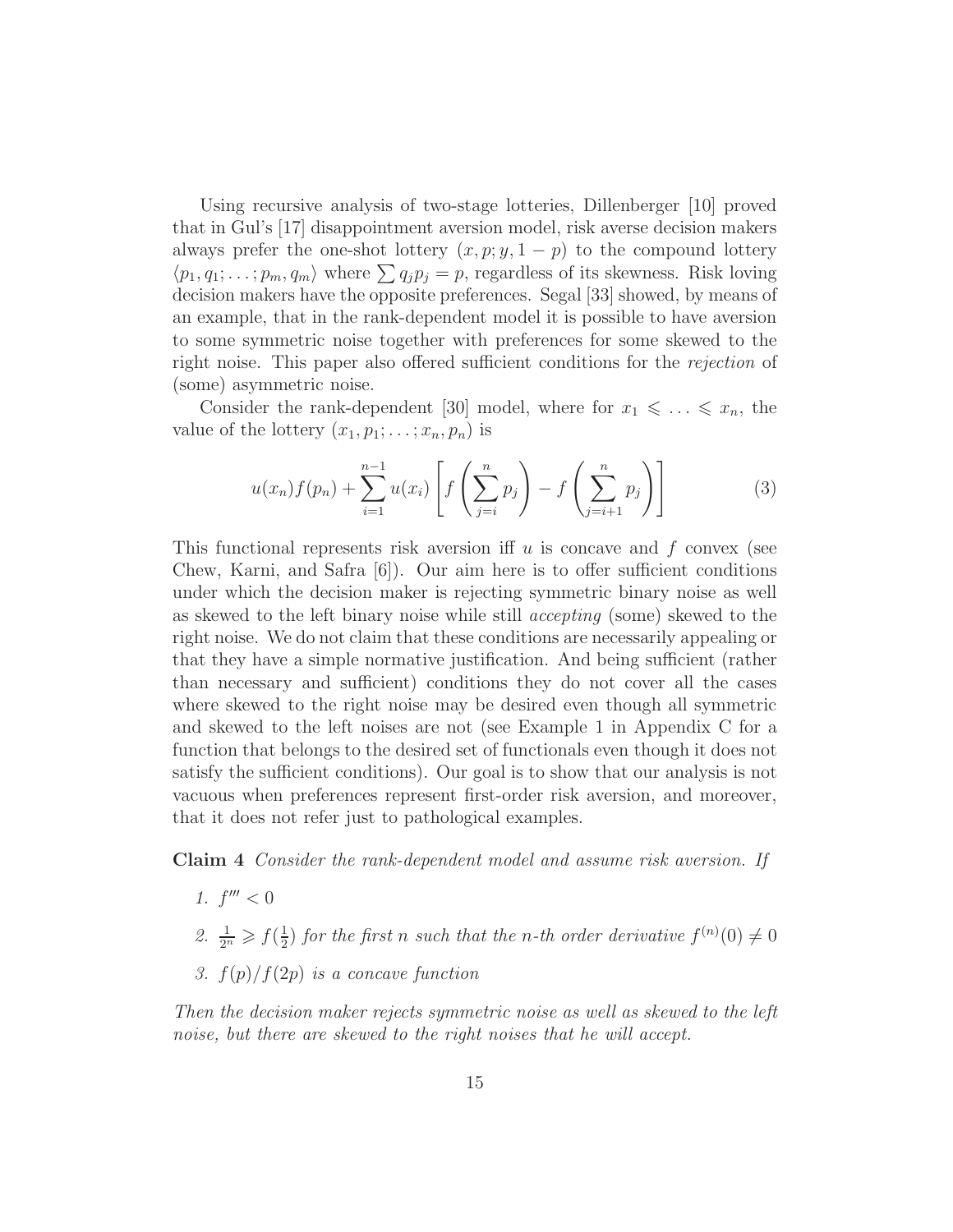Since preferences are continuous, we get these acceptance and rejection in open neighborhoods. The only restriction on the utility function  $u$  is that it is (weakly) concave (for risk aversion).

# 5 Applications

In this section we discuss several applications of Theorem 2 and connect our results to some empirical studies.

#### 5.1 Ambiguity Aversion and Seeking

Ambiguity aversion is one of the most investigated phenomenon in decision theory. Consider the classic Ellsberg [11] thought experiment: subjects are presented with two urns. Urn 1 contains 100 red and black balls, but the exact color composition is unknown. Urn 2 has exactly 50 red and 50 black balls. Subjects are asked to choose an urn to draw a ball from, and to bet on the color that will be drawn. If a bet on a specific urn is correct the subject wins \$100. Otherwise, the subject gets nothing. Let  $C_i$  be the bet on a color (Red or Black) draw from Urn i. Ellsberg predicted that most subjects will be indifferent between  $R_1$  and  $B_1$  as well as between  $B_2$  and  $R_2$ , but will strictly prefer  $R_2$  to  $R_1$  and  $B_2$  to  $B_1$ . While, based on symmetry arguments, it seems plausible that the number of red balls in urn 1 equals the number of black balls, Urn 1 is ambiguous in the sense that the exact distribution is unknown whereas urn 2 is risky, as the probabilities are known. An ambiguity averse decision maker will prefer to bet on the risky urn to bet on the ambiguous one. Ellsberg's predictions were confirmed in many experiments.<sup>3</sup>

The recursive model we study here was first suggested by Segal [33] as a formal way to capture ambiguity aversion.<sup>4</sup> Under this interpretation, ambiguity is identified as two-stage lotteries. The first stage captures the decision maker's uncertainty about the true probability distribution over the states

<sup>3</sup>A comprehensive reference to the evidence on Ellsberg-type behavior, and on attitude towards ambiguity in general, can be found in Peter Wakker's annotated bibliography, posted at his website under http://people.few.eur.nl/wakker/refs/webrfrncs.doc.

<sup>&</sup>lt;sup>4</sup>There are many other ways to model ambiguity aversion. Prominent examples include Choquet expected utility (Schmeidler [32], Gilboa [14]), maximin expected utility (Gilboa and Schmeidler [15]), variational preferences (Maccheroni, Marinacci, and Rustichini [27]),  $\alpha$ -maxmin (Ghirardato, Maccheroni, and Marinacci [13])), and the smooth model of ambiguity aversion (Klibanoff, Marinacci, and Mukerji [25]).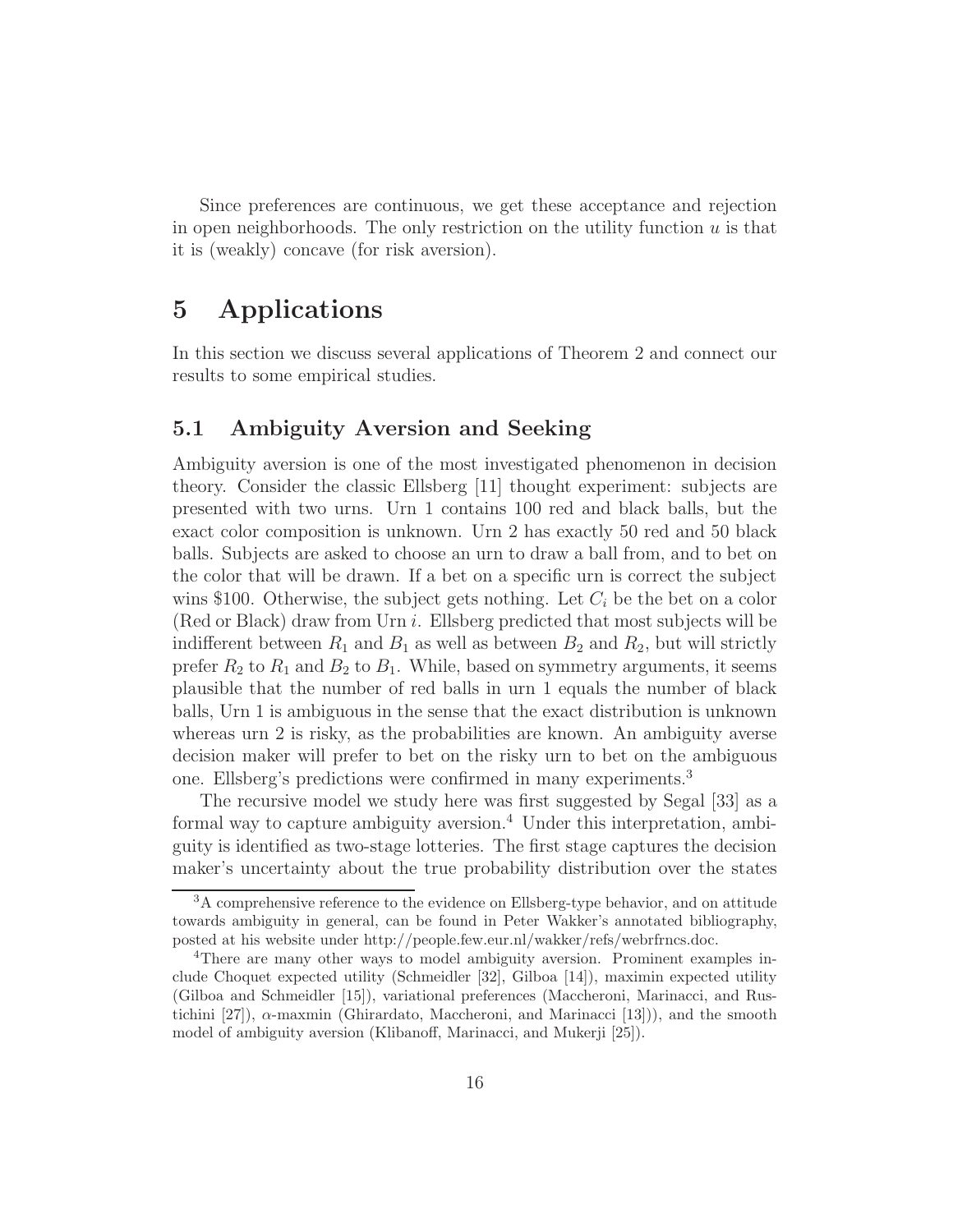of the world (the true composition of the urn in Ellsberg's example), and the second stage determines the probability of each outcome, conditional on the probability distribution that has been realized. For example, if the decision maker believes that in Urn 1 all possible combinations of red and black are equally likely, then he perceive the bet on Urn 1 as a two-stage lottery, in which, for  $i = 0, 1, ..., 100$ , the second-stage lottery  $(100, \frac{i}{101}; 0, 1 - \frac{i}{101})$  is realized with probability  $\frac{1}{101}$ . More generally, this notion of ambiguity aversion corresponds to the case where there is some set of states of the world, and the decision maker does not know the exact probability distribution over the states. Instead, he has in mind a set of conceivable distributions and, furthermore, he is able to assign (subjective) probabilities to the different distributions in this set. Holding the prior probability distribution over states fixed, an ambiguity averse decision maker prefers the objective (unambiguous) simple lottery to any (ambiguous) compound one. Note that according to Segal's model, preferences over ambiguous prospects are induced from preferences over the compound lotteries that reflect the decision maker's beliefs. That is, the first stage is imaginary and corresponds to the decision maker's subjective beliefs over the true probabilities.

While Ellsberg-type behavior seems intuitive and is widely documented, there are situations where decision makers actually prefer not to know the probabilities with much preciseness. Becker and Bronwson [2, footnote 4] describe a conversation where Ellsberg himself suggested that people may prefer ambiguity with respect to a low probability good event. There is indeed a growing experimental literature that challenges the assumption that people are globally ambiguity averse. See, among others, Chew, Miao, and Zhong [7], and van de Kuilen and Wakker [36]. Consider the following situation. A person suspects that there is a high probability that he will face a bad outcome (severe loss of money, serious illness, criminal conviction, etc.). Yet he believes that there is some (small) chance things are not as bad as they seem (Federal regulations will prevent the bank from taking possession of his home, it is really nothing, they wont be able to prove it). These beliefs might emerge, for example, from consulting with a number of experts (such as accountants, doctors, lawyers) who disagree in their opinions; the vast majority of which are negative but some believe the risk is much less likely. Does the decision maker really want to know the exact probabilities of these events? The main distinction between the sort of ambiguity in Ellsberg's experiment and the ambiguity in the last examples is that the latter is asymmetric and, in particular, is positively skewed. On the other hand, if the decision maker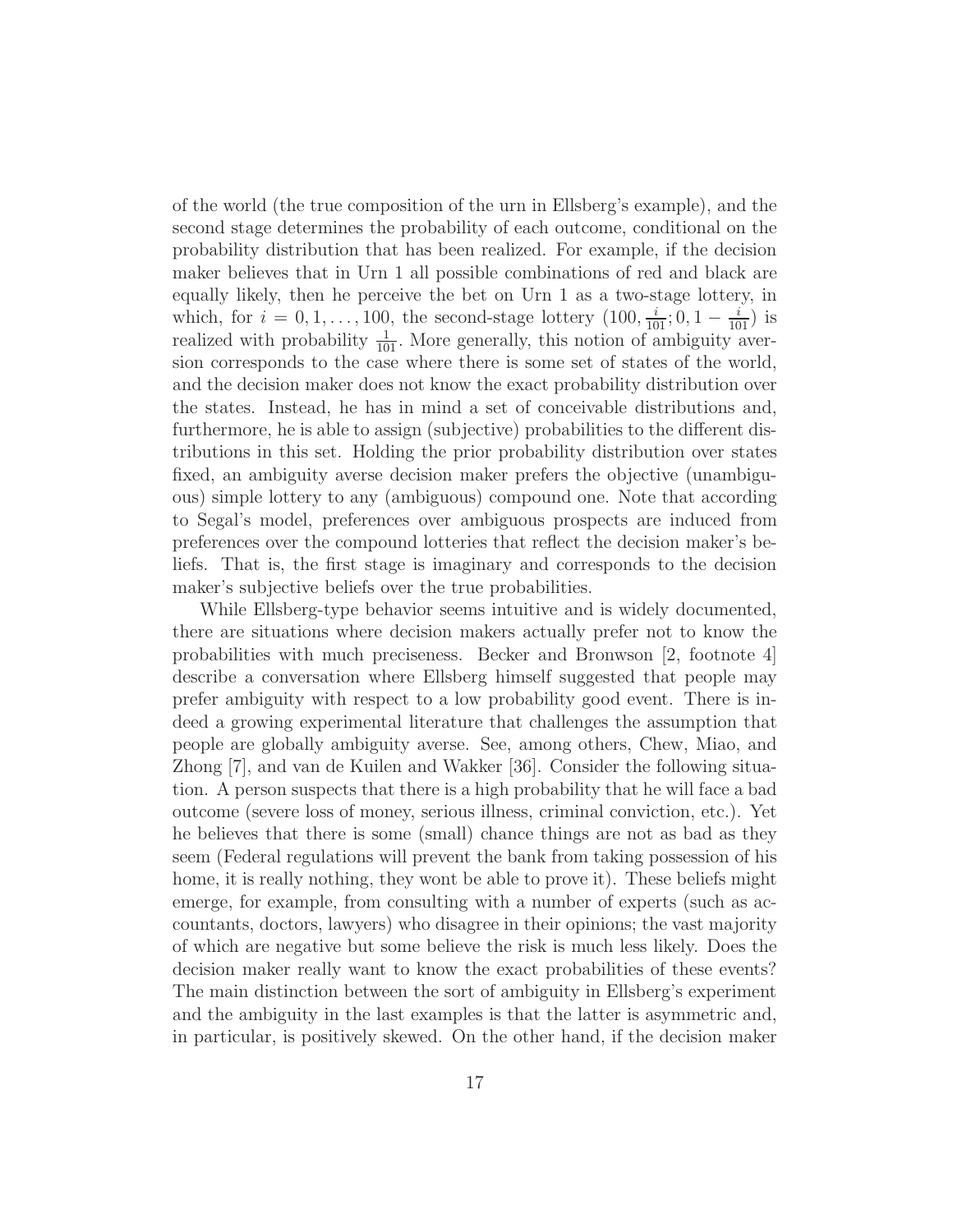expects a good outcome with high probability, he would probably prefer to know this probability for sure, rather than knowing that there is actually a small chance that things are not that good. In other words, asymmetric but negatively skewed ambiguity may well be undesired.

To illustrate attitudes towards skewed ambiguity, consider the following example.<sup>5</sup> A decision maker can choose one of three investment plans, denoted A, B, and C. For each of these plans, the decision maker believes that the overall probability that the investment be successful (which results in a prize  $M$ ) is p, and with the remaining probability the investment fails and the decision maker will get  $m \leq 0$ . Option A represents an investment plan in which the decision maker is confident about its probability of success, but the decision maker is uncertain about the true probability of success in both options B and C. Option B describes a negatively skewed distribution around  $p$ , where the decision maker believes it is very likely that the true probability slightly exceeds  $p$  but it is also possible (albeit unlikely) that the true probability is actually very low. Prospect  $C$ , on the other hand, describes a positively skewed distribution around  $p$ , where the decision maker believes it is very likely that the true probability falls slightly below  $p$  but there is a small chance it is actually a decent probability. It is plausible that the decision maker will not be indifferent between the three options and, in particular, that he displays the ranking  $C \succ A \succ B$ . One possible explanation is that option  $B$  entails a possibility of extreme disappointment which might enforce the basic, intrinsic ambiguity aversion. Option  $C$ , on the other hand, admits possible elation, which, if strong enough, might make it desirable despite its underlying uncertainty. Experimental evidence (e.g. Boiney [4]) supports this intuition.

Our model is consistent with this type of behavior. Let  $(M, p; m, 1-p)$ denotes a conceivable probability distribution over the two possible states. As before, denote by  $c_p$  the certainty equivalent of the lottery  $(M, p; m, 1-p)$ . For some  $q_1, q_2 \in (\frac{1}{2})$  $(\frac{1}{2}, 1)$  and  $p_1, p_2, p_3, p_4 \in (0, 1)$  such that  $p_1 < p_2 < p < p_3$  $p_4$  and  $q_1p_3 + (1-q_1)p_1 = q_2p_2 + (1-q_2)p_4 = p$ , the three investment options A, B, and C can be described as the two-stage lotteries  $\langle p, 1 \rangle$ ,  $\langle p_3, q_1; p_1; 1$  $q_1$ , and  $\langle p_2, q_2; p_4, 1 - q_2 \rangle$ , respectively. The recursive utility descriptions of these compound lotteries are  $\tilde{A} = (c_p, 1), \tilde{B} = (c_{p_3}, q_1; c_{p_1}; 1 - q_1),$  and

 $5$ This example is slightly different from the intuition given in the previous paragraph; it demonstrates different ambiguity attitude towards different patterns of noise around a given average value, rather than towards skewed to the right (left) noise around low (high) average probability.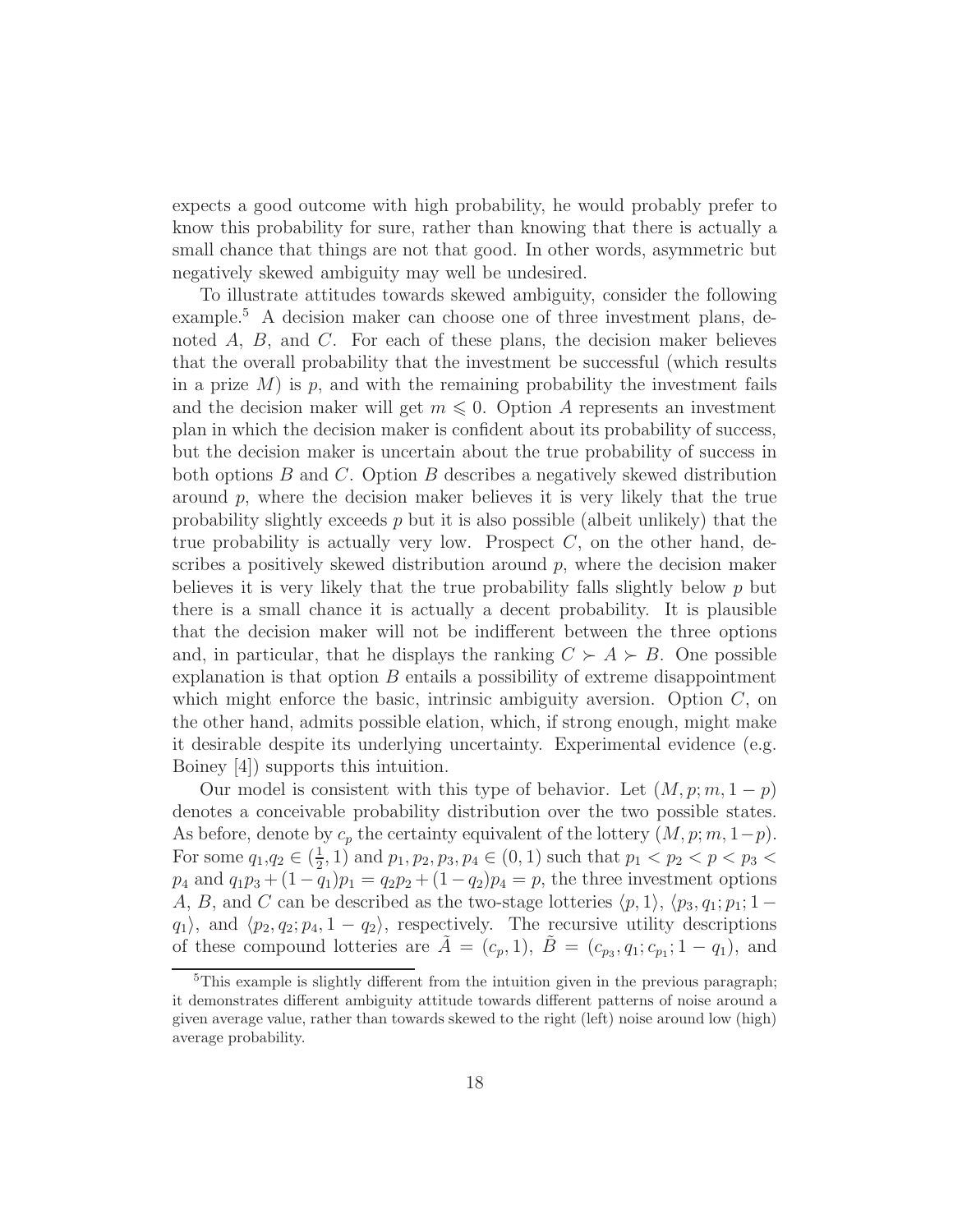$\tilde{C} = (c_{p_2}, q_2; c_{p_4}, 1 - q_2)$ , respectively. Since B is skewed to the left, the hypothesis of Theorem 2 implies that  $A$  is preferred to  $B$ . And since  $C$  is skewed to the right, we have no implication for the ranking of  $C$  and  $A$ . In particular, the model permits having strict preference for  $C$ , in line with our intuition and with the observed data.<sup>6</sup>

#### 5.2 Further Applications and Experimental Evidence

In this section we discuss additional implications and potential applications of the model. Our model can be applied to medical decision making. Consider, for example, a patient who needs to choose between two possible treatments. The first is an established pharmaceutical drug, whose probability of being effective is known. The other is a new type of surgery, on which there is no enough data and hence its exact probability of curing the disease is uncertain. Our model can accommodate different choices which are based on the initial severity of the problem. For example, if the disease is terminal, medicine can help only in small proportion of cases (say 10 percent). The effectiveness of a complicated surgery at this stage, on the other hand, is unknown. It is believed to be highly likely to fail, but anecdotal evidence suggests that if properly done it might be quite effective. The patient may opt to it due to the small chance that it will actually be successful. The surgery in this example offers a skewed to the right noise, which might be desirable when the base rate is low. But if both the medicine and the surgery are known to be effective with the same high average rate of success, only that the surgery involves some little uncertainty emerging from unobtainable information regarding the patient exact condition (in which case the surgery is much less likely to succeed), it is plausible that he and his doctor will opt for the drug, rather than facing the uncertainty related to the effectiveness of the surgery. This is an example of aversion to skewed to the left noise.

Another application is offered by Horovitz and Segal [20]. In order to achieve maximal deterrence, society should choose criminal procedures which are disfavored by potential crimanal. The authors argue that as the probability of detection is often low while the probability of court conviction is

<sup>&</sup>lt;sup>6</sup>Boiney [4] used a two-stage lottery as an operational definition of ambiguity. His experiment involves prospects like the ones describe in the text, with the specification  $M = $200, m = $0, p = 0.2, q_1 = q_2 = 0.9, p_1 = 0.02, p_2 = 0.18, p_3 = 0.22, \text{ and } p_4 = 0.38.$ His data strongly supports the ranking  $C \succ A \succ B$ . He further showed that this ranking is robust for a wide range of parameters.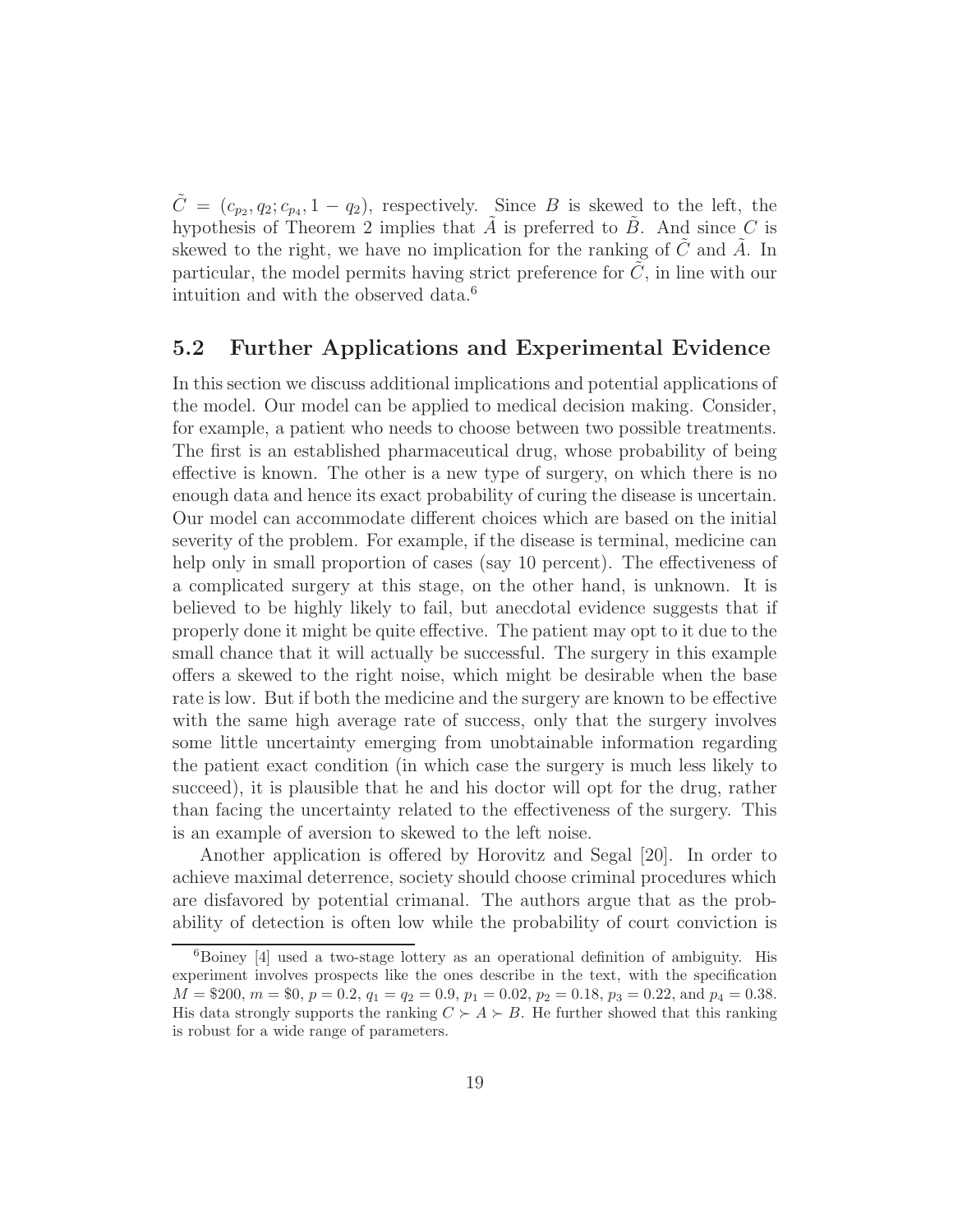high, and as decision makers, i.e. potential criminals prefer unambiguous probabilities of likely good events and ambiguous probabilities of likely bad events, society ought to make the former ambiguous and the latter unambiguous. For an analysis of court procedures that is based on similar preferences, see [21].

Our results can explain some of the findings in a recent paper by Abdellaoui, Klibanoff, and Placido [1]. For three different compound lotteries, subjects were asked for their compound lottery premium (as in Dillenberger [10]), that is, the amount they will be willing to pay to replace a compound lottery with its binary, single-stage counterpart. The underlying binary lottery yields  $\epsilon$  50 with probability p and 0 otherwise. The three two-stage lotteries were  $\langle 0.5, \frac{1}{6}$  $\frac{1}{6}$ ; 0,  $\frac{5}{6}$  $\frac{5}{6}$ ,  $\langle 1, \frac{5}{22}$ ; 0.5,  $\frac{12}{22}$ ; 0,  $\frac{5}{22}$ , and  $\langle 1, \frac{5}{6}$  $\frac{5}{6}$ ; 0.5,  $\frac{1}{6}$  $\frac{1}{6}$ , with base probabilities of winning  $p = \frac{1}{12}, p = \frac{1}{2}$  $\frac{1}{2}$ , and  $p = \frac{11}{12}$ , respectively. (As before, the lottery  $\langle p_1, q_1; \ldots, p_n, q_n \rangle$  obtains the true probability  $p_i$  with probability  $q_i$ ,  $i = 1, \ldots, n$ . They found that the compound lottery premium is an increasing function of  $p$ . They also refer to some other studies that provide evidence for the pattern of more compound risk aversion for high probabilities than for low probabilities, and even for compound risk seeking for low probabilities (see, for example, Kahn and Sarin [22] and Viscusi and Chesson [37]). We argue that it is not only the magnitude of the probabilities that drive their results, but the fact that in the three lotteries above, noise is positively skewed, symmetric, and negatively skewed, respectively. As we have pointed out after the statement of Theorem 2, it is more plausible to find skewed to the left distributions over the value of the probability  $p$  when  $p$  is high, and skewed to the right distributions when  $p$  is low. Our theoretical predictions indeed suggest that individuals may be the least averse to positively skewed noise, and that such noise may even be desirable.

### 6 Relaxing Time Neutrality

In our model, the function  $V$  used in the recursive evaluation of a two-stage lottery is the same in both stages. This is known as the *time neutrality* assumption (Segal [34]). Consider instead a model in which the decision maker is an expected utility maximizer in each of the two stages, but he is not time neutral. More specifically, let  $u$  and  $v$  be the vNM utility functions over outcomes in the first and in the second stages. The decision maker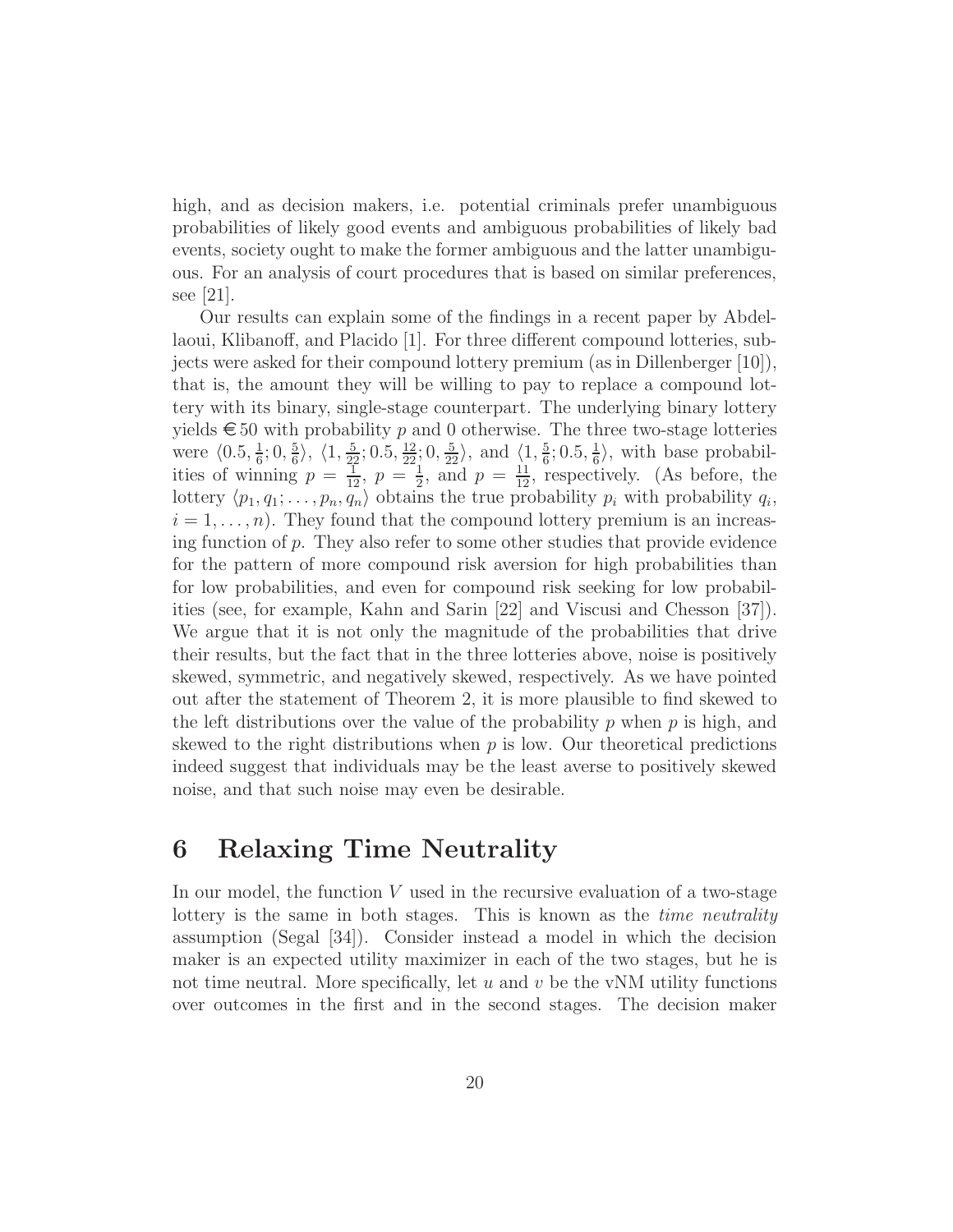evaluates a two-stage lottery  $(X_1, q_1; \ldots; X_n, q_n)$  recursively by

$$
V(X_i, q_i; \ldots; X_n, q_n) = \sum_i q_i u \left( v^{-1}(\mathbb{E}_v[X_i]) \right)
$$

where  $v^{-1}$  (E<sub>v</sub>[X]) is the certainty equivalent of lottery X calculated using the function  $v$ . In the context of temporal lotteries, this model is a special case of the one studied by Kreps and Porteus [24]. In the context of ambiguity, this is the model of Klibanoff, Marinacci, Mukerji [25]. We now argue that this model cannot address the phenomenon of rejecting all symmetric noise but still accepting some (positively skewed) noise. To see this, fix  $x > y$  and note that for any p, the value of the noise  $\langle p + \alpha, \frac{1}{2} ; p - \alpha, \frac{1}{2} \rangle$  is

$$
\frac{1}{2}u \left( v^{-1}[(p+\alpha)v(x) + (1-p-\alpha)v(y)] \right) + \frac{1}{2}u \left( v^{-1}[(p-\alpha)v(x) + (1-p+\alpha)v(y)] \right)
$$

Without time neutrality, the simple lottery  $(x, p; y, 1-p)$  can be translated into either  $((x, p; y, 1-p), 1)$ , with the recursive value

$$
u(v^{-1}[pv(x) + (1-p)v(y)]
$$

Or into  $(\delta_x, p; \delta_y, 1-p)$ ,<sup>7</sup> with the recursive value

$$
pu(v^{-1}[v(x)]) + (1-p)u(v^{-1}[v(y)]) = pu(x) + (1-p)u(y)
$$

Assume first that the decision maker views it as the lottery  $((x, p; y, 1$ p), 1). Then rejection of symmetric noise implies that for any p and  $\alpha$  in the relevant range,

$$
u (v^{-1}[pv(x) + (1 - p)v(y)]) \geq \frac{1}{2}u (v^{-1}[(p + \alpha)v(x) + (1 - p - \alpha)v(y)]) + \frac{1}{2}u (v^{-1}[(p - \alpha)v(x) + (1 - p + \alpha)v(y)])
$$
\n(4)

Pick any two numbers  $a > b$  in [0, 1] and note that by setting  $p = \frac{1}{2}$  $rac{1}{2}(a + b)$ and  $\alpha = \frac{1}{2}$  $\frac{1}{2}(a - b)$ , inequality (4) is equivalent to the requirement that

$$
u\left(v^{-1}[\frac{1}{2}(a+b)v(x) + (1-\frac{1}{2}(a+b))v(y)]\right) \geq \frac{1}{2}u\left(v^{-1}[av(x) + (1-a)v(y)]\right) + \frac{1}{2}u\left(v^{-1}[bv(x) + (1-b)v(y)]\right)
$$

<sup>7</sup>Recall that  $\delta_x$  is the distribution of the lottery that yields x with probability one.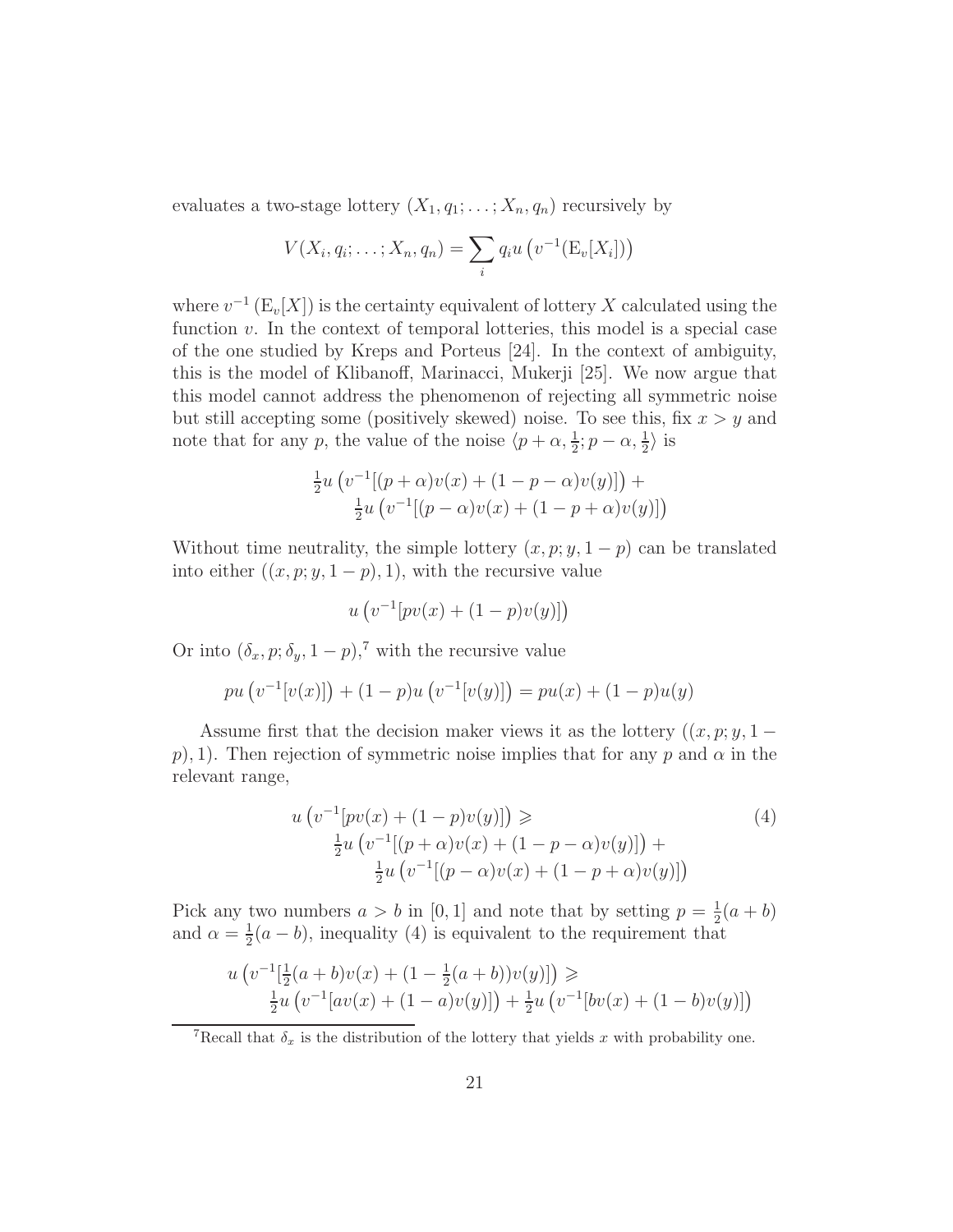Since a and b were arbitrary, this inequality should hold for any such pair. This is the case if and only if the function  $u \circ v^{-1}$  is mid-point concave, which by continuity implies that  $u \circ v^{-1}$  is concave. But then the decision maker would reject any noise.

If, on the other hand, the decision maker translates the simple lottery  $(x, p; y, 1-p)$  into  $(\delta_x, p; \delta_y, 1-p)$ , then, after repeating the same steps above, rejection of symmetric noise implies that for any  $a > b$  in [0, 1],

$$
\frac{1}{2}(a+b)u(v^{-1}[v(x)]) + (1 - \frac{1}{2}(a+b))u(v^{-1}[v(y)]) \ge
$$
  

$$
\frac{1}{2}u(v^{-1}[av(x) + (1 - a)v(y)]) + \frac{1}{2}u(v^{-1}[bv(x) + (1 - b)v(y)])
$$

Since the distribution  $\left(\frac{1}{2}\right)$  $\frac{1}{2}(a+b), v(x); 1-\frac{1}{2}$  $\frac{1}{2}(a+b), v(y)$  is a mean preserving spread of the distribution  $(\frac{1}{2}, av(x) + (1-a)v(y); \frac{1}{2}, bv(x) + (1-b)v(y)),$ this inequality can be satisfied only if  $u \circ v^{-1}$  is convex, which, yet again, implies that the decision maker will reject any noise.

## Appendix A: Proof of Theorem 1

Lemma 1 proves part *1* of the theorem for binary lotteries Y . After a preparatory claim (Lemma 2), the general case of this part is proved in Lemma 3 for lotteries Y with  $F_Y(\mu) \geq \frac{1}{2}$  $\frac{1}{2}$ , and for all lotteries in Lemma 4. That this can be done with bounded shifts is proved in Lemma 5. Part *2* of the theorem is proved in Lemma 6.

**Lemma 1** Let  $Y = (x, r; z, 1 - r)$  with mean  $E[Y] = \mu, x < z$ , and  $r \leq$ 1  $\frac{1}{2}$ . Then there is a sequence of lotteries  $X_i$  with expected value  $\mu$  such that  $X_1 = (\mu, 1), X_i \rightarrow Y$ *, and*  $X_{i+1}$  *is obtained from*  $X_i$  *by a left symmetric split. Moreover, if*  $r_i$  *and*  $r'_i$  *are the probabilities of* x *and* z *in*  $X_i$ *, then*  $r_i \uparrow r$  *and*  $r'_i \uparrow 1-r$ .

Proof: The main idea of the proof is to have at each step at most five outcomes:  $x, \mu, z$ , and up to two outcomes between x and  $\mu$ . In a typical move either  $\mu$  or one of the outcomes between x and  $\mu$ , denote it w, is split "as far as possible," which means:

1. If  $w \in (x, \frac{x+\mu}{2})$  $\frac{+\mu}{2}$ , then split its probability between x and  $w + (w - x) =$  $2w - x$ . Observe that  $x < 2w - x \leq \mu$ .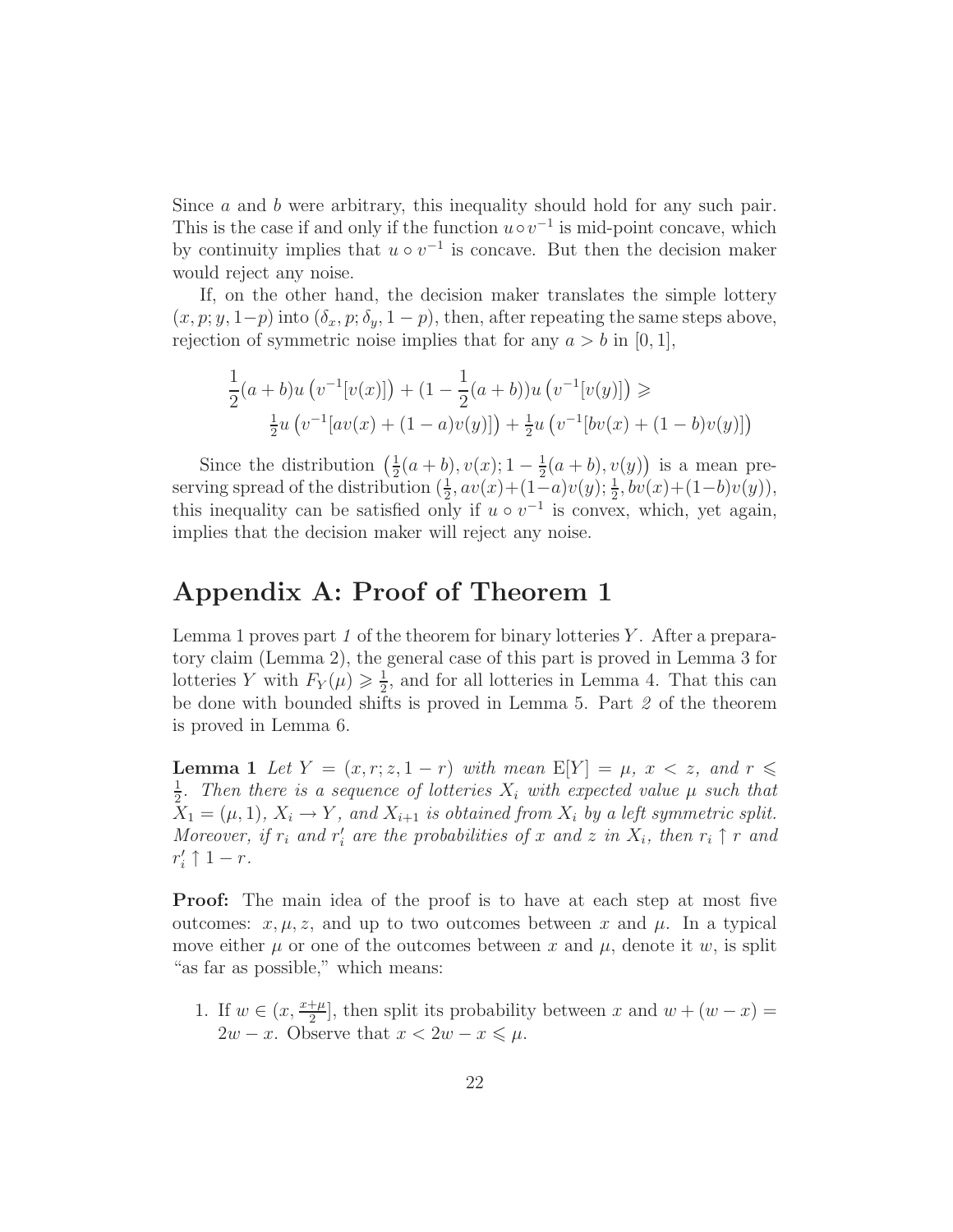- 2. If  $w \in \left[\frac{x+z}{2}\right]$  $\frac{1}{2}$ ,  $\mu$ , then split its probability between z and  $w - (z - w) =$  $2w - z$ . Observe that  $x \le 2w - z < \mu$ .
- 3. If  $w \in (\frac{x+\mu}{2})$  $\frac{+\mu}{2}, \frac{x+z}{2}$  $\frac{+z}{2}$ ), then split its probability between  $\mu$  and  $w-(\mu-w)$  =  $2w - \mu$ . Observe that  $x < 2w - \mu < \mu$ .

If  $r=\frac{1}{2}$  $\frac{1}{2}$ , that is, if  $\mu = \frac{x+z}{2}$  $\frac{+z}{2}$  then the sequence terminates after the first split. We will therefore assume that  $r < \frac{1}{2}$ . Observe that the this procedures never split the probabilities of  $x$  and  $z$  hence these probabilities form increasing sequences. We identify and analyze three cases:  $a$ . For every  $i$  the support of  $X_i$  is  $\{x, y_i, z\}$ . b. There is  $k > 1$  such that the support of  $X_k$  is  $\{x, \mu, z\}$ . c. Case b does not happen, but there is  $k > 1$  such that the support of  $X_k$ is  $\{x, w_k, \mu, z\}$ . We also show that if for all  $i > 1$ ,  $\mu$  is not in the support of  $X_i$ , then case a prevails.

a. The simplest case is when for every i the support of  $X_i$  has three outcomes at most,  $x < y_i < z$ . By construction, the probability of  $y_i$  is  $\frac{1}{2^i}$ , hence  $X_i$ puts  $1-\frac{1}{2}$  $\frac{1}{2^i}$  probability on x and z. In the limit these converge to a lottery over x and z only, and since for every i,  $E[X_i] = \mu$ , this limit must be Y. The two examples of Section 3 show that this procedure may or may not terminate after a finite number of steps.

b. Suppose now that even though at a certain step the obtained lottery has more than three outcomes, it is nevertheless the case that after  $k$  splits we reach a lottery of the form  $X_k = (x, p_k; \mu, q_k; z, 1 - p_k - q_k)$ . For example, let  $X = (17, 1)$  and  $Y = (24, \frac{17}{24}; 0, \frac{7}{24})$ . The first five splits are

$$
X = (17, 1) \rightarrow (10, \frac{1}{2}; 24, \frac{1}{2}) \rightarrow (3, \frac{1}{4}; 17, \frac{1}{4}; 24, \frac{1}{2}) \rightarrow (0, \frac{1}{8}; 6, \frac{1}{8}; 17, \frac{1}{4}; 24, \frac{1}{2}) \rightarrow (0, \frac{3}{16}; 12, \frac{1}{16}; 17, \frac{1}{4}; 24, \frac{1}{2}) \rightarrow (0, \frac{7}{32}; 17, \frac{1}{4}; 24, \frac{17}{32})
$$
\n
$$
(5)
$$

By construction  $k \geqslant 2$  and  $q_k \leqslant \frac{1}{4}$  $\frac{1}{4}$ . Repeating these k steps j times will yield the lottery  $X_{jk} = (x, p_{jk}; \mu, q_k^j)$  $k, i, 1-p_{jk} - q_k^j$  $\binom{j}{k} \to Y$  as  $q_k^j \to 0$  and as the expected value of all lotteries is  $\mu$ ,  $p_{jk} \uparrow r$  and  $1 - p_{jk} - q_j^i \uparrow 1 - r$ .

c. If at each stage  $X_i$  puts no probability on  $\mu$  then we are in case a. The reason is that as splits of type 3 do not happen, in each stage the probability of the outcome between x and z is split between a new such outcome and either x or z, and the number of different outcomes is still no more than three. Suppose therefore that at each stage  $X_i$  puts positive probability on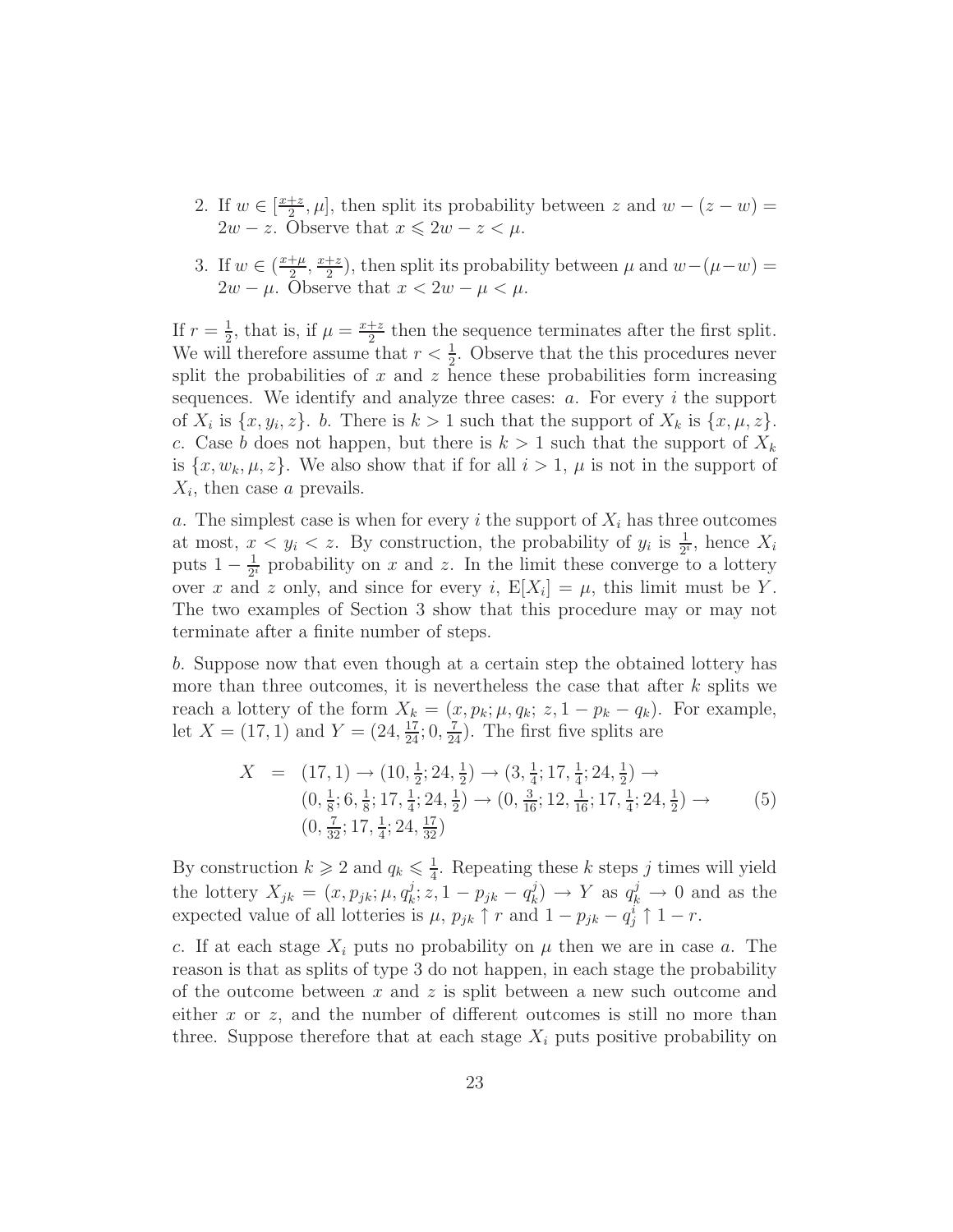at least one outcome w strictly between x and  $\mu$  (although these outcomes w may change from one lottery  $X_i$  to another) and at some stage  $X_i$  puts (again) positive probability on  $\mu$ . Let  $k \geqslant 2$  be the first split that puts positive probability on  $\mu$ . We consider two cases.

 $c_1$ .  $k = 2$ : In the first step, the probability of  $\mu$  is divided between z and  $2\mu - z$  and in the second step the probability of  $2\mu - z$  is split and half of it is shifted back to  $\mu$  (see for example the second split in eq. (5) above). In other words, the first split is of type 2 while the second is of type 3. By the description of the latter,

$$
\frac{x+\mu}{2} < 2\mu - z < \frac{x+z}{2} \Longleftrightarrow \frac{2}{3} < \frac{\mu - x}{z - x} < \frac{3}{4} \tag{6}
$$

The other one quarter of the original probability of  $\mu$  is shifted from  $2\mu - z$ to

$$
2\mu - z - (\mu - [2\mu - z]) = 3\mu - 2z \le \frac{x + \mu}{2} \iff 4(z - x) \ge 5(\mu - x)
$$

Which is satisfied by eq. (6). Therefore, in the next step a split of type 1 will be used, and one eighth of the original probability of  $\mu$  will be shifted away from  $2\mu - z$  to x. In other words, in three steps  $\frac{5}{8}$  of the original probability of  $\mu$  is shifted to x and z, one quarter of it is back at  $\mu$ , and one eighth of it is now on an outcome  $w_1 < \mu$ .

 $c_2$ .  $k \geq 3$ : For example,  $X = (29, 1)$  and  $Y = (48, \frac{29}{48}; 0, \frac{19}{48})$ . Then

$$
X = (29, 1) \rightarrow (10, \frac{1}{2}; 48, \frac{1}{2}) \rightarrow (0, \frac{1}{4}; 20, \frac{1}{4}; 48, \frac{1}{2}) \rightarrow (0, \frac{1}{4}; 11, \frac{1}{8}; 29, \frac{1}{8}; 48, \frac{1}{2}) \rightarrow \dots
$$
\n(7)

After k splits  $\frac{1}{2^k}$  of the original probability of  $\mu$  is shifted back to  $\mu$  and  $\frac{1}{2^k}$ is shifted to another outcome  $w_1 < \mu$ . The rest of the original probability is split (not necessarily equally) between x and z.  $\Diamond$ 

Let  $\ell = \max\{k, 3\}$ . We now construct inductively a sequence of cycles, where the length of cycle j is  $\ell + j - 1$ . Such a cycle will end with the probability distributed over  $x < w_j < \mu < z$ . Denote the probability of  $\mu$  by  $p_j$  and that of  $w_j$  by  $q_j$ . We show that  $p_j + q_j \to 0$ . The probabilities of x and z are such that the expected value is kept at  $\mu$ , and as  $p_j + q_j \to 0$ , it will follow that the probabilities of x and z go up to r and  $1-r$ , respectively.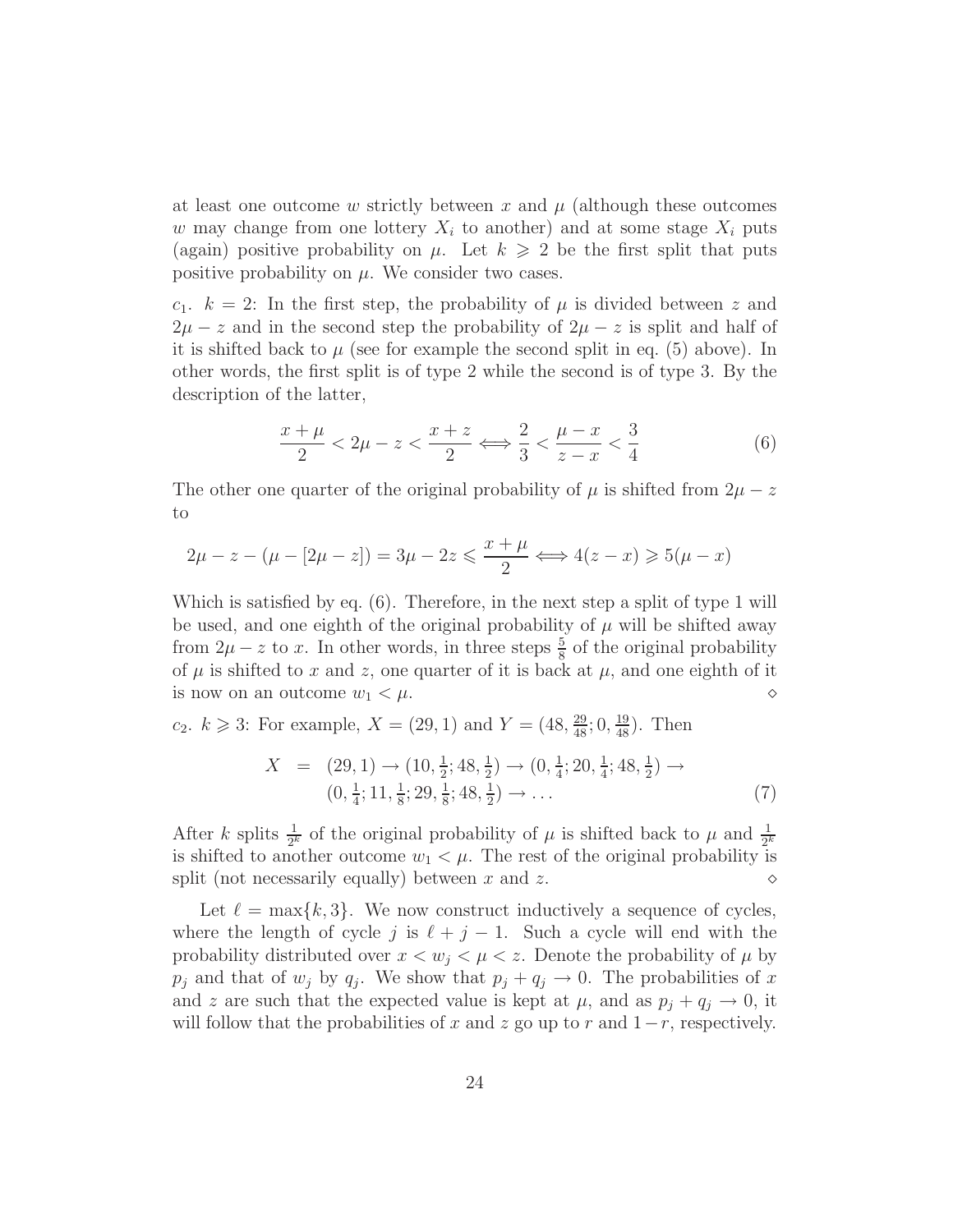In the example of eq. (7),  $\ell = 3$ , the length of the first cycle (where  $j = 1$ ) is 3, and  $w_1 = 11$ .

Suppose that we've finished the first j cycles. Cycle  $j + 1$  starts with splitting the  $p_j$  probability of  $\mu$  to  $\{x, w_1, \mu, z\}$  as in the first cycle. One of the outcomes along this sequence may be  $w_j$ , but we will continue to split only the "new" probability of this outcome (and will not yet touch the probability  $q_i$  of  $w_i$ ). At the end of this part of the new cycle, the probability is distributed over  $x, w_1, w_j, \mu$ , and z. At least half of  $p_j$ , the earlier probability of  $\mu$ , is shifted to  $\{x, z\}$ , and the probabilities of both these outcomes did not decrease. Continuing the example of eq. (7), the first part of the second cycle (where  $j = 1$ ) is

$$
\begin{array}{c} (0, \frac{1}{4}; 11, \frac{1}{8}; 29, \frac{1}{8}; 48, \frac{1}{2}) \rightarrow (0, \frac{1}{4}; 10, \frac{1}{16}; 11, \frac{1}{8}; 48, \frac{9}{16}) \rightarrow \\ (0, \frac{9}{32}; 11, \frac{1}{8}; 20, \frac{1}{32}; 48, \frac{9}{16}) \rightarrow (0, \frac{9}{32}; 11, \frac{9}{64}; 29, \frac{1}{64}; 48, \frac{9}{16}) \end{array}
$$

The second part of cycle  $j + 1$  begins with  $j - 1$  splits starting with  $w_1$ . At the end of these steps, the probability is spread over  $x, w_j, \mu$ , and z. Split the probability of  $w_j$  between an element of  $\{x, \mu, z\}$  and  $w_{j+1}$  which is not in this set to get  $p_{j+1}$  and  $q_{j+1}$ . In the above example, as  $j = 1$  there is only one split at this stage to

$$
\big(0, \tfrac{45}{128}; 22, \tfrac{9}{128}; 29, \tfrac{1}{64}; 48, \tfrac{9}{16}\big)
$$

And  $w_2 = 22$ . The first part of the third cycle  $(j = 2)$  leads to

$$
(0, \frac{91}{256}; 11, \frac{1}{512}; 22, \frac{9}{128}; 29, \frac{1}{512}; 48, \frac{73}{128})
$$

The second part of this cycle has two splits. Of  $w_1 = 11$  into 0 and 22, and then of  $w_2 = 22$  into  $\mu = 29$  and  $w_3 = 15$ .

$$
\longrightarrow (0,\tfrac{365}{1024};22,\tfrac{73}{1024};29,\tfrac{1}{512};48,\tfrac{73}{128}) \longrightarrow (0,\tfrac{365}{1024};15,\tfrac{73}{2048};29,\tfrac{77}{2048};48,\tfrac{73}{128})
$$

We now show that for every  $j$ ,

$$
p_{j+2} + q_{j+2} \leq \frac{3}{4}(p_j + q_j)
$$
\n(8)

We first observe that for every  $j, p_{j+1} + q_{j+1} < p_j + q_j$ . This is due to the fact that the rest of the probability is spread over  $x$  and  $z$ , the probability of z must increase (because of the initial split in the probability of  $\mu$ ), and the probabilities of  $x$  and  $z$  cannot go down.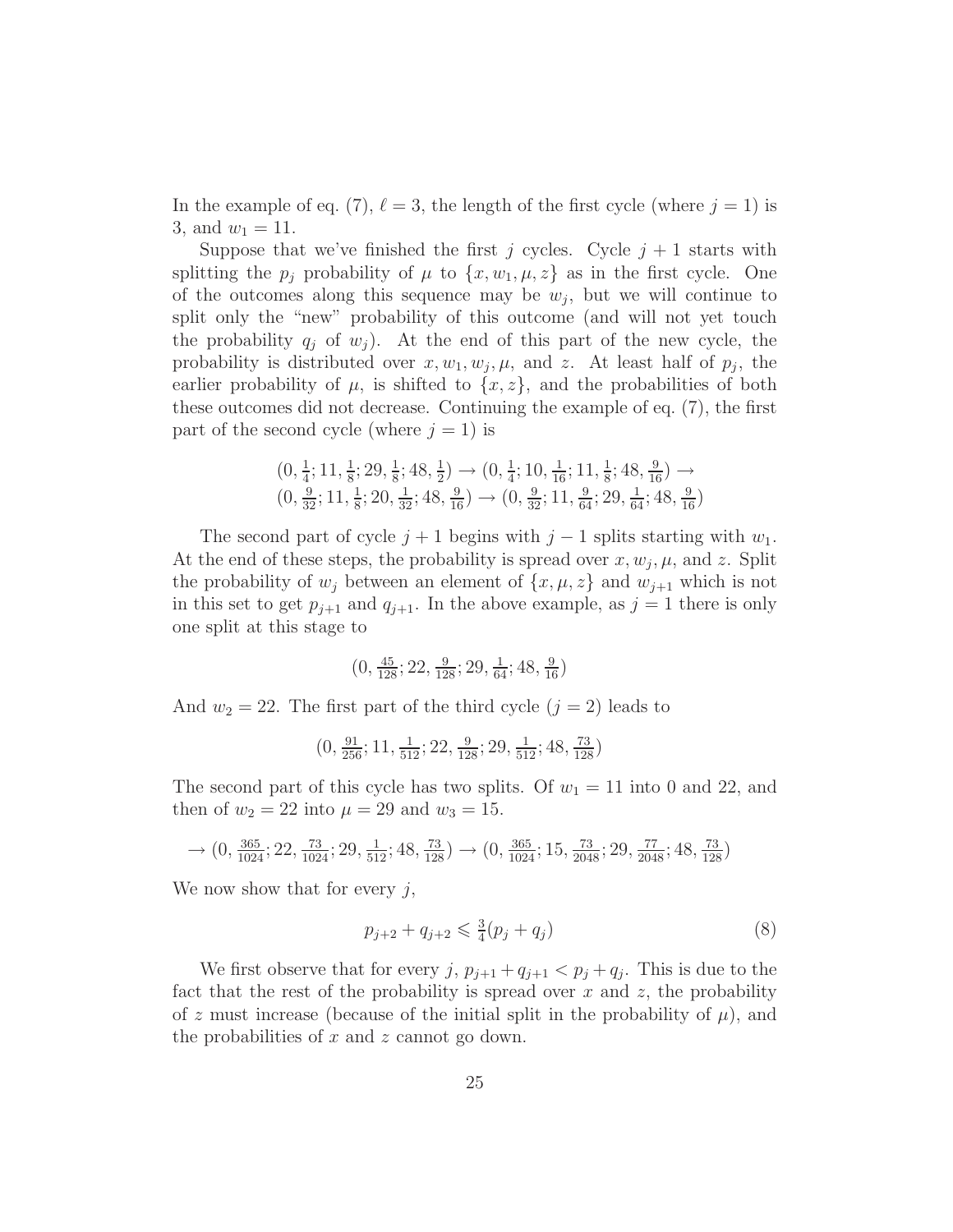When moving from  $(p_j, q_j)$  to  $(p_{j+2}, q_{j+2})$ , half of  $p_j$  is switched to z. Later on, half of  $q_j$  is switched either to x or z, or to  $\mu$ , in which case half of it (that is, one quarter of  $q_i$ ) will be switched to z on the move from  $p_{i+1}$  to  $p_{j+2}$ . This proves inequality (8), hence the lemma.

**Lemma 2** Let  $X = (x_1, p_1; \ldots; x_n, p_n)$  and  $Y = (y_1, q_1; \ldots; y_m, q_m)$  where  $x_1 \leq \ldots \leq x_n$  and  $y_1 \leq \ldots \leq y_m$  be two lotteries such that X dominates Y *by second-order stochastic dominance. Then there is a sequence of lotteries*  $X_i$  *such that*  $X_1 = X$ *,*  $X_i \rightarrow Y$ *,*  $X_{i+1}$  *is obtained from*  $X_i$  *by a symmetric (not necessarily always left or always right) split of one of the outcomes of*  $X_i$ , all the outcomes of  $X_i$  are between  $y_1$  and  $y_m$ , and the probabilities the *lotteries*  $X_i$  *put on*  $y_1$  *and*  $y_m$  *go up to*  $q_1$  *and*  $q_m$ *, respectively.* 

Proof: From Rothschild and Stiglitz [31, p. 236] we know that we can present Y as  $(y_{11}, q_{11}; \ldots; y_{nn}, q_{nn})$  such that  $\sum_j q_{kj} = p_k$  and  $\sum_j q_{kj} y_{kj} / p_k = x_k$ ,  $k=1,\ldots,n.$ 

Let  $Z = (z_1, r_1; \ldots; z_\ell, r_\ell)$  such that  $z_1 < \ldots < z_\ell$  and  $E[Z] = z$ . Let  $Z_0 = (z, 1)$ . One can move from  $Z_0$  to Z in at most  $\ell$  steps, where at each step some of the probability of z is split into two outcomes of  $Z$  without affecting the expected value of the lottery, in the following way. If

$$
\frac{r_1 z_1 + r_\ell z_\ell}{r_1 + r_\ell} \geqslant z \tag{9}
$$

then move  $r_1$  probability to  $z_1$  and  $r'_\ell \leq r_\ell$  to  $z_\ell$  such that  $r_1z_1 + r'_\ell z_\ell =$  $z(r_1+r'_\ell)$ . However, if the sign of the inequality in (9) is reversed, then move  $r_\ell$ probability to  $z_{\ell}$  and  $r'_1 \leq r_1$  probability to  $z_{\ell}$  such that  $r'_1 z_1 + r_{\ell} z_{\ell} = z(r'_1 + r_{\ell}).$ Either way the move shifted all the required probability from z to one of the outcomes of Z without changing the expected value of the lottery.

Consequently, one can move from X to Y in  $\ell^2$  steps, where at each step some probability of an outcomes of  $X$  is split between two outcomes of  $Y$ . By Lemma 1, each such split can be obtained as the limit of symmetric splits (recall that we do not require in the current lemma that the symmetric splits will be left or right splits). That all the outcomes of the obtained lotteries are between  $y_1$  and  $y_m$ , and that the probabilities these put on  $y_1$  and  $y_m$  go up to  $q_1$  and  $q_m$  follow by Lemma 1.

**Lemma 3** Let  $Y = (y_1, p_1; \ldots; y_n, p_n)$ ,  $y_1 \leq \ldots \leq y_n$ , with expected value  $\mu$  be skewed to the left such that  $F_Y(\mu) \geq \frac{1}{2}$  $\frac{1}{2}$ . Then there is a sequence of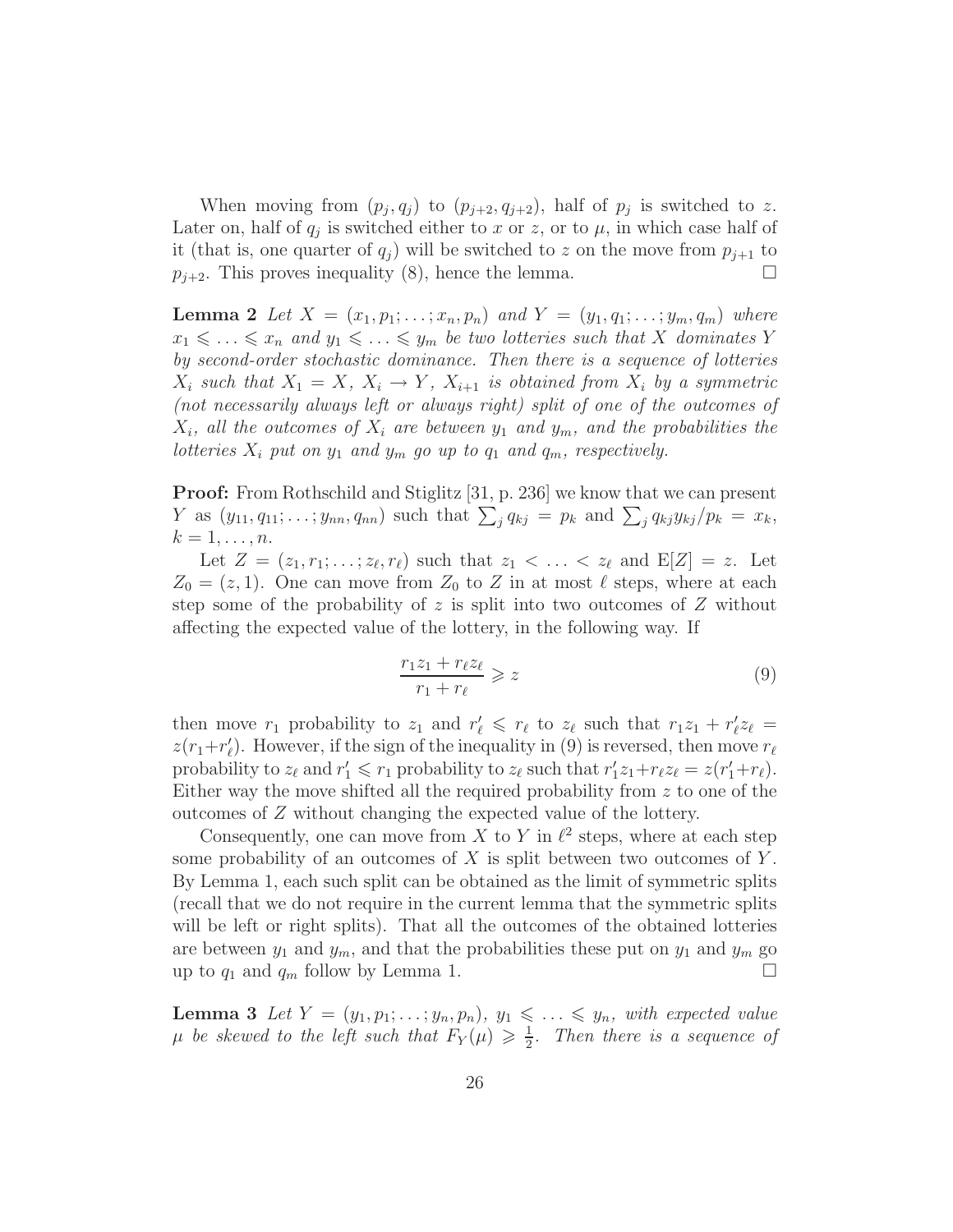*lotteries*  $X_i$  *with expected value*  $\mu$  *such that*  $X_1 = (\mu, 1)$ *,*  $X_i \rightarrow Y$ *, and*  $X_{i+1}$ *is obtained from*  $X_i$  *by a left symmetric split. Moreover, if*  $r_i$  *and*  $r'_i$  *are the* probabilities of  $y_1$  and  $y_n$  in  $X_i$ , then  $r_i \uparrow p_1$  and  $r'_i \uparrow p_n$ .

**Proof:** Suppose wlg that  $y_{j^*} = \mu$  (of course, it may be that  $p_{j^*} = 0$ ). Since  $F_Y(y_{j^*}) \geqslant \frac{1}{2}$  $\frac{1}{2}$ , it follows that  $t := \sum_{j=j^*+1}^{n} p_j \leqslant \frac{1}{2}$  $\frac{1}{2}$ . As Y is skewed to the left,  $y_n - \mu \leq \mu - y_1$ , hence  $2\mu - y_n \geq y_1$ . Let  $m = n - j^*$  be the number of outcomes of Y that are strictly above the expected value  $\mu$ . Move from  $X_1$  to  $X_m = (2\mu - y_n, p_n; \ldots; 2\mu - y_{j^*+1}, p_{j^*+1}; y_{j^*}, 1 - 2t; y_{j^*+1}, p_{j^*+1}; \ldots; y_n, p_n)$  by repeatedly splitting probabilities away from  $\mu$ . All these splits are symmetric, hence left symmetric splits.

Next we show that Y is a mean preserving spread of  $X_m$ . Obviously,  $E[X_m] = E[Y] = \mu$ . Integrating by parts, we have for  $x \ge \mu$ 

$$
y_n - \mu = \int_{y_1}^{y_n} F_Y(z) dz = \int_{y_1}^{x} F_Y(z) dz + \int_{x}^{y_n} F_Y(z) dz
$$
  

$$
y_n - \mu = \int_{y_1}^{y_n} F_{X_m}(z) dz = \int_{y_1}^{x} F_{X_m}(z) dz + \int_{x}^{y_n} F_{X_m}(z) dz
$$

Since  $F_Y$  and  $F_{X_m}$  coincide for  $z \geq \mu$ , we have, for  $x \geq \mu$ ,  $\int_{y_1}^x F_{X_m}(z) dz =$  $\int_{y_1}^x F_Y(z)dz$  and in particular,  $\int_{y_1}^x F_{X_m}(z)dz \leq \int_{y_1}^x F_Y(z)dz$ .

For  $x < \mu$  it follows by the assumption that Y is skewed to the left and by the construction of  $X_m$  as a symmetric lottery around  $\mu$  that

$$
\int_{y_1}^{x} F_{X_m}(z) dz = \int_{2\mu - x}^{2\mu - y_1} [1 - F_{X_m}(z)] dz =
$$

$$
\int_{2\mu - x}^{2\mu - y_1} [1 - F_Y(z)] dz \le \int_{y_1}^{x} F_Y(z) dz
$$

Since to the right of  $\mu$ ,  $X_m$  and Y coincide, we can view the left side of Y as a mean preserving spread of the left side of  $X_m$ . By Lemma 2 the left side of Y is the limit of symmetric mean preserving spreads of the left side of  $X_m$ . Moreover, all these splits take place between  $y_1$  and  $\mu$  and are therefore left symmetric splits. By Lemma 2 it also follows that  $r_i \uparrow p_1$  and  $r'_i \uparrow p_n$ .  $\Box$ 

We now show that Lemma 3 holds without the restriction  $F_Y(\mu) \geq \frac{1}{2}$  $\frac{1}{2}$ .

**Lemma 4** Let Y with expected value  $\mu$  be skewed to the left. Then there is a *sequence of lotteries*  $X_i$  *with expected value*  $\mu$  *such that*  $X_1 = (\mu, 1), X_i \rightarrow Y$ *,* and  $X_{i+1}$  *is obtained from*  $X_i$  *by a left symmetric split.*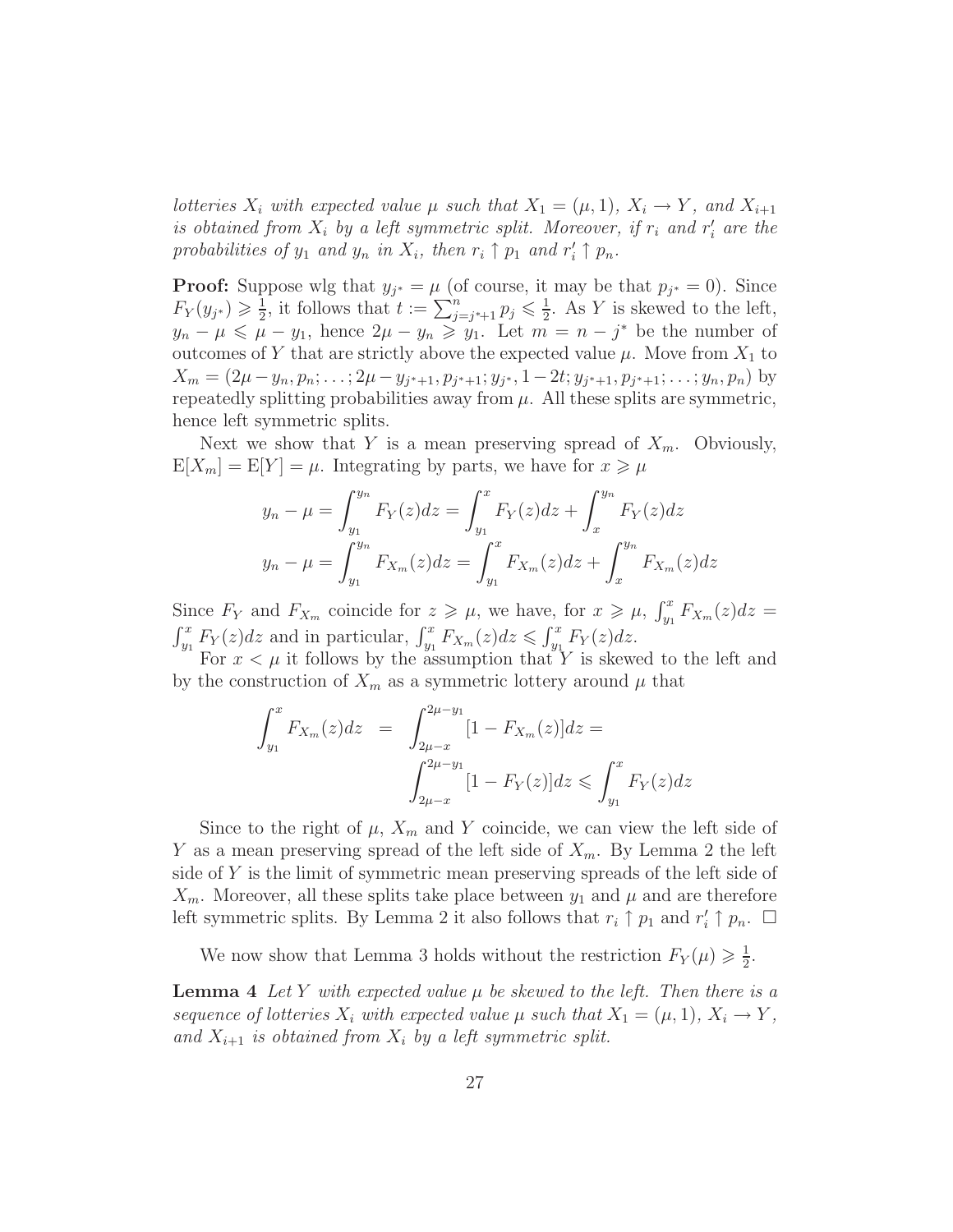Proof: The first step in the proof of Lemma 3 was to create a symmetric distribution around  $\mu$  such that its upper tail (above  $\mu$ ) agrees with  $F_Y$ . Obviously this can be done only if  $F_Y(\mu) \geq \frac{1}{2}$  $\frac{1}{2}$ , which is no longer assumed. Instead, we apply the proof of Lemma 3 successively to mixtures of  $F<sub>Y</sub>$  and  $\delta_{\mu}$ , the distribution that yields  $\mu$  with probability one.

Suppose that  $F_Y(\mu) = \lambda < \frac{1}{2}$ . Let  $\gamma = 1/2(1-\lambda)$  and define Z to be the lottery obtained from the distribution  $\gamma F_Y + (1 - \gamma)\delta_\mu$ . Observe that

$$
F_Z(\mu) = \gamma F_Y(\mu) + (1 - \gamma)\delta_\mu(\mu) = \frac{\lambda}{2(1 - \lambda)} + \frac{1 - 2\lambda}{2(1 - \lambda)} = \frac{1}{2}
$$

It follows that the lotteries Z and  $(\mu, 1)$  satisfy the conditions of Lemma 3, and therefore there is sequence of lotteries  $X_i$  with expected value  $\mu$  such that  $X_1 = (\mu, 1), X_i \to Z$ , and  $X_{i+1}$  is obtained from  $X_i$  by a left symmetric split. This is done in two stages. First we create a symmetric distribution around  $\mu$  that agrees with Z above  $\mu$  (denote the number of splits needed in this stage by  $t$ , and then we manipulate the part of the distribution which is weakly to the left of  $\mu$  by taking successive symmetric splits (which are all left symmetric splits when related to  $\mu$ ) to get nearer and nearer to the secondorder stochastically dominated left side of Z as in Lemma 2. Observe that the highest outcome of this part of the distribution  $Z$  is  $\mu$ , and its probability is  $1 - \gamma$ . By Lemma 2, for every  $k \geq 1$  there is  $\ell_k$  such that after  $\ell_k$  splits of this second phase the probability of  $\mu$  will be at least  $r_k = (1 - \gamma)(1 - \frac{1}{k+1})$ and  $\parallel X_{t+\ell_k} - Z \parallel < \frac{1}{k}$  $\frac{1}{k}$ .

The first cycle will end after  $t+\ell_1$  splits with the distribution  $F_{Z_1}$ . Observe that the probabilities of the outcomes to the right of  $\mu$  in  $Z_1$  are those of the lottery Y multiplied by  $\gamma$ . The first part of second cycle will be the same as the first cycle, applied to the  $r_k$  conditional probability of  $\mu$ . At the end of this part we'll get the lottery  $Z'_1$  which is the same as  $Z_1$ , conditional on the probability of  $\mu$ . We now continue the second cycle by splitting the combination of  $Z_1$  and  $Z'_1$  for the total of  $t + \ell_1 + \ell_2$  steps. As we continue to add such cycles inductively we get closer and closer to Y, hence the lemma.  $\Box$ 

Next we show that part *1* of the theorem can be achieved by using bounded spreads. The first steps in the proof of Lemma 3 involve shifting probabilities from  $\mu$  to all the outcomes of Y to the right of  $\mu$ , and these outcomes are not more than max  $y_i - \mu$  away from  $\mu$ . All other shifts are symmetric shifts involving only outcomes to the left of  $\mu$ . The next lemma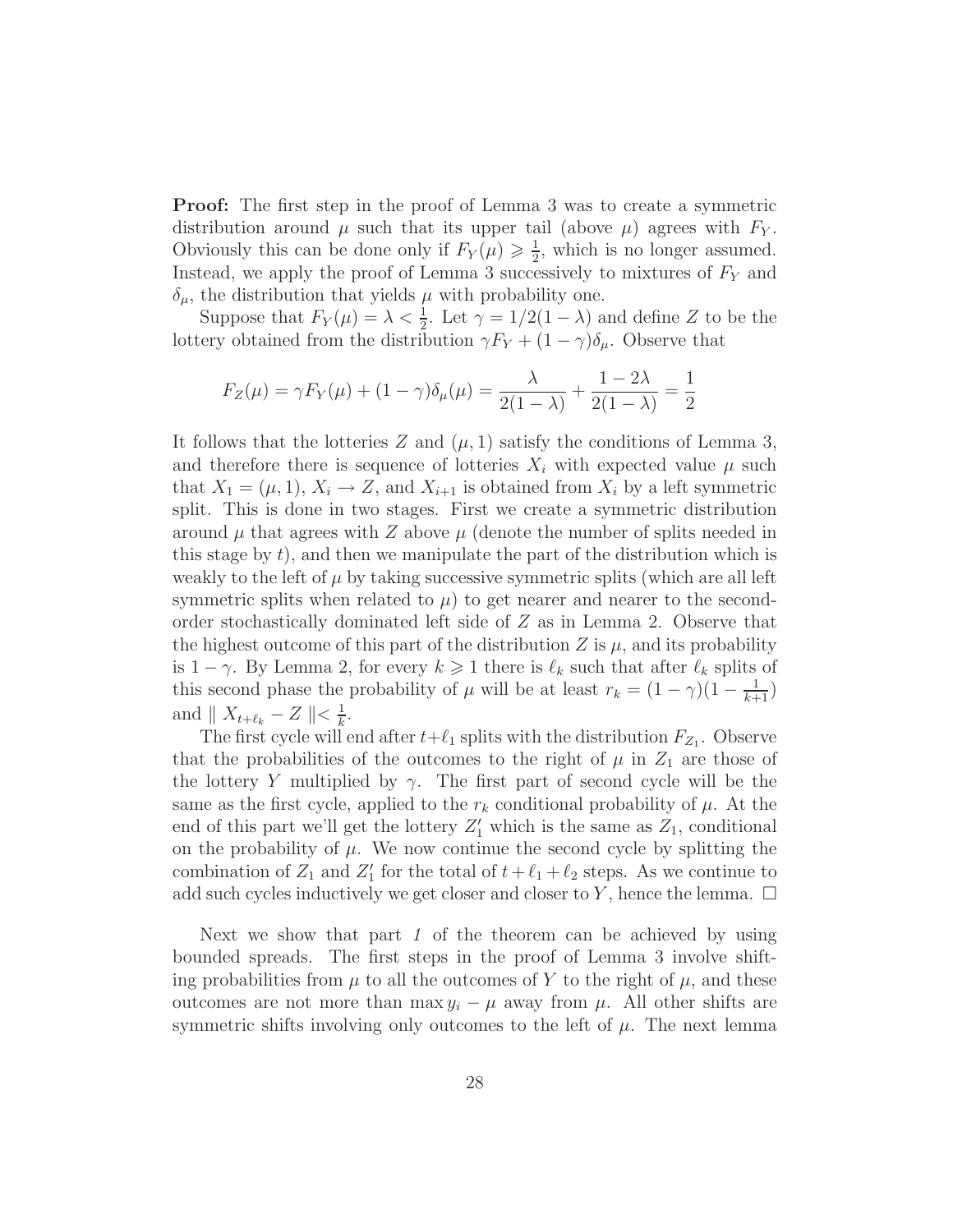shows that such shifts can be achieved as the limit of symmetric bounded shifts.

**Lemma 5** Let  $Z = (z - \alpha, \frac{1}{2}; z + \alpha, \frac{1}{2})$  and let  $\varepsilon > 0$ . Then there is a sequence *of lotteries*  $Z_i$  *such that*  $Z_0 = (z, 1), Z_i \rightarrow Z$ *, and*  $Z_{i+1}$  *is obtained from*  $Z_i$ *by a symmetric (not necessarily left or right) split of size smaller than*  $\varepsilon$ .

**Proof:** The claim is interesting only when  $\varepsilon < \alpha$ . Fix n such that  $\varepsilon > \frac{\alpha}{n}$ . We show that the lemma can be proved by choosing the size of the splits to be  $\frac{\alpha}{n}$ . Consider the  $2n + 1$  points  $z_k = z + \frac{k}{n}$  $\frac{k}{n}$ ,  $k = -n, \ldots, n$  and construct the sequence  $\{Z_i\}$  where  $Z_i = (z - \alpha, p_{i,-n}; z - \frac{n-1}{n})$  $\frac{-1}{n}\alpha, p_{i,-n+1}; \ldots; z+\alpha, p_{i,n})$ as follows.

THE INDEX *i* IS ODD: Let  $z_j$  be the highest outcome in  $\{z, \ldots, z + \frac{n-1}{n}\}$  $\frac{-1}{n}\alpha\}$ with the highest probability in  $Z_{i-1}$ . Formally, j satisfies:

- $\bullet \ 0 \leqslant i \leqslant n-1$
- $p_{i-1,j} \geqslant p_{i-1,k}$  for all k
- If for some  $j' \in \{0, ..., n-1\}$ ,  $p_{i-1,j'} \geq p_{i-1,k}$  for all k, then  $j \geq j'$ .

Split the probability of  $z_j$  between  $z_j - \frac{\alpha}{n}$  $\frac{\alpha}{n}$  and  $z_j + \frac{\alpha}{n}$  $\frac{\alpha}{n}$  (i.e., between  $z_{j-1}$  and  $z_{j+1}$ ). That is,  $p_{i,j-1} = p_{i-1,j-1} + \frac{1}{2}$  $\frac{1}{2}p_{i-1,j}, p_{i,j+1} = p_{i-1,j+1} + \frac{1}{2}$  $rac{1}{2}p_{i-1,j}, p_{i,j}=0,$ and for all  $k \neq j - 1, j, j + 1, p_{i,k} = p_{i-1,k}$ .

THE INDEX  $i$  is even: In this step we create the mirror split of the one done in the previous step. Formally, If  $j$  of the previous stage is zero, do nothing. Otherwise, split the probability of  $z_{-j}$  between  $z_{-j} - \frac{\alpha}{n}$  $\frac{\alpha}{n}$  and  $z_{-j} + \frac{\alpha}{n}$  $\frac{\alpha}{n}$ . That is,  $p_{i,-j-1} = p_{i-1,-j-1} + \frac{1}{2}$  $\frac{1}{2}p_{i-1,-j}, p_{i,-j+1} = p_{i-1,-j+1} + \frac{1}{2}$  $\frac{1}{2}p_{i-1,-j}, p_{i,-j} = 0$ , and for all  $k \neq -j - 1, -j, -j + 1, p_{i,k} = p_{i-1,k}$ .

After each pair of these steps, the probability distribution is symmetric around z. Also, the sequences  $\{p_{i,-n}\}\$  and  $\{p_{i,n}\}\$  are non decreasing. Being bounded by  $\frac{1}{2}$ , they converge to a limit L. Our aim is to show that  $L = \frac{1}{2}$  $\frac{1}{2}$ . Suppose not. Then at each step the highest probability of  ${p_{i-1,-n+1}, \ldots, p_{i-1,n-1}}$  must be at least  $\ell := (1 - 2L)/(2n - 1) > 0$ . The variance of  $Z_i$  is bounded from above by the variance of  $(\mu - \alpha, \frac{1}{2}; \mu + \alpha, \frac{1}{2})$ , which is  $\alpha^2$ . Splitting p probability from z to  $z - \frac{\alpha}{n}$  $\frac{\alpha}{n}$  and  $z + \frac{\alpha}{n}$  will increase the variance by  $p(\frac{\alpha}{n})$  $\frac{\alpha}{n}$ <sup>2</sup>. Likewise, for  $k \neq -n, 0, n$ , splitting p probability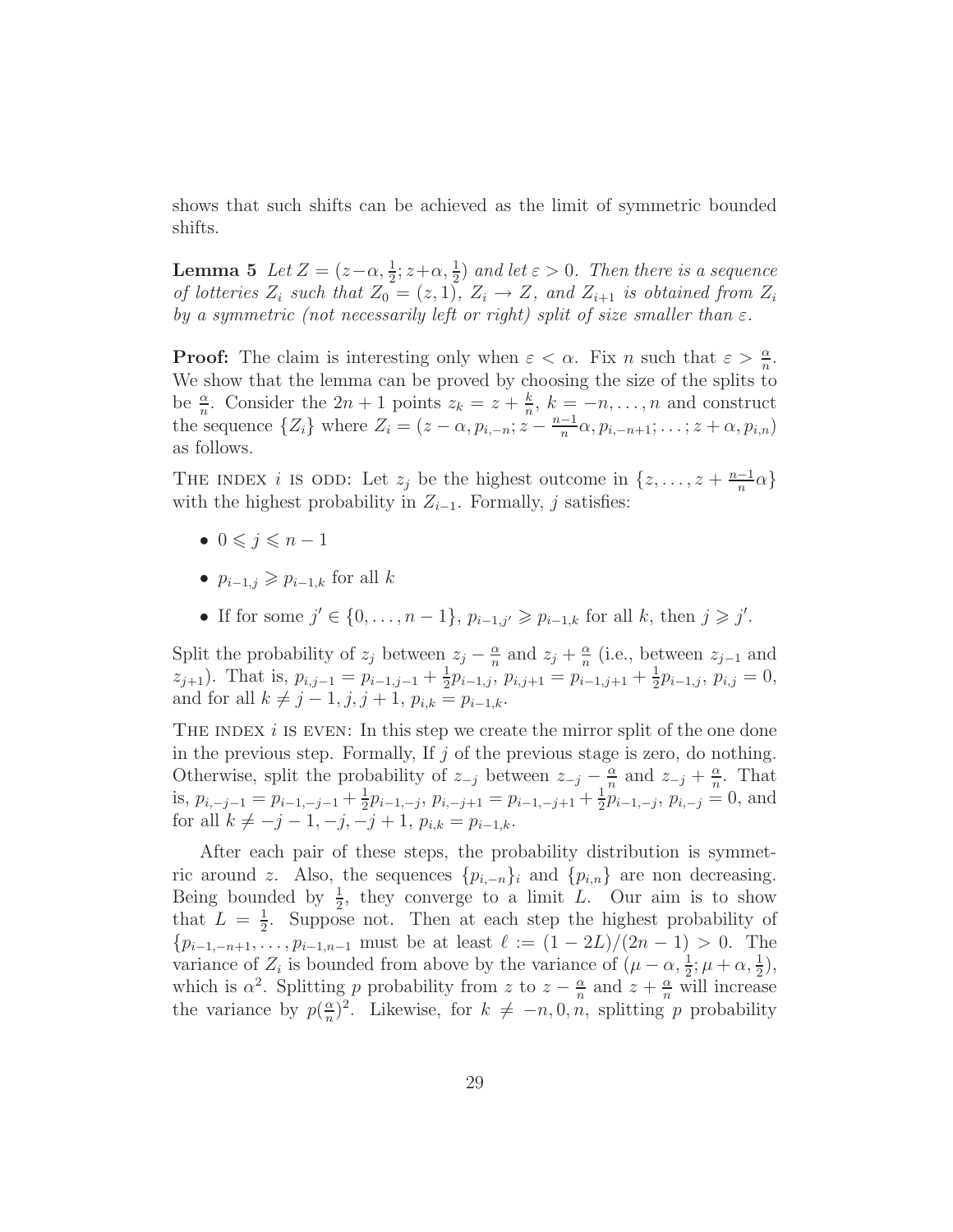from  $z + \frac{k\alpha}{n}$  $rac{c\alpha}{n}$  to  $z + \frac{(k+1)\alpha}{n}$  $\frac{p+1}{n}$  and  $z - \frac{(k-1)\alpha}{n}$  will increase the variance by  $\frac{p}{2}(\frac{\alpha}{n})$  $\frac{\alpha}{n})^2$ . Therefore, for positive even  $i$  we have

$$
\sigma^{2}(Z_i) - \sigma^{2}(Z_{i-2}) \geqslant \frac{1 - 2L}{2n - 1} \left(\frac{\alpha}{n}\right)^{2}
$$

If  $L < \frac{1}{2}$ , then after enough steps the variance of  $Z_i$  will exceed  $\alpha^2$ , a contradiction.  $\Box$ 

That we can do part *1* of the theorem for all lotteries Y follows by the fact that a countable set of countable sequences is countable.

Finally, the following lemma proves part *2* of the theorem.

**Lemma 6** *Any sequence of left symmetric split starting at*  $\delta_{\mu}$  *converges (in* the  $L^1$  topology) to a skewed to the left distribution with expected value  $\mu$ .

Proof: That such sequences converge follows from the fact that a symmetric split will increase the variance of the distribution, but as all distributions are over the bounded  $\left[\underline{x}, \overline{x}\right]$  segment of  $\Re$ , the variances of the distributions increase to a limit. Replacing  $(x, p)$  with  $(x - \alpha, \frac{p}{2}; x + \alpha, \frac{p}{2})$  increases the variance of the distribution by

$$
\frac{p}{2}(x - \alpha - \mu)^2 + \frac{p}{2}(x + \alpha - \mu)^2 - p(x - \mu)^2 = p\alpha^2
$$

and therefore the distance between two successive distributions in the sequences in bounded by  $\bar{x} - \underline{x}$  times the change in the variance. The sum of the changes in the variances is bounded, as is therefore the sum of distances between successive distributions, hence Cauchy criterion is satisfied and the sequence converges.

Next we prove that the limit is a skewed to the left distribution with expected value  $\mu$ . Let F be the distribution of  $X = (x_1, p_1; \ldots; x_n, p_n)$  with expected value  $\mu$  be skewed to the left. Suppose wlg that  $x_1 \leq \mu$ , and break it symmetrically to obtain  $X' = (x_1 - \alpha, \frac{p_1}{2}; x_1 + \alpha, \frac{p_1}{2}; x_2, p_2; \dots; x_n, p_n)$  with the distribution F'. Note that  $E[X'] = \mu$ . Consider the following two cases.

*Case 1:*  $x_1 + \alpha \leq \mu$ . Then for all  $\delta$ ,  $\eta_2(F, \delta) = \eta_2(F', \delta)$ . For  $\delta$  such that  $\mu - \delta \leqslant x_1 - \alpha$  or such that  $x_1 + \alpha \leqslant \mu - \delta$ ,  $\eta_1(F', \delta) = \eta_1(F, \delta) \geqslant \eta_2(F, \delta) =$  $\eta_2(F',\delta)$ . For  $\delta$  such that  $x_1 - \alpha < \mu - \delta \leq x_1, \eta_1(F',\delta) = \eta_1(F,\delta) + [(\mu - \delta) \delta]$  $\delta$ ) –  $(x_1 - \alpha) \frac{p_1}{2} > \eta_1(F, \delta) \geq \eta_2(F, \delta) = \eta_2(F, \delta)$ . Finally, for  $\delta$  such that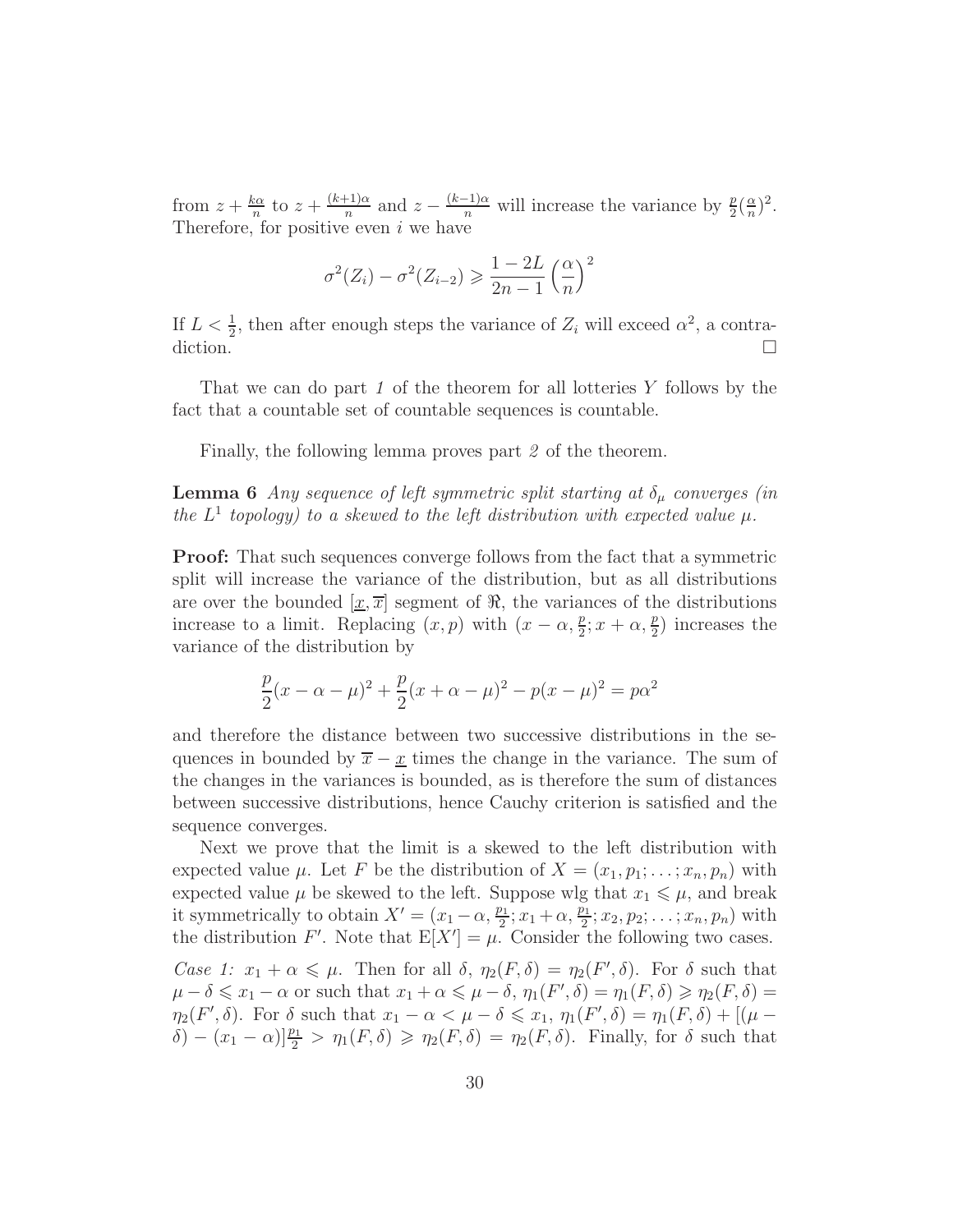$$
x_1 < \mu - \delta < x_1 + \alpha \leq \mu
$$
,  $\eta_1(F', \delta) = \eta_1(F, \delta) + [(x_1 + \alpha) - (\mu - \delta)]\frac{p_1}{2} > \eta_1(F, \delta) \geq \eta_2(F, \delta) = \eta_2(F', \delta).$ 

*Case 2:*  $x_1 + \alpha > \mu$ . Then for all  $\delta$  such that  $\mu + \delta \geq x_1 + \alpha$ ,  $\eta_2(F, \delta) =$  $\eta_2(F', \delta)$ . For  $\delta$  such that  $\mu - \delta \leqslant x_1 - \alpha$ ,  $\eta_1(F', \delta) = \eta_1(F, \delta) \geqslant \eta_2(F, \delta) =$  $\eta_2(F',\delta)$ . For  $\delta$  such that  $x_1-\alpha < \mu-\delta \leqslant x_1$ ,  $\eta_1(F',\delta) = \eta_1(F,\delta) + [(\mu-\delta) (x_1 - \alpha)\left[\frac{p_1}{2}\right] \geq \eta_2(F,\delta) + \left[ (\mu - \delta) - (x_1 - \alpha)\right] \frac{p_1}{2} \geq \eta_2(F,\delta) + \max\{0, (x_1 + \alpha) - (\mu + \delta)\}$  $\{\delta\}$ } $\frac{p_1}{2} = \eta_2(F', \delta)$ . Finally, for  $\delta$  such that  $\mu - \delta > x_1$ ,  $\eta_1(F', \delta) = \eta_1(F, \delta) + \delta$ .  $[(x_1 + \alpha) - (\mu - \delta)]\frac{p_1}{2} \geq \eta_2(F, \delta) + \max\{0, (x_1 + \alpha) - (\mu + \delta)\}\frac{p_1}{2} = \eta_2(F', \delta).$ 

If  $X_n \to Y$ , all have the same expected value and for all n,  $X_n$  is skewed to the left, then so is  $Y$ .

# Appendix B: Other Proofs

**Proof of Claim 1:** To simplify notation, assume wlg that  $F$  is defined over  $[0, \overline{x}]$ , hence  $F(0) = 0$  and  $F(\overline{x}) = 1$ . Define  $F_0 = \delta_\mu$ , and for  $n = 1, \ldots$  define  $F_n$  in the following way. Divide the segment  $[0, \mu]$  into n equal segments, and define for  $\frac{i\mu}{n} \leqslant x < \frac{(i+1)\mu}{n}, i = 0, \ldots, n-1$ ,

$$
F_n(x) = \frac{n}{\mu} \int_{\frac{i\mu}{n}}^{\frac{(i+1)\mu}{n}} F(x) dx
$$

In other words,  $F$  and  $F_n$  have the same areas under their graphs on each of these *n* segments. To define  $F_n$  on  $[\mu, \overline{x}]$ , let  $q = F(\mu)$  and let  $y_i$  be the minimal number such that  $F(y_i) \geqslant q + \frac{(1-q)i}{n}$  $\frac{-q_{ji}}{n}, i = 0, \ldots, n.$  Define  $\mu < x_1 \leqslant \ldots \leqslant x_n$  such that

$$
\frac{(1-q)x_i}{n} = \frac{(1-q)y_{i-1}}{n} + \int_{y_{i-1}}^{y_i} \left[ q + \frac{(1-q)i}{n} - F(x) \right] dx
$$

Typical segments of  $F_n$  are depicted in Fig. 4. We first show that  $F_n \to F$ . On  $[0, \mu]$  we obtain

$$
\int_0^{\mu} |F_n(x) - F(x)| dx \le \frac{\mu}{n} \sum_{i=0}^{n-1} \left[ F\left(\frac{(i+1)\mu}{n}\right) - F\left(\frac{i\mu}{n}\right) \right] = \frac{\mu}{n} F(\mu) \to 0
$$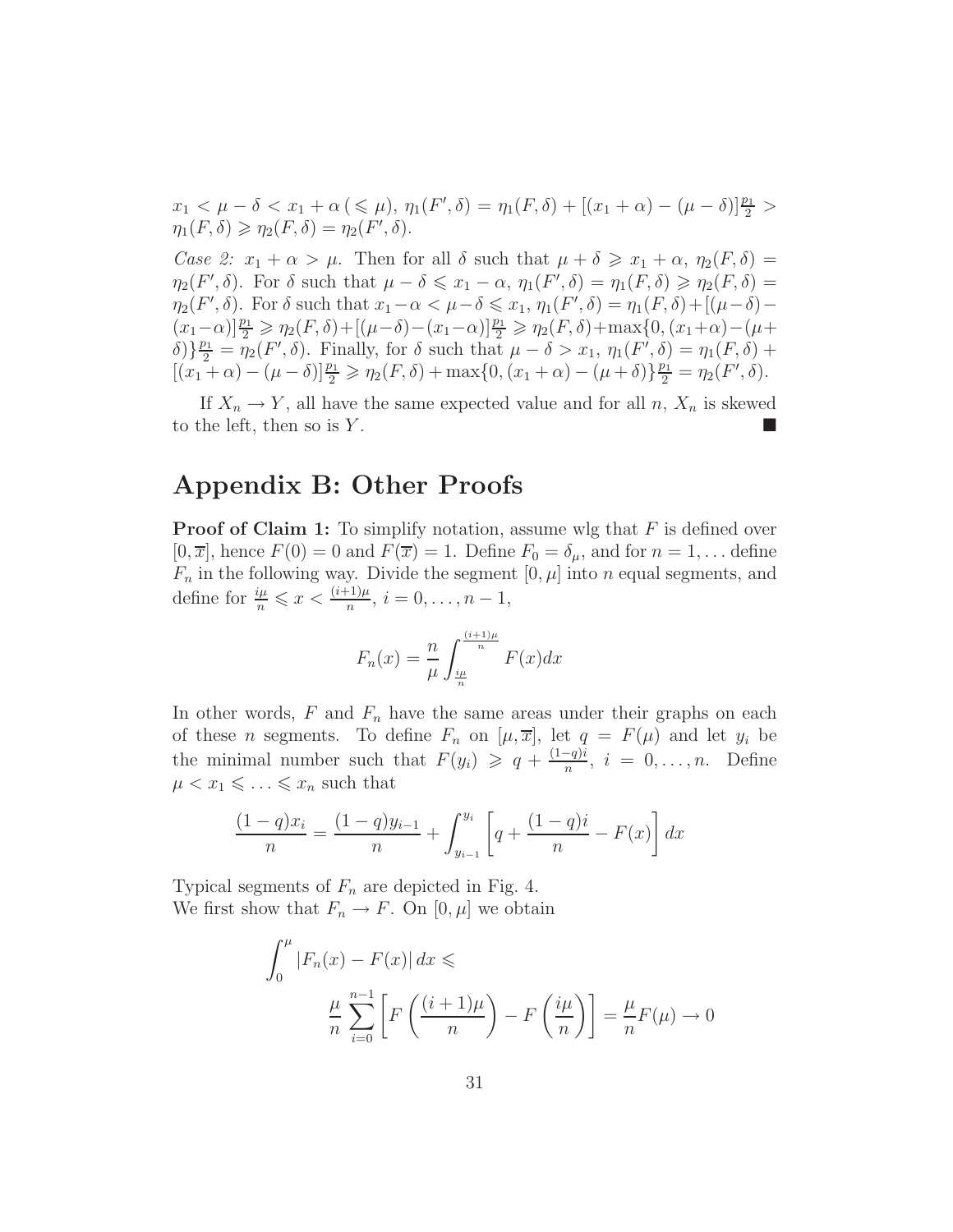

Figure 4:  $F_3$  (bars) and F (diagonal lines).  $a = b, c = d$ 

While on  $[\mu, \overline{x}]$  we get

$$
\int_{\mu}^{\overline{x}} |F_n(x) - F(x)| dx \le \frac{1 - q}{n} \sum_{i=0}^{n-1} [y_i - y_{i-1}] = \frac{(1 - q)(\overline{x} - \mu)}{n} \to 0
$$

Let  $\delta > 0$ . We show now that for  $y = \mu - \delta$ 

$$
\eta_1(F_n, \delta) = \int_0^y F_n(x) dx \ge \int_0^y F(x) dx = \eta_1(F, \delta)
$$
\n(10)

By definition, for  $y = \frac{i\mu}{n}$  $\frac{d\mu}{dx}$ ,  $i = 1, ..., n$ ,  $\int_0^{\frac{d\mu}{n}} F_n(x) dx = \int_0^y F(x) dx$ . Inequality (10) follows from the fact that on the segment  $\left[\frac{i\mu}{n}, \frac{(i+1)\mu}{n}\right]$  $\frac{(-1)\mu}{n}$ ),  $F_n - F$  is a decreasing function. On the other hand, for  $y = \mu + \delta$ ,

$$
\eta_2(F_n, \delta) = \int_y^{\overline{x}} [1 - F_n(x)] dx \le \int_y^{\overline{x}} [1 - F(x)] dx = \eta_2(F, \delta)
$$
 (11)

Here, by definition, for  $y_i$ ,  $i = 0, ..., n - 1$ ,  $\int_{y_i}^{y_{i+1}} [1 - F_n(x)] dx = \int_{y_i}^{y_{i+1}} [1 - F_n(x)] dx$  $F(x)$ ]dx. Inequality (11) follows from the fact that on the segments  $[y_i, x_{i+1})$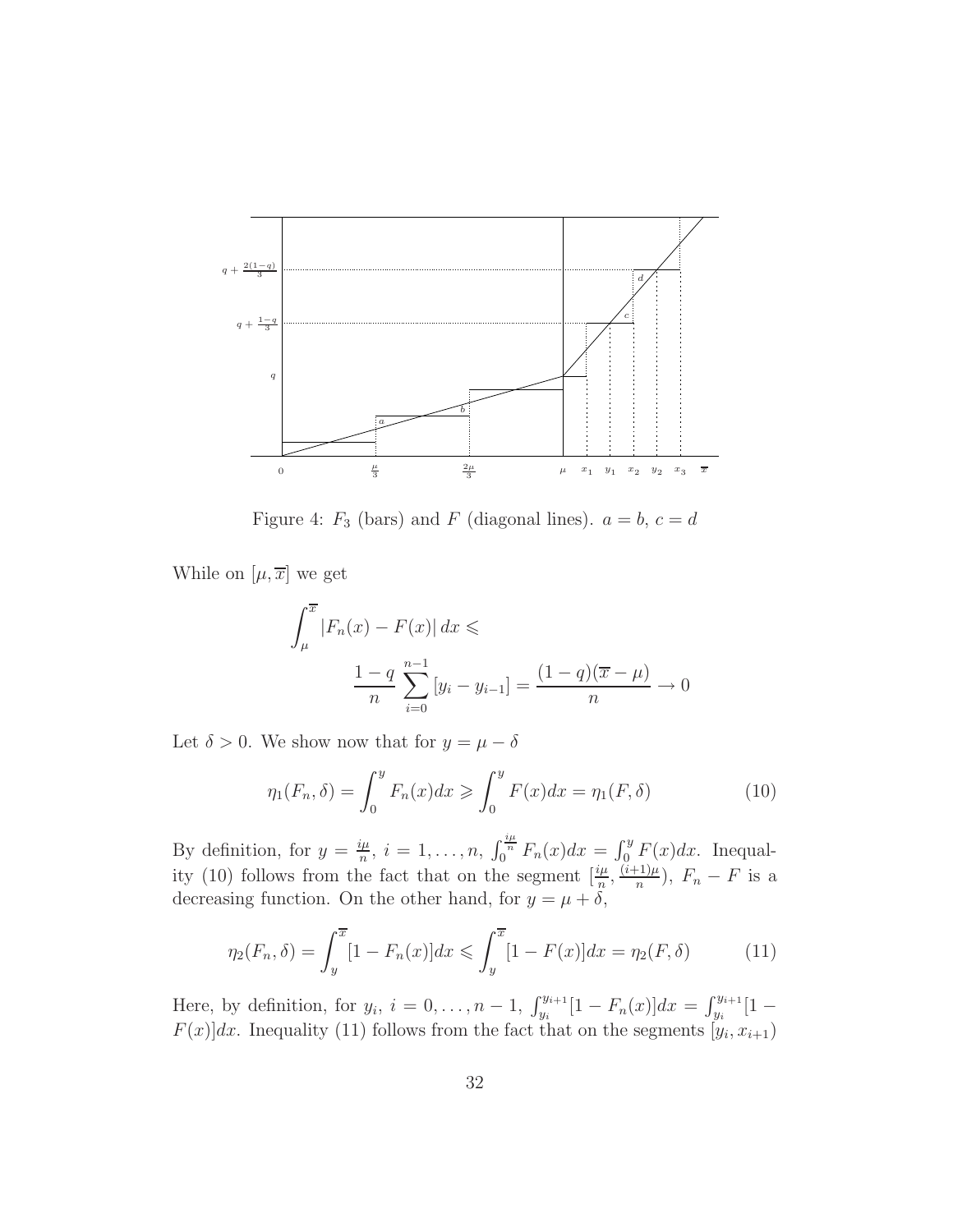and  $[x_{i+1}, y_{i+1}), F_n - F$  is a decreasing function. Inequalities (10) and (11), together with the fact that F is skewed to the left imply for all  $\delta$ ,

$$
\eta_1(F_n, \delta) \geq \eta_1(F, \delta) \geq \eta_2(F, \delta) \geq \eta_2(F_n, \delta)
$$

Hence  $F_n$  is skewed to the left.

**Proof of Claim 2:** Let the lottery Y be obtained from the lottery  $Z$  by a left symmetric split. Denote by  $x$  their common mean and assume that  $m(Z) \geq x$ . As Y is obtained from Z by splitting one of its outcomes  $z_i \leq$  $x \leq \overline{m}(Z)$ , this split can only increase the mass on the distribution above x, thus (weakly) increasing its median.

By Theorem  $1, X$  is the limit of a sequence of left symmetric splits starting with  $(x, 1)$ , hence the claim.

**Proof of Claim 3:** Let the lottery Y be obtained from the lottery  $Z$  by a left symmetric split and denote by  $x$  their common mean. For example, the outcome  $z_i \leq x$  with probability  $p_i$  of Z is split into  $z_i - \alpha$  and  $z_i + \alpha$ , each with probability  $\frac{p_i}{2}$ . Denote the distributions of Y and Z by F and G. Since for  $t < 0$  and odd n,  $t^n$  is a concave function, it follows that if  $z_i + \alpha \leqslant x$ , then

$$
\int_{\frac{x}{2}}^{\overline{x}} (t-x)^n dF(t) - \int_{\frac{x}{2}}^{\overline{x}} (t-x)^n dG(t) =
$$
\n
$$
\frac{p_i}{2} [(z_i - \alpha - x)^n + (z_i + \alpha - x)^n] - p_i (z_i - x)^n \leq 0
$$
\n(12)

If  $z_i + \alpha > x$  we need to manipulate eq. (12) a little further. Let  $\xi = z_i - x$ and obtain

$$
\frac{p_i}{2}[(z_i - \alpha - x)^n + (z_i + \alpha - x)^n] - p_i(z_i - x)^n =
$$
\n
$$
\frac{p_i}{2}[(\xi - \alpha)^n + (\xi + \alpha)^n] - p_i\xi^n =
$$
\n
$$
\frac{p_i}{2}\xi^n + \frac{p_i}{2}\sum_{j=1}^{\frac{n-1}{2}} \binom{n}{2j-1} \xi^{2j-1}\alpha^{n-2j+1} - \frac{p_i}{2}\sum_{j=0}^{\frac{n-1}{2}} \binom{n}{2j} \xi^{2j}\alpha^{n-2j} +
$$
\n
$$
\frac{p_i}{2}\xi^n + \frac{p_i}{2}\sum_{j=1}^{\frac{n-1}{2}} \binom{n}{2j-1} \xi^{2j-1}\alpha^{n-2j+1} + \frac{p_i}{2}\sum_{j=0}^{\frac{n-1}{2}} \binom{n}{2j} \xi^{2j}\alpha^{n-2j} - p_i\xi^n =
$$
\n
$$
p_i\sum_{j=1}^{\frac{n-1}{2}} \binom{n}{2j-1} \xi^{2j-1}\alpha^{n-2j+1} \leq 0
$$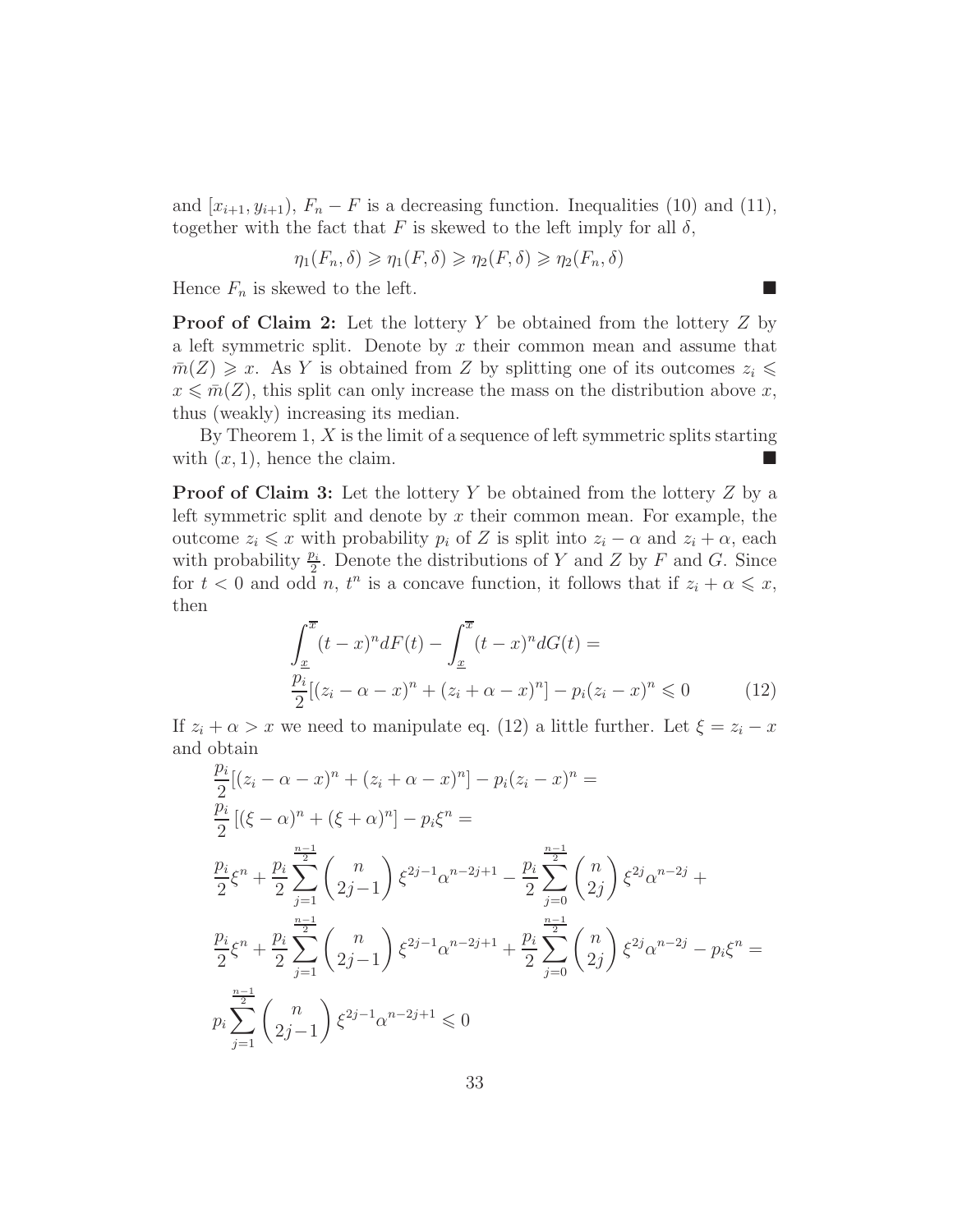Where the last inequality follows by the fact that  $\xi \leq 0$ . Since X with expected value  $\mu$  is skewed to the left it follows by Theorem 1 that it can be obtain as the limit of a sequence of left symmetric splits. At  $\delta_{\mu}$  (the distribution of  $(\mu, 1)$ ),  $\int_{\underline{x}}^{\overline{x}} (y - \mu)^n d\delta_\mu = 0$ . The claim follows by the fact (proved above) that each left symmetric split reduces the value of the integral.

**Proof of Theorem 2:** Fix  $x > y$ , and let  $c_p$  be the certainty equivalent of the lottery  $(x, p; y, 1-p)$ . The two-stage lottery  $\langle p - \alpha, \varepsilon; p, 1 - 2\varepsilon; p + \alpha, \varepsilon \rangle$ translates in the recursive model into the lottery  $(c_{p-\alpha}, \varepsilon; c_p, 1-2\varepsilon; c_{p+\alpha}, \varepsilon)$ . With a slight abuse of notation, let  $\delta_p$  be the degenerate distribution yielding  $c_p$  with probability 1. Since the decision maker always rejects symmetric noise, it follows that the local utility  $u_{\delta_p}$  satisfies

$$
u_{_{\delta_p}}(\delta_p)\geqslant \tfrac{1}{2}u_{_{\delta_p}}(\delta_{p-\alpha})+\tfrac{1}{2}u_{_{\delta_p}}(\delta_{p+\alpha})
$$

By Hypothesis II, for every  $r \geq p$ ,

$$
u_{\delta_r}(\delta_p) \geqslant \frac{1}{2}u_{\delta_r}(\delta_{p-\alpha}) + \frac{1}{2}u_{\delta_r}(\delta_{p+\alpha})
$$
\n<sup>(13)</sup>

Consider first the lottery over the probabilities in  $(x, p; y, 1-p)$  given by  $Q = \langle p_1, q_1; \ldots; p_m, q_m \rangle$  where  $\sum q_i p_i = p$  (we deal with the distributions with non-finite support at the end of the proof). If  $Q$  is skewed to the left, then it follows by Theorem 1 that there is a sequence of lotteries  $Q_i =$  $\langle p_{i,1}, q_{i,1}, \ldots, p_{i,n_i}, q_{i,n_i} \rangle \rightarrow Q$  such that  $Q_1 = \langle p, 1 \rangle$  and for all i,  $Q_{i+1}$  is obtained from  $Q_i$  by a left symmetric split. Suppose  $p_{i,j}$  is split into  $p_{i,j} - \alpha$ and  $p_{i,j} + \alpha$ . By eq. (13), as  $p > p_{i,j}$ ,

$$
\begin{aligned} &\mathbf{E}[u_{_{\delta_p}}(Q_i)] = \\ &q_{i,j}u_{_{\delta_p}}(\delta_{p_{i,j}}) + \sum_{m \neq j} q_{i,m}u_{_{\delta_p}}(\delta_{p_{i,m}}) \geqslant \\ &\frac{1}{2}q_{i,j}u_{_{\delta_p}}(\delta_{p_{i,j}-\alpha}) + \frac{1}{2}q_{i,j}u_{_{\delta_p}}(\delta_{p_{i,j}+\alpha}) + \sum_{m \neq j} q_{i,m}u_{_{\delta_p}}(\delta_{p_{i,m}}) = \\ &\mathbf{E}[u_{_{\delta_p}}(Q_{i+1})] \end{aligned}
$$

As  $Q_i \to Q$ , and as for all i,  $u_{\delta_p}(\delta_p) \geq u_{\delta_p}(Q_i)$ , it follows by continuity that  $u_{\delta_p}(\delta_p) \geqslant E[u_{\delta_p}(Q)]$ . By Fréchet Differentiability

$$
\left. \frac{\partial}{\partial \varepsilon} V \left( \varepsilon Q + (1 - \varepsilon) \delta_p \right) \right|_{\varepsilon = 0} \leq 0
$$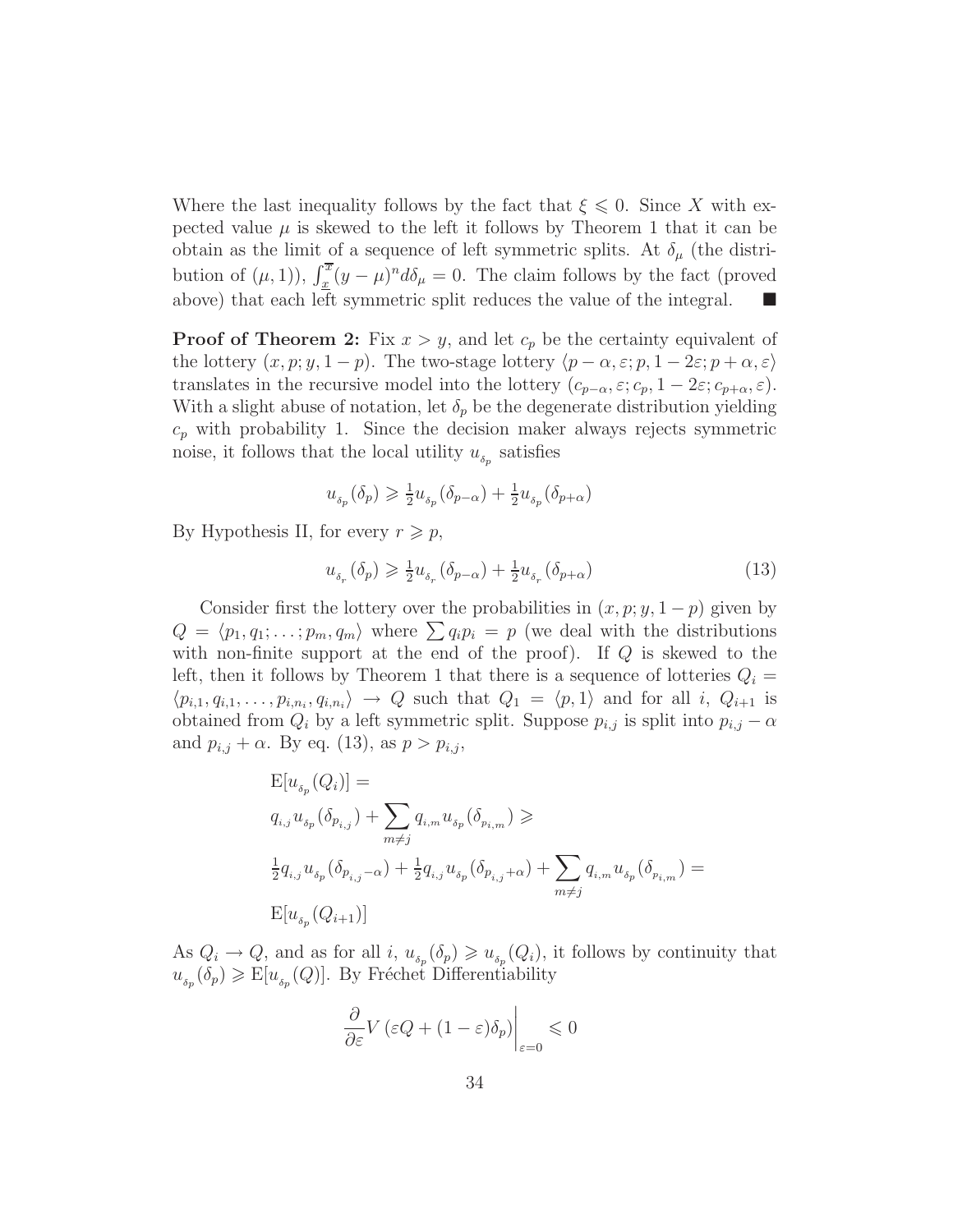Quasi-concavity now implies that  $V(\delta_n) \geq V(Q)$ . Finally, as preferences are continuous, it follows by Claim 1 that the theorem holds for all  $Q$ , even if its support is not finite.

Proof of Claim 4: The rank-dependent (3) value of a lottery of the form  $(x, p; y, 1-p)$  with  $x > y$  is  $u(x)f(p) + u(y)[1 - f(p)]$ . As u is unique up to positive affine transformations, we can assume that  $u(x) = 1$  and  $u(y) = 0$ . The certainty equivalent of  $(x, p; y, 1-p)$  for  $x > y$  is therefore  $u^{-1}(f(p))$ . We thus obtain that the recursive utility value of the noise  $\langle p_h, q; p_\ell, 1 - q \rangle$ where  $p_h > p_\ell$  is

$$
f(p_h)f(q) + f(p_\ell)[1 - f(q)] \tag{14}
$$

while the value of the lottery with the average probability  $p = qp_h + (1-q)p_\ell$ is  $f(p)$ .

By eq. (14), the value of the symmetric noise  $\langle p+\alpha, \frac{1}{2}; p-\alpha, \frac{1}{2} \rangle$  is  $g(\alpha) :=$  $f(p+\alpha)f(\frac{1}{2})$  $(\frac{1}{2}) + f(p - \alpha)[1 - f(\frac{1}{2})]$  $(\frac{1}{2})$ . As f is convex (recall the we assume risk aversion),  $\bar{f}(\frac{1}{2})$  $(\frac{1}{2}) < \frac{1}{2}$  $\frac{1}{2}$ , hence  $g'(0) < 0$ . Also, if f is convex then so is g, hence the decision maker rejects all symmetric binary noise iff  $\langle p, 1 \rangle \succeq \langle 2p, \frac{1}{2}; 0, \frac{1}{2} \rangle$  $\frac{1}{2}$ for  $p \leqslant \frac{1}{2}$  $\frac{1}{2}$  and  $\langle p, 1 \rangle \succeq \langle 1, \frac{1}{2} \rangle$  $\frac{1}{2}$ ; 2p - 1,  $\frac{1}{2}$  $\frac{1}{2}$  for  $p > \frac{1}{2}$ . By eq. (14), the function f must satisfy

$$
\forall p \leq \frac{1}{2}, \ \frac{f(p)}{f(2p)} \geqslant f\left(\frac{1}{2}\right) \tag{15}
$$

and

$$
\forall p > \frac{1}{2}, \ f(p) \geqslant f(\frac{1}{2}) + f(2p - 1)[1 - f(\frac{1}{2})] \tag{16}
$$

Let *n* be the first derivative such that  $f^{(n)}(0) \neq 0$ . By l'Hospital's rule we obtain that

$$
\lim_{p \to 0} \frac{f(p)}{f(2p)} \geqslant f\left(\frac{1}{2}\right) \Longrightarrow \frac{1}{2^n} \geqslant f\left(\frac{1}{2}\right) \tag{17}
$$

For  $p=\frac{1}{2}$  $\frac{1}{2}, \frac{f(p)}{f(2p)} = f(\frac{1}{2})$  $\frac{1}{2}$ , hence a sufficient condition for inequality (15) is that eq. (17) is satisfied and that  $f(p)/f(2p)$  is a concave function, both guaranteed by the assumptions of the claim.

For inequality (16), observe that for  $p \in \{\frac{1}{2}, 1\}$ ,  $h(p) := f(p) - f(\frac{1}{2})$  $(\frac{1}{2})$  $f(2p-1)[1-f(\frac{1}{2})]$  $\left[\frac{1}{2}\right]$ ] = 0. Also,  $h''(p) = f''(p) - 4f''(2p - 1)[1 - f(\frac{1}{2})]$  $(\frac{1}{2})] <$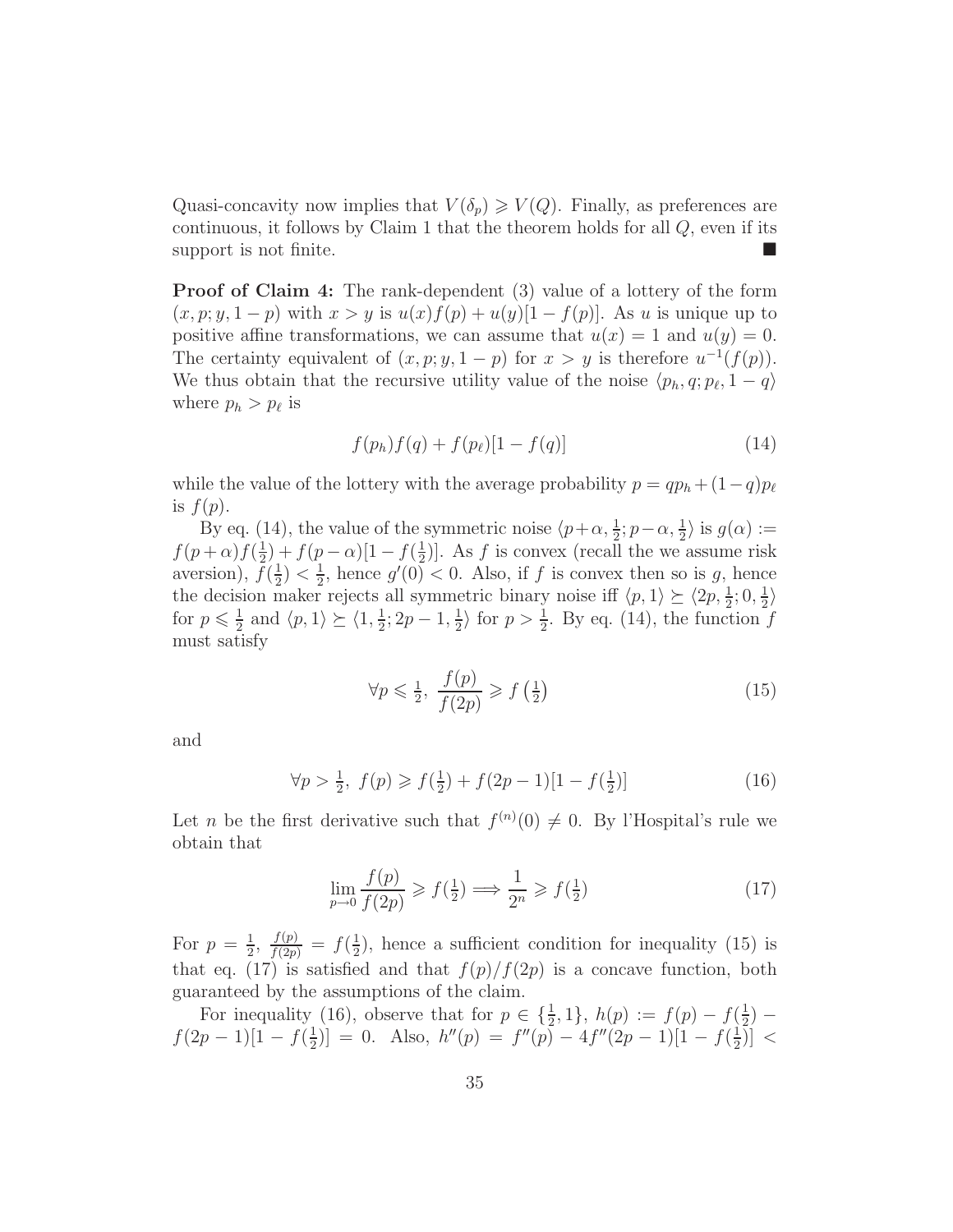$f''(p) - 2f''(2p-1)$ . The claim assumed that  $f''' < 0$  (implying, in particular,  $f''(0) > 0$ ). Then since  $p \ge 2p - 1$ , it follows that h is concave hence nonnegative on  $\left[\frac{1}{2}, 1\right]$  and inequality (16) is satisfied. This completes the proof of the first part of the claim, that the decision maker rejects symmetric noise.

Consider now the skewed to the right noise  $\langle kp, \frac{1}{k}, 0, 1-\frac{1}{k}\rangle$  $\frac{1}{k}$ , where  $p \leqslant \frac{1}{k}$  $\frac{1}{k}$ . The decision maker prefers this noise to  $\langle p, 1 \rangle$  if

$$
f(\frac{1}{k}) > \frac{f(p)}{f(kp)}\tag{18}
$$

We show first that  $f'(0) = 0$ . Suppose instead that  $f'(0) > 0$ . Then  $\lim_{p\to 0} f(p)/f(kp) = \frac{1}{k}$ , but the convexity of f implies that we cannot have  $f(\frac{1}{k})$  $\frac{1}{k}$ ) >  $\frac{1}{k}$  $\frac{1}{k}$ , as  $f(1) = 1$ , in contradiction to inequality (18). It thus follows that  $f'(0) = 0$  and since (as noted above)  $f''(0) > 0$ , we obtain that  $\lim_{p\to 0} f(p)/f(kp) = \frac{1}{k^2}$ . If for a sufficiently large k we have  $f(\frac{1}{k})$  $\frac{1}{k}) > \frac{1}{k^2}$  $\frac{1}{k^2}$ , then there are skewed to the right binary noises which the decision maker will find attractive.

The equivalent skewed to the left noise is  $\langle 1, 1 - \frac{1}{k} \rangle$  $\frac{1}{k}$ ; 1 – kp,  $\frac{1}{k}$  with the expected value  $1 - p$ . The decision maker prefers  $1 - p$  to this noise if  $f(1-p) > f(1-\frac{1}{k})$  $(\frac{1}{k}) + f(1 - kp)[1 - f(1 - \frac{1}{k})]$  $(\frac{1}{k})$ . The two sides are equal for  $p = 0$ , and the derivative of the left side at  $p = 0$  is larger than that of the right side. Indeed,

$$
-f'(1-p)|_{p=0} > -kf'(1-kp)[1 - f(1-\frac{1}{k})]|_{p=0} \iff
$$
  

$$
f(1-\frac{1}{k}) < 1-\frac{1}{k}
$$

which follows by the convexity of  $f$ .

### Appendix C: Examples

Example 1 Consider the rank-dependent model (3) (Quiggin [30])with a concave utility function  $u$ , and where the probability transformation function  $f : [0, 1] \rightarrow [0, 1]$  is given by

$$
f(p) = \begin{cases} 1.8p^2 & p \le \frac{1}{3} \\ 1.2p - 0.2 & p > \frac{1}{3} \end{cases}
$$

Of course  $f(0) = 0$ ,  $f(1) = 1$ , f is continuous, strictly increasing, and differentiable. It is also weakly convex, hence risk averse (see [6]). By Fact 1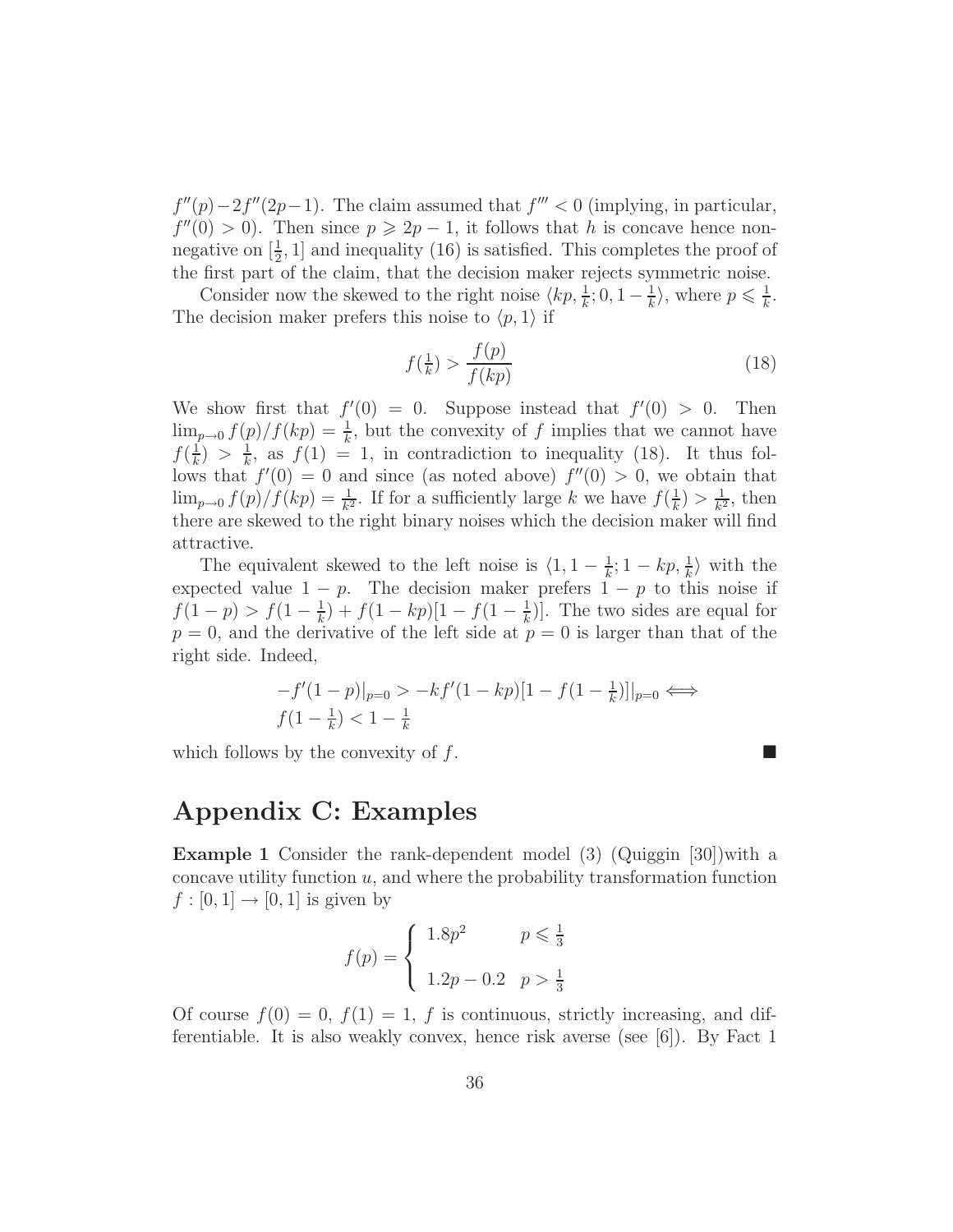of section 4.2, the decision maker rejects any symmetric noise of the form  $\langle p-\alpha, \frac{1}{2}; p+\alpha, \frac{1}{2} \rangle$  for a sufficiently small  $\alpha$ , which may depend on p.

Next we show that the decision maker accepts all skewed-to-the-right noise of the form  $\langle p, q; 0, 1 - q \rangle$  around pq, provided  $q \leq \frac{1}{3}$  $\frac{1}{3}$ . Indeed, for  $q \leq \frac{1}{3}$ 3 and  $p \leqslant \frac{1}{3}$  $\frac{1}{3}$ ,

$$
\langle p, q; 0, 1 - a \rangle \succ \langle pq, 1 \rangle \Longleftrightarrow f(p)f(q) \geqslant f(pq) \Longleftrightarrow 1.8^{2}p^{2}q^{2} > 1.8(pq)^{2}
$$

While for  $q \leq \frac{1}{3}$  $\frac{1}{3}$  and  $p > \frac{1}{3}$ ,

$$
\langle p, q; 0, 1 - q \rangle \rangle \langle pq, 1 \rangle \Longleftrightarrow
$$
  
(1.2p - 0.2)1.8q<sup>2</sup> > 1.8p<sup>2</sup>q<sup>2</sup>  $\Longleftrightarrow$   
p<sup>2</sup> - 1.2p + 0.2 < 0  $\Longleftrightarrow$  p \in (0.2, 1)

On the other hand, for  $p > \bar{p} > \frac{1}{3}$  $\frac{1}{3}$  and  $q > \frac{1}{2}$ , the decision maker prefers the known probability  $pq + \bar{p}(1 - q)$  to the noise  $\langle p, q; \bar{p}, 1 - q \rangle$ :

$$
\langle p, q; \bar{p}, 1 - q \rangle \prec \langle pq + \bar{p}(1 - q), 1 \rangle \Longleftrightarrow
$$
  
(1.2p - 0.2)(1.2q - 0.2) + 1.2(1.2\bar{p} - 0.2)(1 - q)   
1.2(pq + \bar{p}(1 - q)) - 0.2   
  
pq + \bar{p} < \bar{p}q + p \Longleftrightarrow  
(p - \bar{p})(1 - q) > 0 \Longleftrightarrow p > \bar{p}

Finally, we show that for every  $\bar{p} \leq \frac{1}{3}$  $\frac{1}{3}$  there exists  $p^* > \bar{p}$  such that for q satisfying  $pq + \bar{p}(1-q) > \frac{1}{3}$  $\frac{1}{3}$  and for all  $p > p^*$ , the decision maker prefers the known probability  $pq + \bar{p}(1 - q)$  to the noise  $\langle p, q; \bar{p}, 1 - q \rangle$ :

$$
\langle p, q; \bar{p}, 1 - q \rangle \prec \langle pq + \bar{p}(1 - q), 1 \rangle \Longleftrightarrow
$$
  

$$
(1.2p - 0.2)(1.2q - 0.2) + 1.8 \cdot 1.2\bar{p}^{2}(1 - q) <
$$
  

$$
1.2(pq + \bar{p}(1 - q)) - 0.2 \Longleftrightarrow
$$
  

$$
9\bar{p}^{2} - 5\bar{p} + 1 < p
$$

Clearly  $9\bar{p}^2 - 5\bar{p} < 0$  iff  $\bar{p} < \frac{5}{9}$ , hence it is possible to find  $p^* < 1$  satisfying our requirements.

Example 2 This is an example for smooth preferences that reject symmetric noise as well as skewed-to-the-left noise around high probabilities, but sometimes prefer skewed-to-the-right noise around lower probabilities.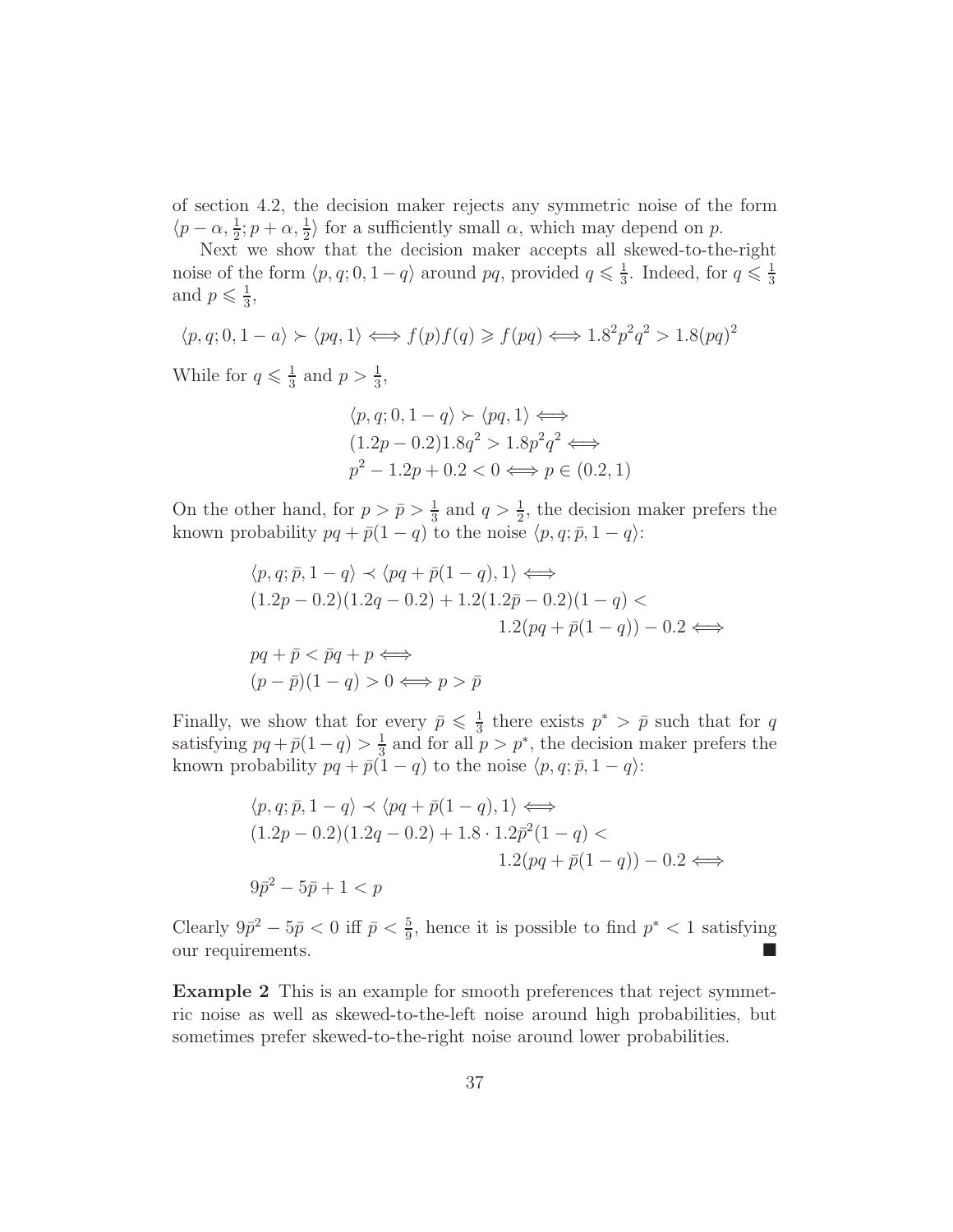The polynomial utility of order  $n$  is an extension of the quadratic model (Chew, Epstein, and Segal [5]).

$$
V(F) = \int \cdots \int \varphi(x_1, \ldots, x_n) dF(x_1) \ldots dF(x_n)
$$

where  $\varphi$  is symmetric and strictly monotonic. We assume wlg that  $\varphi(0,\ldots,0)$  $= 0$ . For binary lotteries we obtain

$$
V(x, p; y, 1-p) = \sum_{i=0}^{n} {n \choose i} p^{n-i} (1-p)^{i} \varphi(\underbrace{x, \dots, x}_{n-i}, \underbrace{y, \dots, y}_{i})
$$

Let

$$
x(i) = (\underbrace{x, \dots, x}_{n-i}, \underbrace{0, \dots, 0}_{i})
$$

Denote by  $x_p$  the certainty equivalent of the lottery  $(x, p; 0, 1-p)$ , satisfying  $(x_p, 1) \sim (1, p; 0, 1 - p)$ . It follows that

$$
\varphi(x_p,\ldots,x_p) = \sum_{i=0}^n \binom{n}{i} p^{n-i} (1-p)^i \varphi(1(i)) \tag{19}
$$

We want to compare  $A = (1, pq; 0, 1-pq)$  with the noise  $B = ((1, p; 0, 1-pq))$  $p)$ ,  $q$ ; 0, 1 –  $q$ ). For  $q = \frac{1}{2}$  $\frac{1}{2}$ , *B* is symmetric noise around *A*. For  $q > \frac{1}{2}$   $(q < \frac{1}{2})$ , the noise represented by  $B$  is skewed to the left (right). According to the recursive model,  $B \sim C = (x_p, q; 0, 1 - q)$ . Hence (recall that  $\varphi(1(n)) =$  $\varphi(0,\ldots,0)=0$ )

$$
A \geq B \Longleftrightarrow
$$
  
\n
$$
\sum_{i=0}^{n} {n \choose i} (pq)^{n-i} (1 - pq)^i \varphi(1(i)) \geq \sum_{i=0}^{n} {n \choose i} q^{n-i} (1 - q)^i \varphi(x_p(i)) =
$$
  
\n
$$
q^n \sum_{j=0}^{n} {n \choose j} p^{n-j} (1 - p)^j \varphi(1(j)) + \sum_{i=1}^{n} {n \choose i} q^{n-i} (1 - q)^i \varphi(x_p(i)) \Longleftrightarrow
$$
  
\n
$$
\sum_{i=1}^{n-1} {n \choose i} (pq)^{n-i} (1 - pq)^i \varphi(1(i)) -
$$
  
\n
$$
q^n \sum_{j=1}^{n-1} {n \choose j} p^{n-j} (1 - p)^j \varphi(1(j)) - \sum_{i=1}^{n-1} {n \choose i} q^{n-i} (1 - q)^i \varphi(x_p(i)) \geq 0
$$
  
\n(20)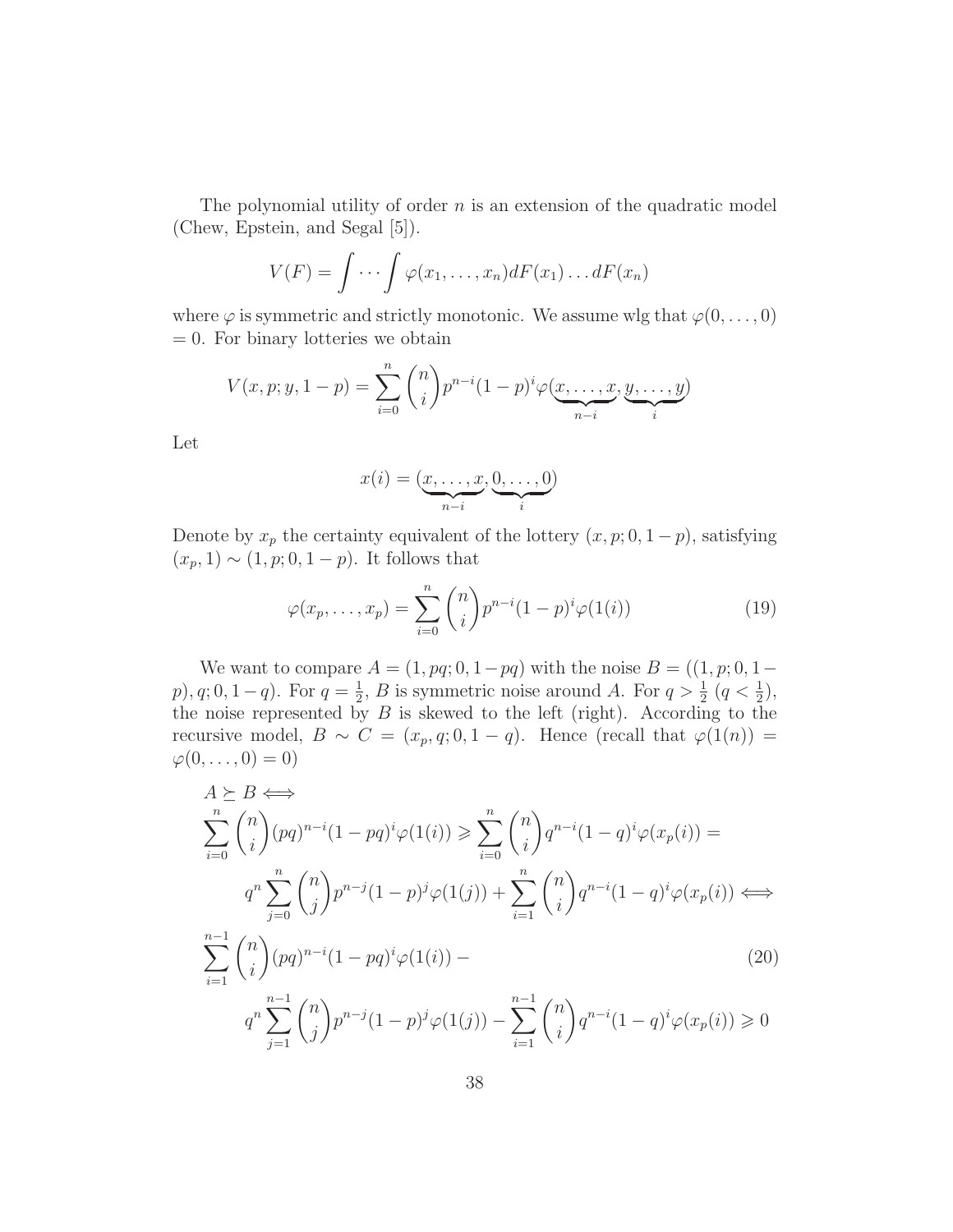Observe that for  $q \in \{0, 1\}$ , the two sides of the above inequality are equal. As both sides are polynomial of order n in q, it follows that for  $n = 1$  (expected utility) both sides are always the same (hence noise makes no difference), and for  $n = 2$  (quadratic utility) the sign of the inequality cannot change between 0 and 1.

For  $q = \frac{1}{2}$  we want to have  $A \succ B$ , while for sufficiently small  $q > 0$  (and positive p) we want to have  $B \succ A$ . Substitute  $q = \frac{1}{2}$  $\frac{1}{2}$  in eq. (20) and obtain the requirement

$$
\sum_{i=1}^{n-1} {n \choose i} \frac{1}{2^{n-i}} p^{n-i} \left(1 - \frac{p}{2}\right)^i \varphi(1(i)) -
$$
\n
$$
\frac{1}{2^n} \sum_{j=1}^{n-1} {n \choose j} p^{n-j} (1-p)^j \varphi(1(j)) - \frac{1}{2^n} \sum_{i=1}^{n-1} {n \choose i} \varphi(x_p(i)) > 0
$$
\n(21)

The requirement that for small q we have  $B \succ A$  is satisfied if the derivative of eq.  $(20)$  with respect to q at zero is negative, that is, if

$$
p\varphi(1,0,\ldots,0) < \varphi(x_p,0,\ldots,0) \tag{22}
$$

Let  $n = 3$  and denote  $\zeta = \varphi(1,1,1), \theta = \varphi(1,1,0),$  and  $\kappa = \varphi(1,0,0)$ . Eqs.  $(19)$ ,  $(21)$  (after multiplying by 8), and  $(22)$  become

$$
\varphi(x_p, x_p, x_p) = \zeta p^3 + 3\theta p^2 (1 - p) + 3\kappa p (1 - p)^2 \tag{23}
$$

$$
\theta p^2 + \kappa (3p - 2p^2) - \varphi(x_p, x_p, 0) - \varphi(x_p, 0, 0) > 0
$$
\n(24)

$$
\kappa p < \varphi(x_p, 0, 0) \tag{25}
$$

Let  $\kappa = \frac{1}{2}$  $\frac{1}{2}$ ,  $\theta = \frac{3}{4}$  $\frac{3}{4}$ , and  $\varphi(x, x, x) = \sqrt{x}$  (hence  $\zeta = 1$ ). For  $p = \frac{1}{2}$  $\frac{1}{2}$ , Eq. (23) implies  $x_{0.5} = \frac{361}{1024}$ . Eq. (25) and monotonicity of  $\varphi$  require

$$
\frac{19}{32} = \varphi(\frac{361}{1024}, \frac{361}{1024}, \frac{361}{1024}) > \varphi(\frac{361}{1024}, \frac{361}{1024}, 0) > \varphi(\frac{361}{1024}, 0, 0) > \frac{1}{4}
$$

which, since  $\theta p^2 + \kappa (3p - 2p^2) = \frac{11}{16}$ , can be accommodated by eq. (24).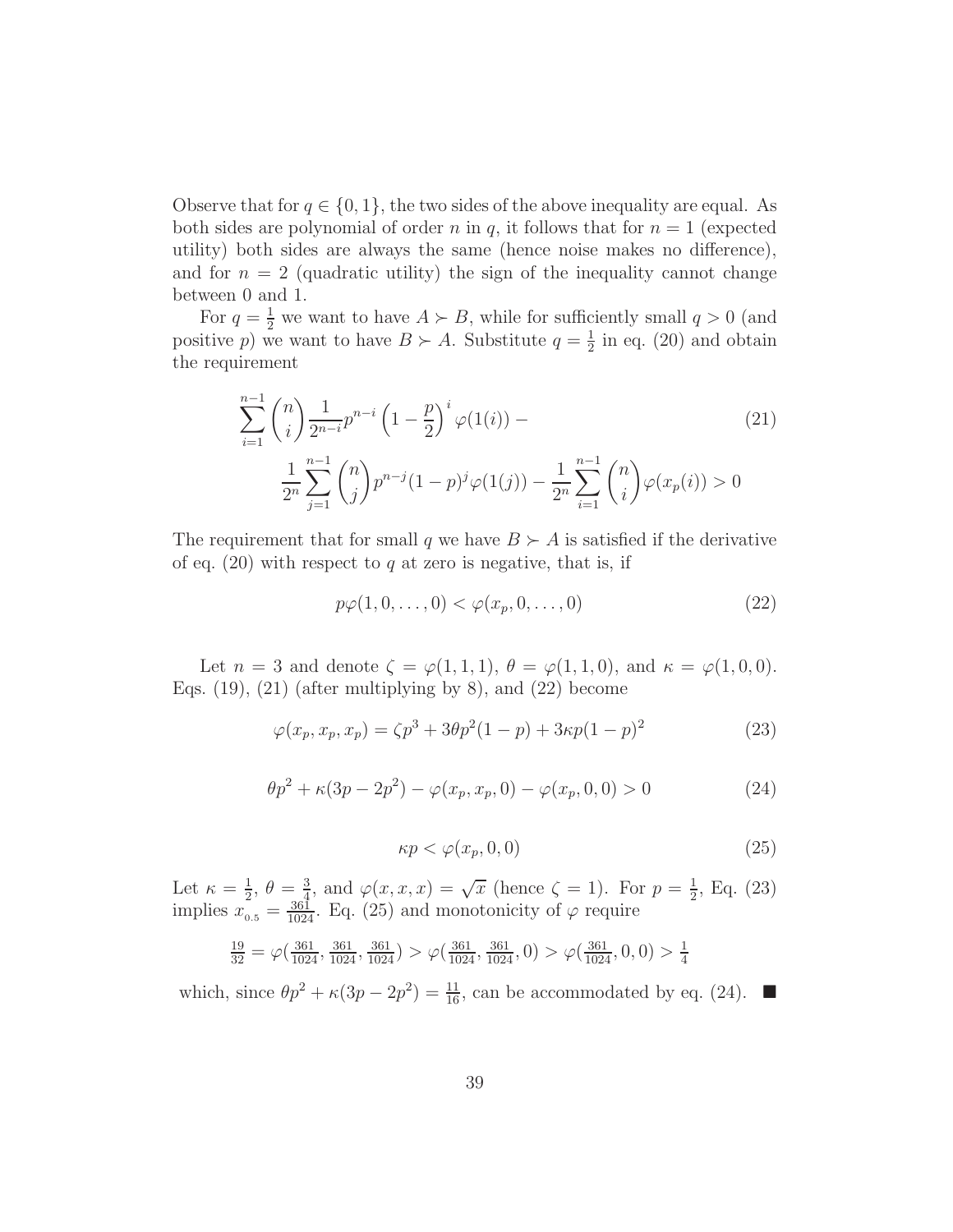# References

- [1] Abdellaoui, M., P. Klibanoff, and L. Placido, 2013. "Experiments on compound risk in relation to simple risk and to ambiguity," mimeo.
- [2] Becker, S.W. and F.O. Brownson, 1964: "What Price Ambiguity? Or the Role of Ambiguity in Decision Making," Journal of Political Economy, 72, 62–73.
- [3] Bernasconi, M. and G. Loomes, 1992. "Failures of the reduction principle in an Ellsberg-type problem," *Theory and Decision* 32:77–100.
- [4] Boiney, L.G., 1993. "The effects of skewed probability on decision making under ambiguity," Organizional Behavior and Human Decisions Processes, 56:134–148.
- [5] Chew, S.H., L.G. Epstein, and U. Segal, 1991. "Mixture symmetry and quadratic utility," Econometrica 59:139–163.
- [6] Chew, S.H., E. Karni, and Z. Safra, 1987. "Risk aversion in the theory of expected utility with rank-dependent probabilities," Journal of Economic Theory 42:370–381.
- [7] Chew S.H., B. Miao, and S. Zhong, 2013. "Partial Ambiguity," working paper.
- [8] Chew, S.H. and W.S. Waller, 1986. "Empirical tests of weighted utility theory," Journal of Mathematical Psychology, 30:55–72.
- [9] Conlisk, J., 1989. "Three variants on the Allais example," American Economic Review 79:392–407.
- [10] Dillenberger, D., 2010. "Preferences for one-shot resolution of uncertainty and Allais-type behavior," Econometrica 78:1973–2004.
- [11] Ellsberg, D., 1961: "Risk, Ambiguity, and the Savage Axioms," Quarterly Journal of Economics, 75, 643–669.
- [12] Epstein, L.G. and S. Zin, 1990. " 'first-order' risk aversion and the equity premium puzzle," Journal of Monetary Economics 26:386–407.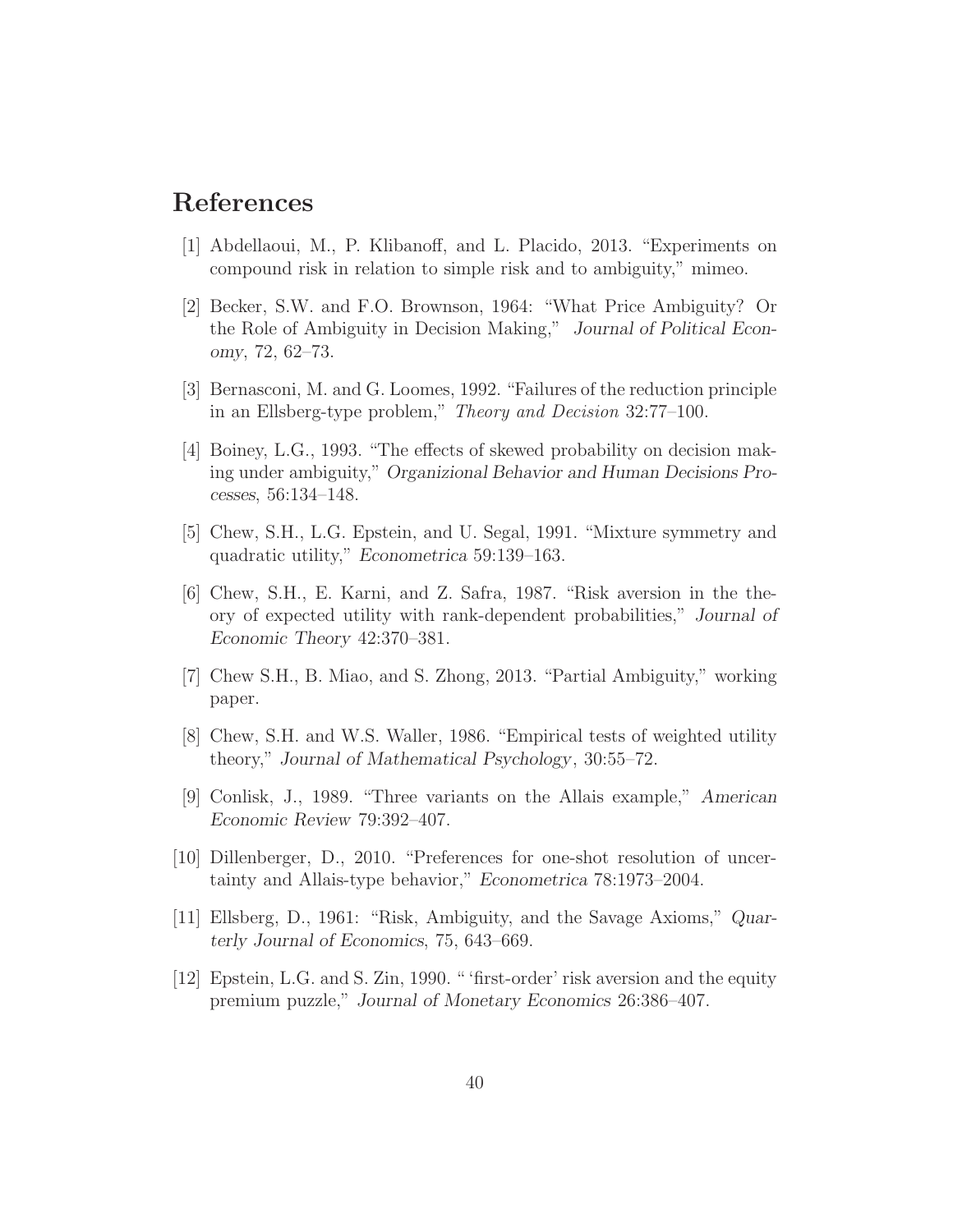- [13] Ghirardato, P., Maccheroni, F., and Marinacci, M., 2004. "Differentiating ambiguity and ambiguity attitude." Journal of Economic Theory 118:133–73.
- [14] Gilboa, I., 1987. "Expected utility with purely subjective non-additive probabilities," Journal of Mathematical Economics 16:65–88.
- [15] Gilboa, I. and D. Schmeidler, 1989. "Maxmin expected utility with a non-unique prior," Journal of Mathematical Economics 18:141–153.
- [16] Gilboa, I. and D. Schmeidler, 1993. "Updating ambiguous beliefs," Journal of Economic Theory 59:33–49.
- [17] Gul, F., 1991. "A theory of disappointment aversion," Econometrica 59:667–686.
- [18] Halevy, Y., 2007. "Ellsberg revisited: An experimental study," *Econometrica*, 75:503–536.
- [19] Harrison, G. W., J. Martinez-Correa, and J.T. Swarthout, 2012. "Reduction of Compound Lotteries with Objective Probabilities: Theory and Evidence," working paper.
- [20] Horovitz, A. and U. Segal, 2007. "The ambiguoius nature of ambiguity and crime control," *NYU Journal of Law & Liberty* 2:541–556.
- [21] Horovitz, A. and U. Segal, 2013. "The deterrence value of criminal trial procedure," mimeo.
- [22] Kahn, B.E. and R.K. Sarin, 1988. "Modeling ambiguity in decisions under uncertainty," Journal of Consumer Research 15:265–272.
- [23] Kahneman, D. and A. Tversky, 1979. "Prospect theory: An analysis of decision under risk," Econometrica 47:263–291.
- [24] Kreps, D.M. and E.L. Porteus, 1978. "Temporal resolution of uncertainty and dynamic choice theory," Econometrica 46:185–200.
- [25] Klibanoff, P., M. Marinacci, and S. Mukerji, 2005. "A smooth model of decision making under ambiguity," Econometrica, 73:1849–1892.